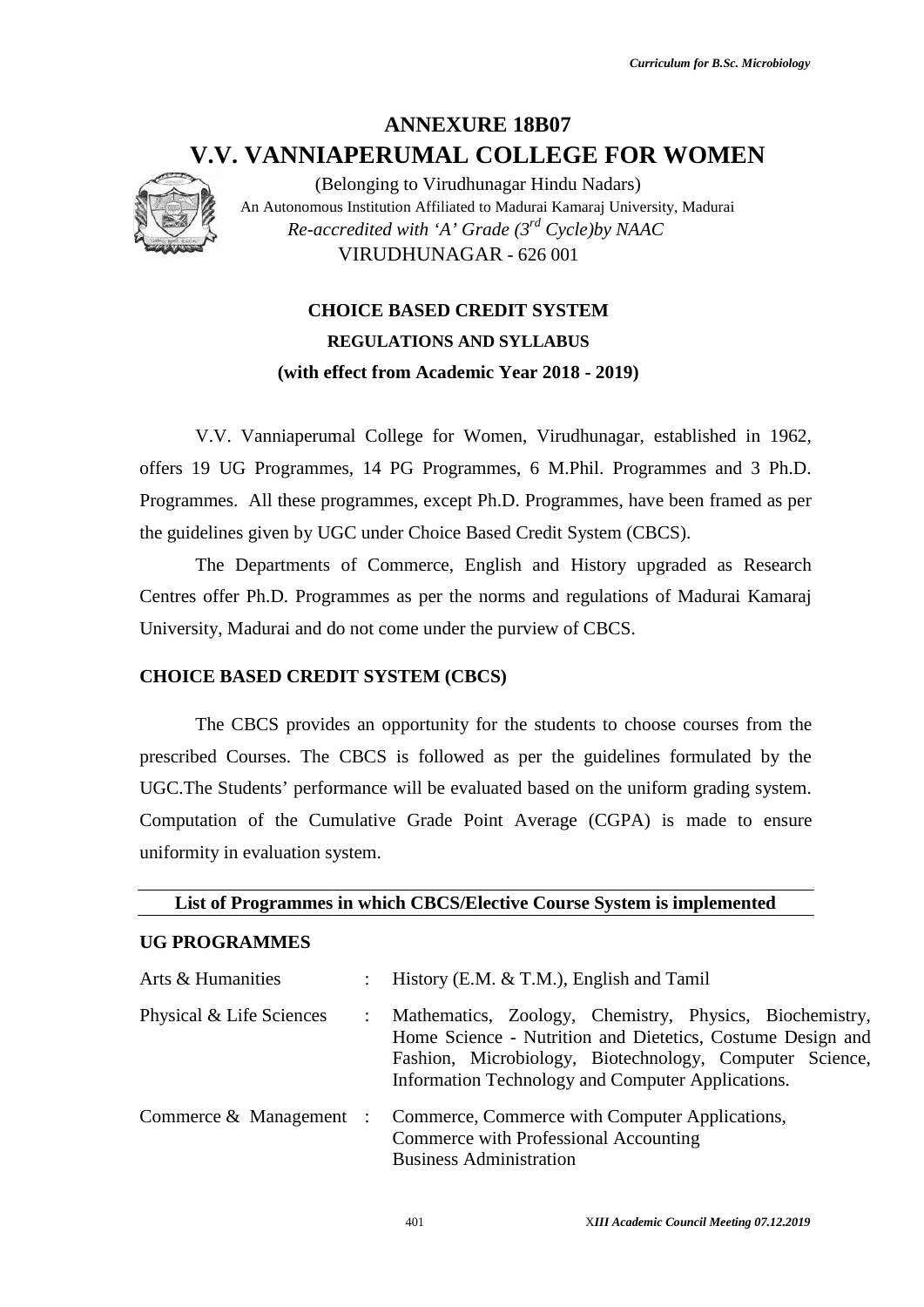# **PG PROGRAMMES**

| Arts & Humanities        | : History, English, Tamil                                                                                                                 |
|--------------------------|-------------------------------------------------------------------------------------------------------------------------------------------|
| Physical & Life Sciences | Mathematics, Physics, Biochemistry, Food Processing<br>& Quality Control, Chemistry, Zoology, Computer<br>Science, Information Technology |
| Commerce & Management    | : Commerce, Business Administration                                                                                                       |

# **PRE-DOCTORAL PROGRAMMES (M.Phil.)**

| Arts & Humanities        | : History, English, Tamil   |
|--------------------------|-----------------------------|
| Physical & Life Sciences | : Mathematics, Biochemistry |
| Commerce & Management    | $\therefore$ Commerce       |

# **OUTLINE OF CHOICE BASED CREDIT SYSTEM**

- 1. Core Courses
- 2. Elective Courses
	- 2.1. Discipline Specific Elective Courses (DSEC)
	- 2.2. Dissertation / Project
- 3. Non Major Elective Courses (NMEC)
- 4. Generic Elective Courses (GEC)
- 5. Ability Enhancement Courses (AEC)
	- 5.1 Ability Enhancement Compulsory Courses (AECC)
	- 5.2. Skill Enhancement Courses (SEC)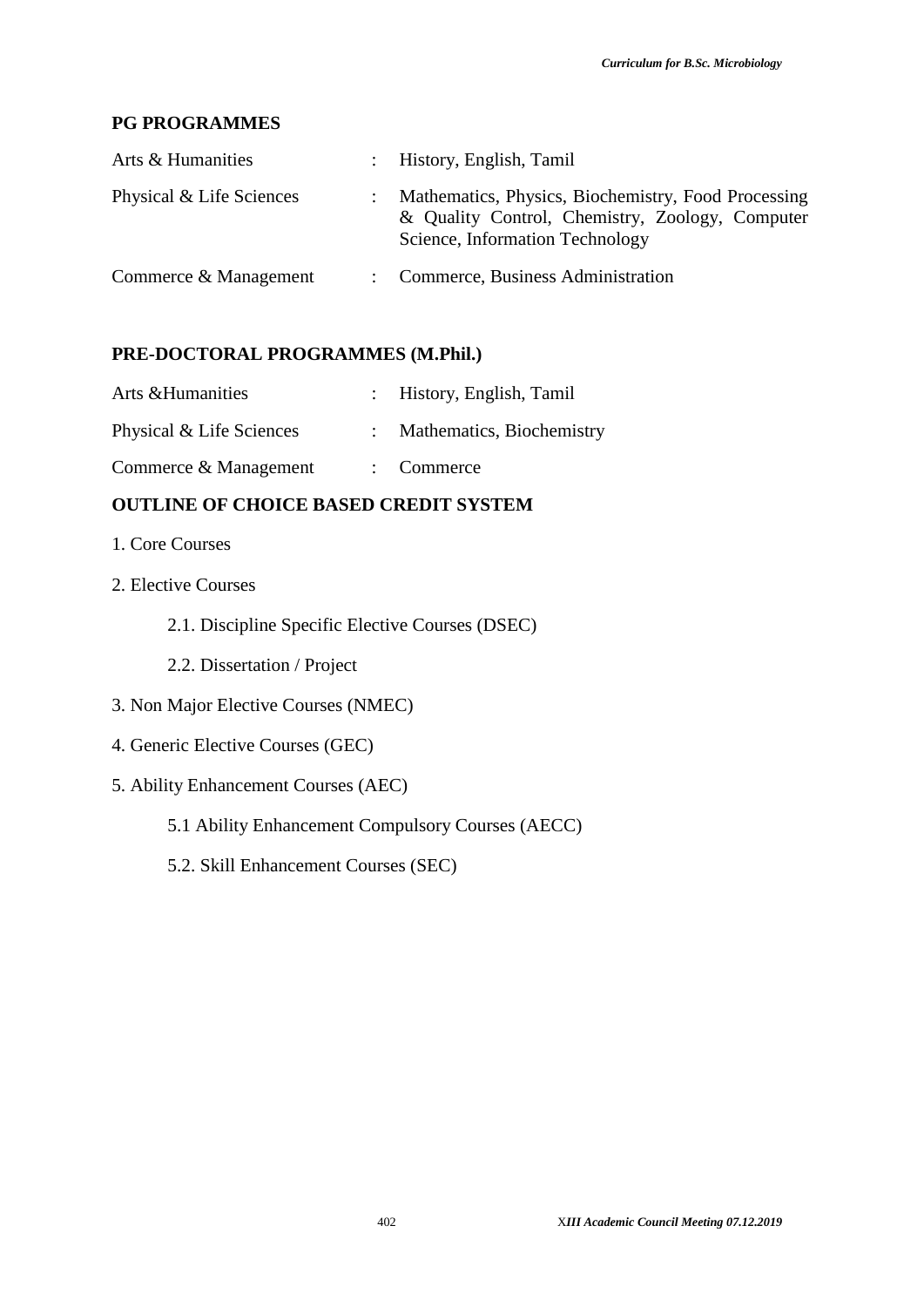| Libe of Twill major Littlety Courses (Tumbe)<br><b>UG PROGRAMMES</b> |                                  |                                |  |  |  |  |
|----------------------------------------------------------------------|----------------------------------|--------------------------------|--|--|--|--|
| <b>Name of the Course</b>                                            | <b>Semester</b>                  | <b>Department</b>              |  |  |  |  |
| History of India upto A.D.1858                                       | III                              | History(EM)                    |  |  |  |  |
| இந்திய வரலாறு கி.பி. 1858 வரை                                        | III                              | History (TM)                   |  |  |  |  |
| Indian National Movement (A.D 1885-1947)                             | IV                               | History(EM)                    |  |  |  |  |
| இந்திய தேசிய இயக்கம் (கி.பி. 1885 – 1947)                            | IV                               | History(TM)                    |  |  |  |  |
| <b>English for Professions I</b>                                     | III                              | English                        |  |  |  |  |
| English for Professions II                                           | IV                               |                                |  |  |  |  |
| இக்காலநீதி இலக்கியம்                                                 | III                              | Tamil                          |  |  |  |  |
| உரைநடை இலக்கியம்                                                     | IV                               |                                |  |  |  |  |
| Basic Hindi - I                                                      | III                              | Hindi                          |  |  |  |  |
| Basic Hindi - II                                                     | IV                               |                                |  |  |  |  |
| <b>Practical Banking</b>                                             | III                              | Commerce                       |  |  |  |  |
| <b>Basic Accounting Principles</b>                                   | IV                               |                                |  |  |  |  |
| <b>Business Management</b>                                           | III                              | <b>Business Administration</b> |  |  |  |  |
| Entrepreneurship                                                     | IV                               |                                |  |  |  |  |
| Quantitative Aptitude - I                                            | III                              | Mathematics                    |  |  |  |  |
| <b>Statistics and Operation Research</b>                             | IV                               |                                |  |  |  |  |
| Physics in Everyday life                                             | III                              | Physics                        |  |  |  |  |
| <b>Fundamentals of Electronics</b>                                   | IV                               |                                |  |  |  |  |
| <b>Industrial Chemistry</b>                                          | Ш                                | Chemistry                      |  |  |  |  |
| <b>Drugs and Natural Products</b>                                    | IV                               |                                |  |  |  |  |
| <b>Applied Zoology</b>                                               | Ш                                | Zoology                        |  |  |  |  |
| <b>Animal Science</b>                                                | IV                               |                                |  |  |  |  |
| <b>Basic Food Science</b>                                            | III                              | Home Science -                 |  |  |  |  |
| <b>Basic Nutrition and Dietetics</b>                                 | IV                               | <b>Nutrition and Dietetics</b> |  |  |  |  |
| Women and Health                                                     | III                              | Biochemistry                   |  |  |  |  |
| Life style associated disorders                                      | IV                               |                                |  |  |  |  |
| Medical Lab Technology                                               | III                              | Microbiology                   |  |  |  |  |
| <b>Applied Microbiology</b>                                          | IV                               |                                |  |  |  |  |
| <b>Infectious Diseases</b>                                           | $\mathop{\rm III}$               | Biotechnology                  |  |  |  |  |
| <b>Organic Farming</b>                                               | $\overline{\text{IV}}$           |                                |  |  |  |  |
| <b>Basics of Fashion</b>                                             | III                              | <b>Costume Design And</b>      |  |  |  |  |
| <b>Interior Designing</b>                                            | $\overline{\text{IV}}$           | Fashion                        |  |  |  |  |
| Introduction to Computers and Office Automation                      | Ш                                | <b>Computer Science</b>        |  |  |  |  |
| Introduction to Internet and HTML 5                                  | IV                               |                                |  |  |  |  |
| <b>Computer Fundamentals and E-mail</b>                              | $\mathop{\rm III}$               | <b>Information Technology</b>  |  |  |  |  |
| Introduction to HTML                                                 | IV                               |                                |  |  |  |  |
| <b>Fundamentals of Computers</b>                                     | $\rm III$                        | <b>Computer Applications</b>   |  |  |  |  |
| Web Design with HTML                                                 | IV                               |                                |  |  |  |  |
| Horticulture $-1$                                                    | III                              |                                |  |  |  |  |
| Horticulture $-$ II                                                  | IV                               | <b>Botany</b>                  |  |  |  |  |
| மருத்துவதாவரவியல் <b>-</b> I                                         | Ш                                |                                |  |  |  |  |
| மருத்துவதாவரவியல் - II                                               | IV                               |                                |  |  |  |  |
| Library and Information Science - I                                  | $\mathop{\mathrm{III}}\nolimits$ | <b>Library Science</b>         |  |  |  |  |
| Library and Information Science - II                                 | IV                               |                                |  |  |  |  |
|                                                                      |                                  |                                |  |  |  |  |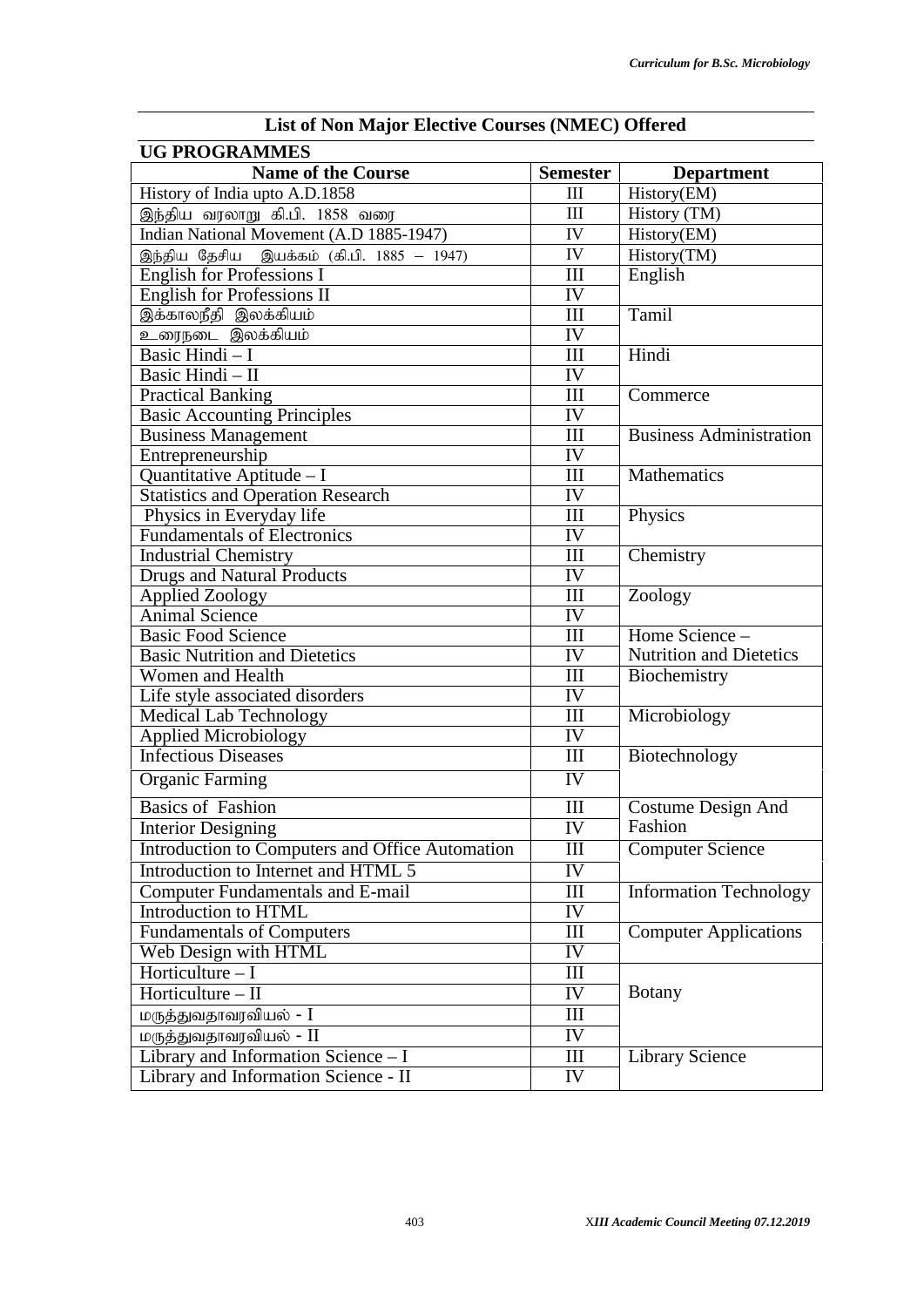# **List of Generic Elective Courses (GEC) Offered**

# **GENERIC ELECTIVE COURSES – 1**

- 1. Human Rights/
- 2. Women Studies

#### **GENERIC ELECTIVE COURSES – 2**

- 1. Constitution of India/
- 2. Modern Economics/
- 3. Adolescent Psychology/
- 4. Disaster Management

# **ABILITY ENHANCEMENT COMPULSORY COURSES (AECC)**

- 1. Environmental Studies
- 2. Value Education

மேல்நிலை கல்வி வரை தமிழை முதன்மை பாடமாக எடுத்து படிக்காத மாணவிகள் கீழ்கண்ட பாடங்களை கட்டாயம் படிக்க வேண்டும்

- 1. அடிப்படை தமிழ் -எழுத்தறிதல்
- 2. அடிப்படைக் தமிழ் -மொழித்திறனறிதல்

#### **ELIGIBILITY FOR ADMISSION**

Candidate should have passed the Higher Secondary Examination conducted by the Board of Higher Secondary Education, Tamilnadu or any other equivalent Examination accepted by Academic Council with Biologyas one of the subjects in Higher Secondary Course.

# **DURATION OF THE PROGRAMME**

The candidates shall undergo the prescribed Programme of study for a period of three academic years (six semesters).

# **MEDIUM OF INSTRUCTION**

English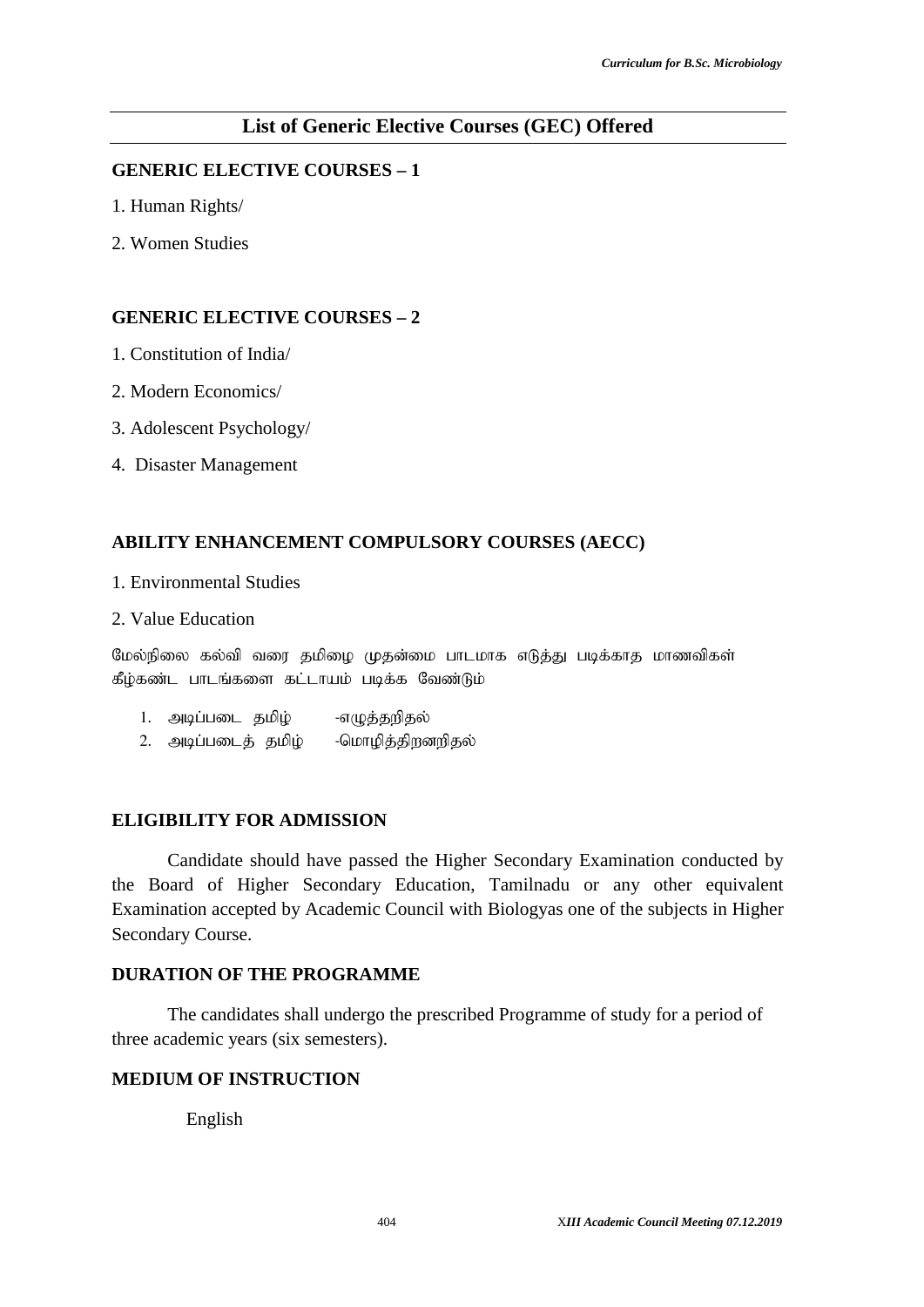# **COURSES OFFERED**

Part I : Tamil/Hindi Part II: English Part-III:Core Courses Elective Courses: Discipline Specific Electives Courses Field Project Allied Courses: 1.Chemistry 2. Concepts in Biology Part IV:Non-Major Elective Courses (NMEC) Generic Elective Courses (GEC) Ability Enhancement Compulsory Courses (AECC) Skill Enhancement Courses (SEC) Part V : National Service Scheme, Physical Education, Youth Red Cross Society, Red Ribbon Club, Science Forum, Eco Club, Library and Information Science, Consumer Forum, Health and Fitness Club,

National Cadet Corps

Study Tour/ Field visit is mandatory for UG students.

Internship / Field Project is compulsory for II year UG Science students

**Internship:** A designated activity that carries one credit involving more than 7 days of working in an organization under the guidance of an identified mentor

**Field Project:** Project students comprising of maximum 5 members in a team need to undertake project that involve conducting surveys inside/outside the college premises and collection of data from designated communities or natural places.

# **EVALUATION SCHEME**

| <b>Components</b> | <b>Internal Assessment</b><br><b>Marks</b> | <b>External Examination</b><br><b>Marks</b> | <b>Total</b><br><b>Marks</b> |
|-------------------|--------------------------------------------|---------------------------------------------|------------------------------|
| Theory            | 25                                         | 75                                          | 100                          |
| Practical         | 40                                         | 60                                          | 100                          |
| Project           | 40                                         | 60                                          | 100                          |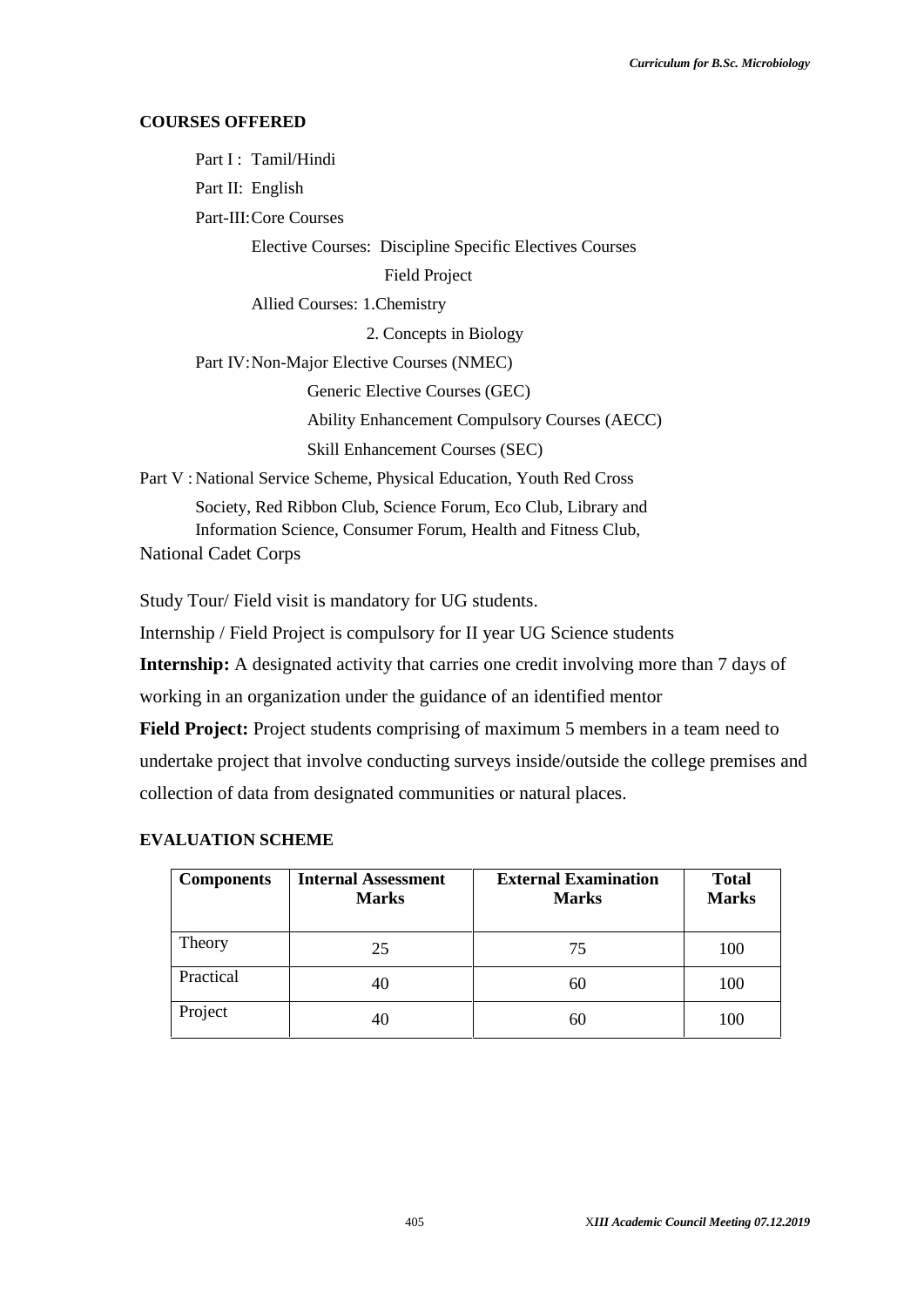### **PART III - Core Courses, Discipline Specific Elective Courses & Allied Courses**

# **INTERNAL ASSESSMENT**

# **Distribution of Marks**

#### **Theory**

| <b>Mode of Evaluation</b> |                | <b>Marks</b> |
|---------------------------|----------------|--------------|
| Periodic Test             | ٠<br>٠         |              |
| Assignment                | ٠<br>$\bullet$ |              |
| Quiz                      | ٠<br>$\cdot$   |              |
| <b>Total</b>              | ٠<br>٠         | 25           |

Three Periodic Tests - Average of the best two will be considered

Two Assignments - Best of the two will be considered **Practical**

Three Quiz Tests - Best of the three will be considered

**Mode of Evaluation Marks** Model Test : 30 Performance 10 **Total : 40**

| <b>Two Model Tests</b> | - Best one will be considered |
|------------------------|-------------------------------|
| Performance            | - Attendance and Record       |

## **Question Pattern for Periodic Tests Duration: 2 Hours**

| <b>Section</b>     | <b>Types of</b><br><b>Question</b> | No. of<br><b>Questions</b> | No. of<br><b>Questions</b><br>to be answered | <b>Marks</b> for<br>each<br><b>Question</b> | <b>Total</b><br><b>Marks</b> |
|--------------------|------------------------------------|----------------------------|----------------------------------------------|---------------------------------------------|------------------------------|
| A<br>$Q.No.(1-4)$  | Multiple<br>Choice                 | $\overline{4}$             | 4                                            |                                             | 4                            |
| B<br>$Q.No.(5-7)$  | Either or type                     | 3                          | 3                                            | 7                                           | 21                           |
| C<br>$Q.No.(8-10)$ | Open Choice                        | 3                          | 2                                            | 10                                          | 20                           |
|                    |                                    |                            |                                              | <b>Total</b>                                | 45                           |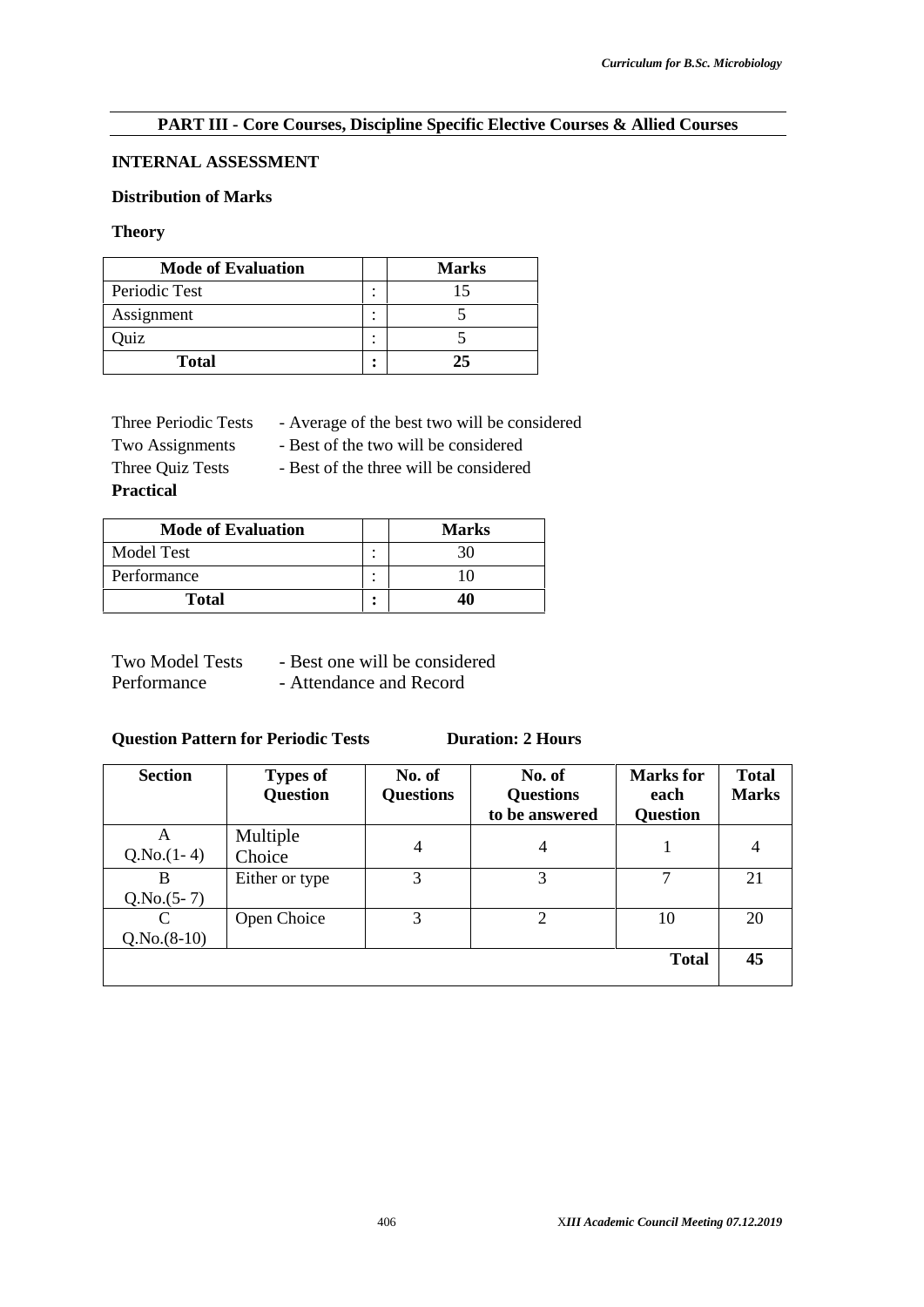# **EXTERNAL EXAMINATION**

#### **Question Pattern Duration: 3 Hours**

| <b>Section</b>          | <b>Types of Question</b>                                       | No. of<br><b>Questions</b> | No. of<br><b>Questions to</b><br>be answered | <b>Marks</b><br>for each<br><b>Question</b> | <b>Total</b><br><b>Marks</b> |
|-------------------------|----------------------------------------------------------------|----------------------------|----------------------------------------------|---------------------------------------------|------------------------------|
| A<br>Q. No. $(1-10)$    | Multiple Choice<br>(Atleast Two<br>question from each<br>unit) | 10                         | 10                                           | 1                                           | 10                           |
| B<br>Q. No. $(11 - 15)$ | Either Or type<br>(one set from each<br>unit)                  | 5                          | 5                                            | 7                                           | 35                           |
| Q. No. $(16-20)$        | Open Choice<br>(one from each<br>unit)                         | 5                          | 3                                            | 10                                          | 30                           |
|                         |                                                                |                            |                                              | <b>Total</b>                                | 75                           |

# **ONLINE ASSESSMENT**

Online Test will be conducted for the Core Courses in V & VI Semester. Multiple Choice questions Pattern will be followed.

# **PART IV - Skill Enhancement Courses and Non Major Elective Courses**

#### **INTERNAL ASSESSMENT**

#### **Distribution of Marks**

# **Theory**

| <b>Mode of Evaluation</b> |   | <b>Marks</b> |
|---------------------------|---|--------------|
| Periodic Test             | ٠ | 25           |
| Assignment                | ٠ |              |
| Quiz                      | ٠ |              |
| <b>Total</b>              |   | 40           |

| Three Periodic tests | - Average of the best two will be considered |  |
|----------------------|----------------------------------------------|--|
|----------------------|----------------------------------------------|--|

- Two Assignments Best of the two will be considered
- 
- Three Quiz Tests Best of the three will be considered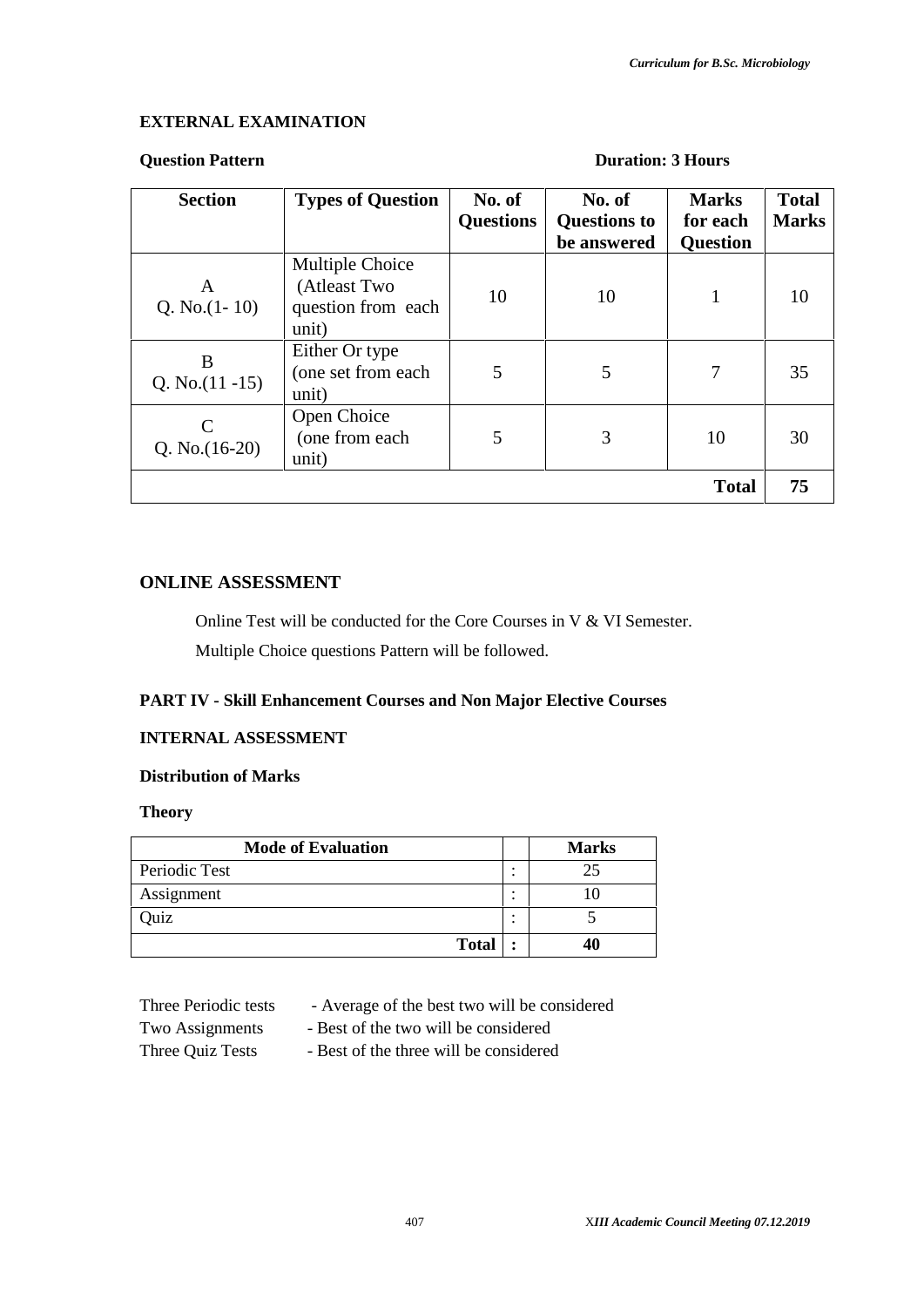# **Question Pattern Duration: 1 Hour**

| <b>Section</b>      | <b>Types of</b><br><b>Question</b> | No. of<br><b>Questions</b> | No. of<br><b>Questions to</b><br>be answered | Marks for<br>each Question | <b>Total</b><br><b>Marks</b> |
|---------------------|------------------------------------|----------------------------|----------------------------------------------|----------------------------|------------------------------|
| A<br>Q. No. $(1-4)$ | Open Choice                        | 4                          | 3                                            |                            | 15                           |
| B<br>Q. No. $(5-6)$ | Open Choice                        | 2                          |                                              | 10                         | 10                           |
|                     |                                    |                            |                                              | Total                      | 25                           |

# **EXTERNAL EXAMINATION**

# **Question Pattern Duration: 2 Hours**

| <b>Section</b>       | <b>Types of</b><br><b>Question</b> | No. of<br><b>Questions</b> | No. of<br><b>Questions to</b><br>be answered | Marks for<br>each<br><b>Question</b> | <b>Total</b><br><b>Marks</b> |
|----------------------|------------------------------------|----------------------------|----------------------------------------------|--------------------------------------|------------------------------|
| A<br>Q. No. $(1-8)$  | Open Choice                        | 8                          | 6                                            | 5                                    | 30                           |
| B<br>Q. No. $(9-13)$ | Open Choice                        | 5                          | 3                                            | 10                                   | 30                           |
|                      |                                    |                            |                                              | <b>Total</b>                         | 60                           |

# **PART IV- Generic Elective Courses and Ability Enhancement Compulsory Courses**

- Assessment by Internal Examiner only
- Model Examination is conducted after two periodic tests.
- Book and Study Material prepared by the Faculty Members of the respective departments will be prescribed.

# **ASSESSMENT PATTERN**

| <b>Mode of Evaluation</b> | <b>Marks</b> |
|---------------------------|--------------|
| Periodic Test             | 30           |
| Assignment                |              |
| Model Examination         | 60           |
| Total                     | 100          |

Two Periodic tests - Best of the two will be considered

Two Assignments - Best of the two will be considered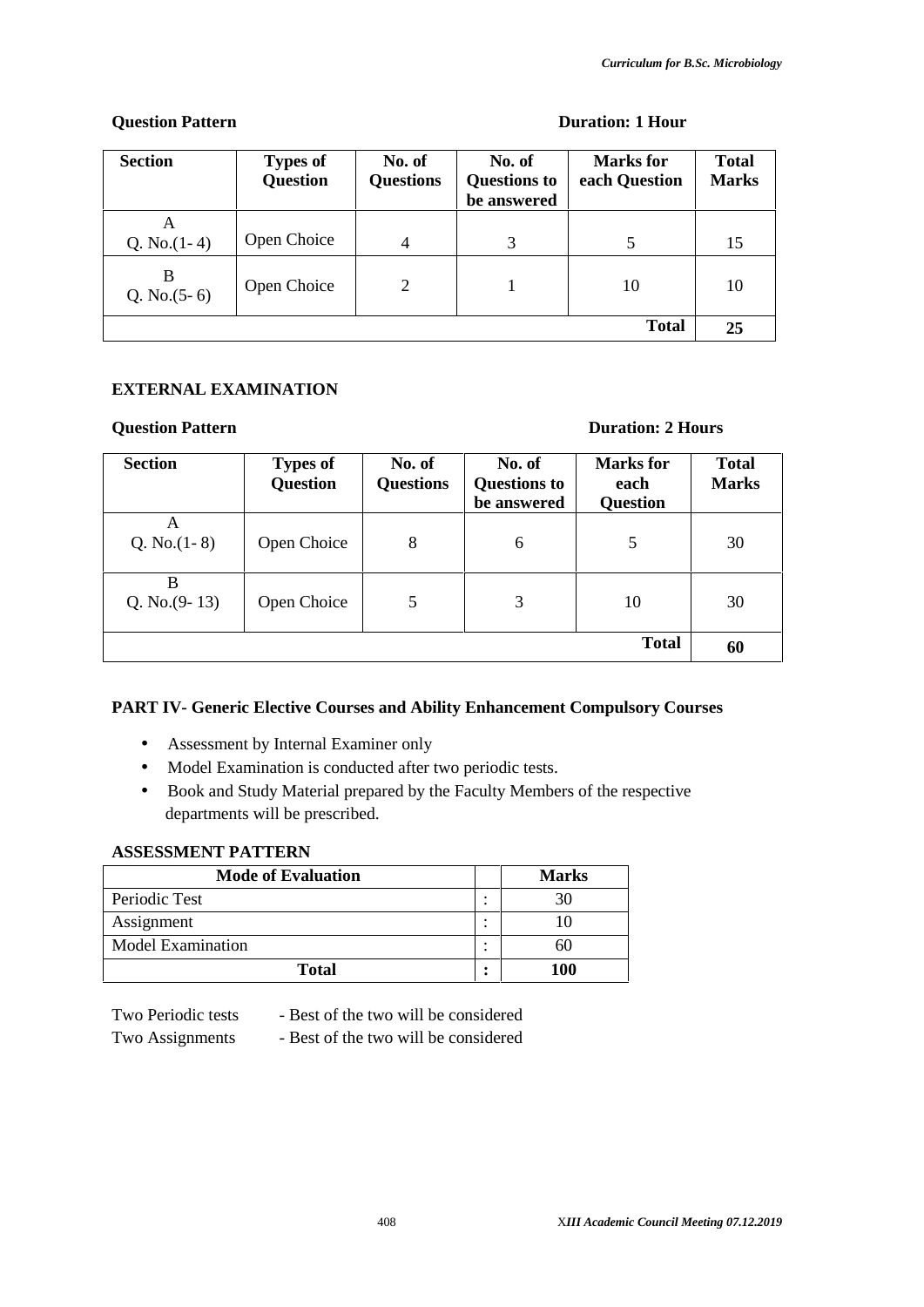| <b>Section</b>      | <b>Types of</b><br><b>Question</b> | No. of<br><b>Questions</b> | No. of<br><b>Questions to</b><br>be answered | <b>Marks</b> for<br>each<br><b>Question</b> | <b>Total</b><br><b>Marks</b> |
|---------------------|------------------------------------|----------------------------|----------------------------------------------|---------------------------------------------|------------------------------|
| A<br>Q. No. $(1-4)$ | Open Choice                        | $\overline{4}$             | 3                                            | 6                                           | 18                           |
| B<br>Q. No. $(5-6)$ | Open Choice                        | 2                          |                                              | 12                                          | 12                           |
|                     |                                    |                            |                                              | <b>Total</b>                                | 30                           |

## **Question Pattern for Periodic Test Duration: 1 Hour**

# **Question Pattern for Model Examination Duration:** 2 Hours

| <b>Section</b>       | <b>Types of</b><br><b>Question</b> | No. of<br><b>Questions</b> | No. of<br><b>Questions</b><br>to be<br>answered | Marks for<br>each<br><b>Question</b> | <b>Total</b><br><b>Marks</b> |
|----------------------|------------------------------------|----------------------------|-------------------------------------------------|--------------------------------------|------------------------------|
| A<br>Q. No. $(1-8)$  | Open Choice                        | 8                          | 5                                               | 6                                    | 30                           |
| B<br>Q. No. $(9-13)$ | Open Choice                        | 5                          | 3                                               | 10                                   | 30                           |
|                      |                                    |                            |                                                 | <b>Total</b>                         | 60                           |

# **ELIGIBILITY FOR THE DEGREE**

- i) The candidate will not be eligible for degree without completing the prescribed Courses of study and a minimum Pass marks in all the Courses.
- ii) Attendance, progress and conduct certification from the Head of the Institution will be required for the students to write the examination.
	- $\triangleright$  No Pass minimum for Internal Assessment.
	- $\triangleright$  Pass minimum for External Examination is 27 marks out of 75 marks for Core Courses, Allied Courses and Discipline Specific Elective Courses.
	- $\triangleright$  Pass minimum for External Examination is 21 marks out of 60 marks for Non Major Elective Courses and Skill Enhancement Courses.
	- $\triangleright$  The aggregate minimum pass percentage is 40.
	- $\triangleright$  Pass minimum for External Practical Examination is 21 marks out of 60 marks.
	- Pass minimum for Generic Elective Course and Ability Enhancement Compulsory Courses is 40.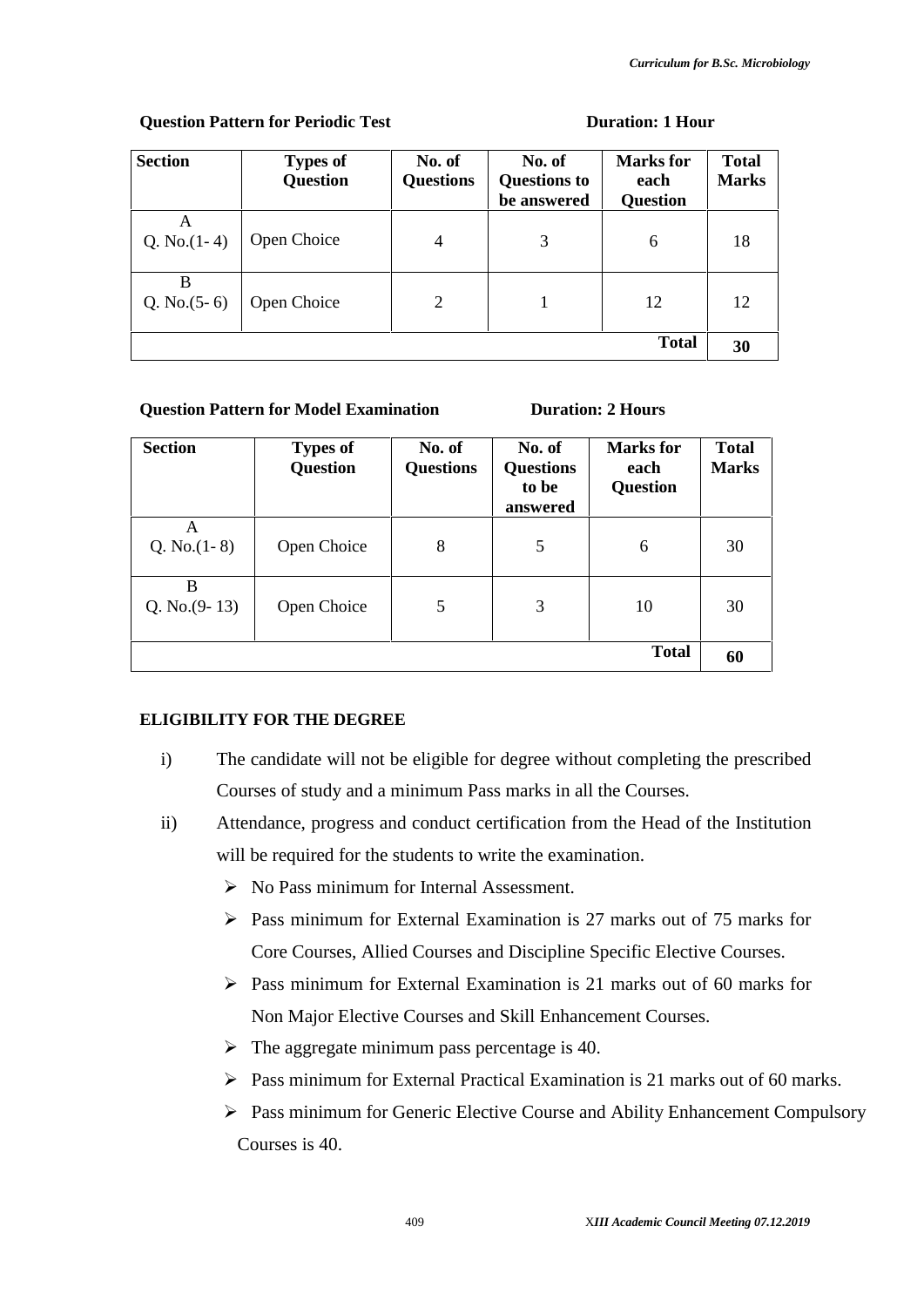#### **B.Sc. MICROBIOLOGY (SEMESTER)**

#### **Programme Code -2024**

# **PROGRAMME OUTCOMES**

# **The students will be able to**

- $\geq$  get an in-depth understanding of the subject.
- $\triangleright$  develop an effective oral and written communication.
- $\triangleright$  have wider social mobility into reality.
- $\triangleright$  outsource the acquired knowledge with social concern and responsibility.
- $\triangleright$  have a wholesome personality by imbibing ethical and traditional values.
- $\triangleright$  strengthen the passion for learning with vigour and self-motivation.

# **PROGRAMME SPECIFIC OUTCOMES**

On the completion of B.Sc., Microbiology the students will be able to

- understand the basic concepts in various disciplines of Microbiology including Biotechnology, Biochemistry, Genetics, Molecular biology, Virology and Immunology.
- diagnose various diseases and their transmission, treatment, control and preventive methods with the help of biotechnological, immunological & nanotechnological techniques.
- explain the elaborate description of the taxonomic classification of microbes, metabolic processes and their molecular mechanisms.
- analyze the cell structure, functions and their relationships among the microorganisms, humans, plants, animals and environment.
- understand the various structural and enzymatic properties of microbes in fermentation engineering and will employ them for developing human/environment friendly products and processes.
- develop the knowledge to handle various basic and analytical instruments used in microbiology laboratories for analyzing microbial diversity and molecular mechanisms.
- interpret the applications of biological sciences with molecular techniques to manipulate biological systems and produce products.
- analyze the molecular data using newly emerging disciplines of Microbiology such as nanobiotechnology and bioinformatics methods.
- acquire the fundamental knowledge, entrepreneurial aspects and recent updates of various disciplines of life sciences.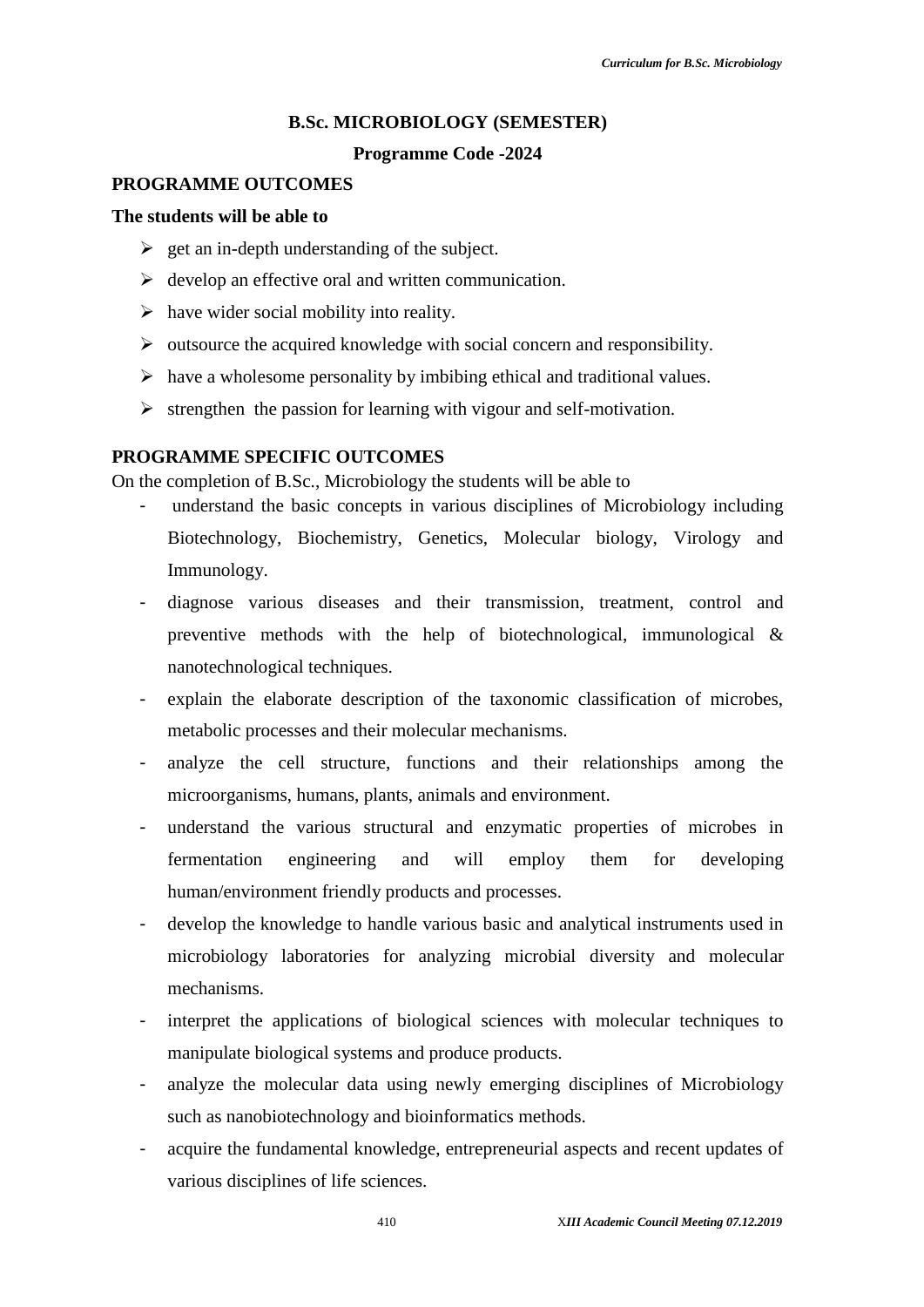

# VIRUDHUNAGAR - 626 001

# **PARTI TAMIL**

| S.No.    | Sem. | Code      | <b>Title of the Course</b> | <b>Credits</b> | <b>Marks</b> |
|----------|------|-----------|----------------------------|----------------|--------------|
|          |      | 18UTAG11  | தாள்: 1 பொதுத்தமிழ்        |                | 100          |
| <u>.</u> |      | 18UTAG21N | தாள்: 2 பொதுத்தமிழ்        |                | 100          |
| .ບ.      | Ш    | 18UTAG31  | தாள்: 3 பொதுத்தமிழ்        |                | 100          |
|          | IV   | 18UTAG41  | தாள்: 4 பொதுத்தமிழ்        |                | 100          |
|          |      |           | <b>TOTAL</b>               | 12             | 400          |

#### **PART I HINDI**

| S.No. | Sem. | Code     | <b>Title of the Course</b>                                                                                   | <b>Credits</b> | <b>Marks</b> |
|-------|------|----------|--------------------------------------------------------------------------------------------------------------|----------------|--------------|
| 1.    |      | 18UHDG11 | Prose – I & II, Ancient Stories - I, General<br>Essays, Functional Hindi – I & Grammar                       | 3              | 100          |
| 2.    | П    | 18UHDG21 | Drama, Ancient Stories - II, Letter<br>Correspondence, Functional Hindi-II &<br>Grammar                      | $\mathcal{R}$  | 100          |
| 3.    | Ш    | 18UHDG31 | Ancient Poetry, Drama, Indian History,<br>Hindi Grammar & Functional Hindi III                               | $\mathcal{R}$  | 100          |
| 4.    | IV   | 18UHDG41 | Modern Poetry, Hindi Literary Essays,<br>Letter Correspondence, Conversation &<br><b>Functional Hindi IV</b> | 3              | 100          |
|       |      |          | TOTAL                                                                                                        | 12             | 400          |

# **PART II**

|                         |                                  |                        | Re-accredited with 'A' Grade $(3^{rd}$ Cycle)by NAAC<br>VIRUDHUNAGAR - 626 001                               |                |              |
|-------------------------|----------------------------------|------------------------|--------------------------------------------------------------------------------------------------------------|----------------|--------------|
|                         | <b>PARTI TAMIL</b>               |                        |                                                                                                              |                |              |
| S.No.                   | Sem.                             | Code                   | <b>Title of the Course</b>                                                                                   | <b>Credits</b> | <b>Marks</b> |
| 1.                      | I                                | 18UTAG11               | பொதுத்தமிழ்<br>தாள்: 1                                                                                       | 3              | 100          |
| 2.                      | $\mathbf{I}$                     | 18UTAG21N              | தாள்: 2 பொதுத்தமிழ்                                                                                          | 3              | 100          |
| 3.                      | III                              | 18UTAG31               | தாள்: 3 பொதுத்தமிழ்                                                                                          | 3              | 100          |
| 4.                      | IV                               | 18UTAG41               | தாள்: 4 பொதுத்தமிழ்                                                                                          | 3              | 100          |
|                         |                                  |                        | <b>TOTAL</b>                                                                                                 | 12             | 400          |
|                         | <b>PART I HINDI</b>              |                        |                                                                                                              |                |              |
| S.No.                   | Sem.                             | Code                   | <b>Title of the Course</b>                                                                                   | <b>Credits</b> | <b>Marks</b> |
| 1.                      | I                                | 18UHDG11               | Prose - I & II, Ancient Stories - I, General<br>Essays, Functional Hindi - I & Grammar                       | 3              | 100          |
| 2.                      | $\mathbf{I}$                     | 18UHDG21               | Drama, Ancient Stories - II, Letter<br>Correspondence, Functional Hindi-II &<br>Grammar                      | $\overline{3}$ | 100          |
| 3.                      | $\mathop{\mathrm{III}}\nolimits$ | 18UHDG31               | Ancient Poetry, Drama, Indian History,<br>Hindi Grammar & Functional Hindi III                               | 3              | 100          |
| 4.                      | IV                               | 18UHDG41               | Modern Poetry, Hindi Literary Essays,<br>Letter Correspondence, Conversation &<br><b>Functional Hindi IV</b> | 3              | 100          |
|                         |                                  |                        | <b>TOTAL</b>                                                                                                 | 12             | 400          |
| <b>PART II</b><br>S.No. | Sem.                             | Code                   | <b>Title of the Course</b>                                                                                   | <b>Credits</b> | <b>Marks</b> |
| 1.                      | I                                | 18UENG11A              | <b>English for Advanced Learners I</b>                                                                       | 3              | 100          |
|                         |                                  | 18UENG11B              | English for Career Guidance - I                                                                              |                |              |
|                         |                                  | 18UENG11C              | English for Communicative Competence-I                                                                       |                |              |
|                         | $\mathbf{I}$                     | 18UENG21A              | English for Advanced Learners II                                                                             | 3              | 100          |
| 2.                      |                                  | 18UENG21B              | English for Career Guidance - II                                                                             |                |              |
|                         |                                  | 18UENG21C              | English for Communicative Competence -                                                                       |                |              |
|                         |                                  |                        | П                                                                                                            |                |              |
|                         |                                  | 18UENG31A<br>18UENG31B | English for Advanced Learners III<br>English for Career Guidance - III                                       | 3              | 100          |
| 3.                      | Ш                                |                        |                                                                                                              |                |              |
|                         |                                  | 18UENG31C              | English for Communicative Competence -<br>$\mathop{\mathrm{III}}\nolimits$                                   |                |              |
|                         |                                  |                        |                                                                                                              | 3              | 100          |
| 4.                      | IV                               | 18UENG41A              | <b>English for Advanced Learners IV</b>                                                                      |                |              |
|                         |                                  | 18UENG41B              | English for Career Guidance - IV                                                                             |                |              |
|                         |                                  | 18UENG41C              | English for Communicative Competence -<br>IV                                                                 |                |              |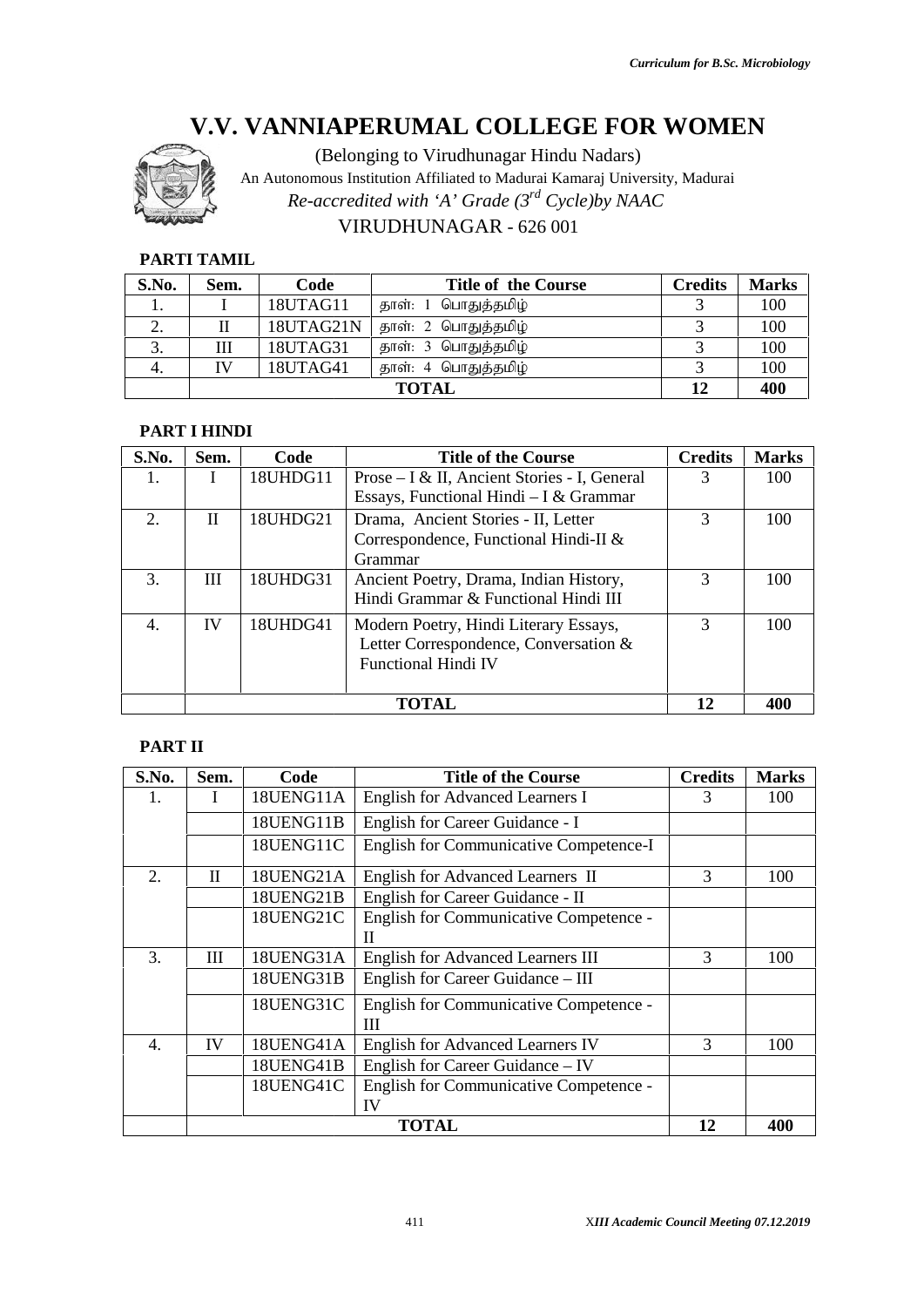| S.No.          | Sem.         | Code      | <b>Title of the Course</b>                                                                               | <b>Credits</b> | <b>Marks</b> |
|----------------|--------------|-----------|----------------------------------------------------------------------------------------------------------|----------------|--------------|
| 1              | I            | 18UMBC11  | <b>General Microbiology</b>                                                                              | $\overline{4}$ | 100          |
| $\overline{2}$ | $\mathbf I$  | 18UMBC12  | Biochemistry                                                                                             | $\overline{4}$ | 100          |
| 3              | $\mathbf{I}$ | 18UMBC21  | Microbial Taxonomy                                                                                       | $\overline{4}$ | 100          |
| $\overline{4}$ | $\mathbf{I}$ | 18UMBC22  | Microbial physiology and Metabolism                                                                      | $\overline{4}$ | 100          |
| 5              | $\mathbf H$  | 18UMBC21P | MajorPractical- I                                                                                        | $\overline{2}$ | 100          |
| 6              | III          | 18UMBC31  | <b>Molecular Biology</b>                                                                                 | 5              | 100          |
| $\overline{7}$ | IV           | 18UMBC41  | <b>Microbial Genetics</b>                                                                                | 5              | 100          |
| 8              | IV           | 18UMBC41P | MajorPractical-II                                                                                        | $\overline{2}$ | 100          |
| 9              | $\mathbf{V}$ | 18UMBC51  | <b>Clinical Microbiology</b>                                                                             | $\overline{4}$ | 100          |
| 10             | $\mathbf{V}$ | 18UMBC52  | Immunology                                                                                               | $\overline{4}$ | 100          |
| 11             | V            | 18UMBC53  | <b>Bioinformatics</b>                                                                                    | $\overline{4}$ | 100          |
| 12             | V            | 18UMBE51  | Discipline Specific Elective 1<br>1. Virology<br>2. Diagnostic Microbiology<br>3. Vermitechnology        | $\overline{4}$ | 100          |
| 13             | $\mathbf{V}$ | 18UMB051  | <b>Online Assessment</b>                                                                                 | $\mathbf{1}$   | 50           |
| 14             | VI           | 18UMBC61  | <b>Agricultural Microbiology</b>                                                                         | $\overline{4}$ | 100          |
| 15             | VI           | 18UMBC62  | <b>Industrial Microbiology</b>                                                                           | $\overline{4}$ | 100          |
| 16             | VI           | 18UMBC63  | Biotechnology                                                                                            | $\overline{4}$ | 100          |
| 17             | VI           | 18UMBE61  | Discipline Specific Elective 2<br>1. Environmental Microbiology<br>2. Food Microbiology<br>3. Biocontrol | $\overline{4}$ | 100          |
| 18             | VI           | 18UMBO61  | <b>Online Assessment</b>                                                                                 | $\mathbf{1}$   | 50           |
| 19             | VI           | 18UMBC61P | Major Practical -III                                                                                     | 3              | 100          |
| 20             | VI           | 18UMBC62P | Major Practical -IV                                                                                      | 3              | 100          |
| 21             | VI           | 18UMBC63P | Major Practical -V                                                                                       | $\overline{2}$ | 100          |
|                |              |           | <b>Total</b>                                                                                             | 72             | 2000         |

# **PART III – CORE, DISCIPLINE SPECIFIC ELECTIVE COURSES**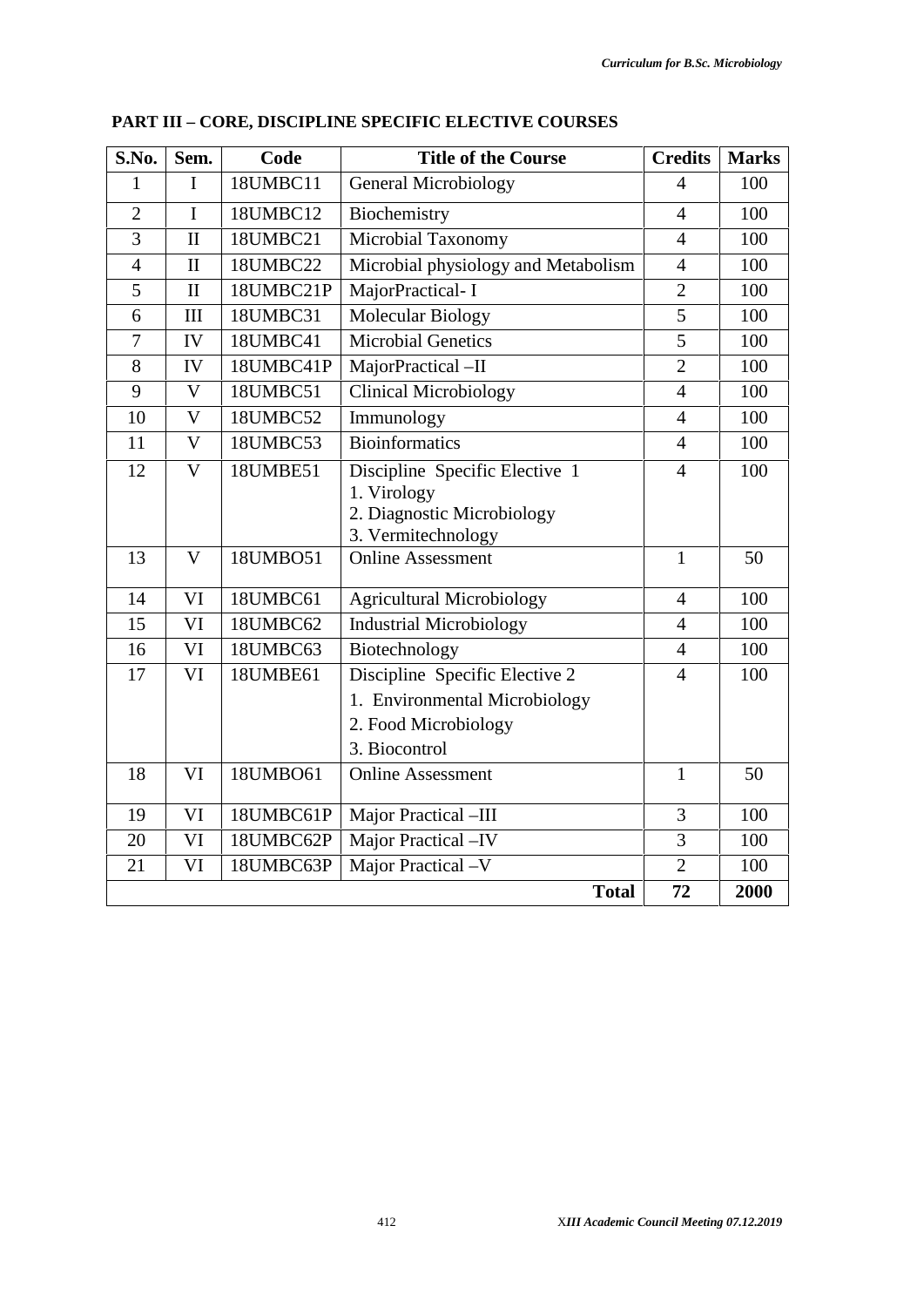| S.No. | Sem. | Code     | <b>Title of the Course</b>             | <b>Credits</b> | <b>Marks</b> |
|-------|------|----------|----------------------------------------|----------------|--------------|
|       |      | 18UCHA11 | Chemistry $-I$                         |                | 100          |
|       |      | 18UCHA21 | $Chemistry - II$                       |                | 100          |
|       |      |          | 18UCHA21P   Allied Chemistry Practical |                | 100          |
|       |      |          | <b>Total</b>                           | 10             | 300          |

# **PART III – ALLIED COURSE I- CHEMISTRY**

# **PART III - ALLIED COURSE II- CONCEPTS IN BIOLOGY**

| S.No.                       | Sem.              | Code      | <b>Title of the Course</b>     | <b>Credits</b>              | <b>Marks</b> |
|-----------------------------|-------------------|-----------|--------------------------------|-----------------------------|--------------|
| Ī.                          | Ш                 | 18UBIA31  | Biology-I(Cell biology)        | 4                           | 100          |
|                             |                   |           |                                |                             |              |
| $\mathcal{D}_{\mathcal{L}}$ | IV                | 18UBIA41  | Biology-II                     | 4                           | 100          |
|                             |                   |           | (Applied biology)              |                             |              |
| 3                           | <b>III&amp;IV</b> | 18UBIA41P | <b>Biology Practicals</b>      | $\mathcal{D}_{\mathcal{L}}$ | 100          |
|                             |                   |           | (Cell Biology, Applied Biology |                             |              |
|                             |                   |           | Practicals)                    |                             |              |
|                             |                   |           | <b>Total</b>                   | 10                          | 300          |

# **PART IV -SKILL ENHANCEMENT COURSES**

| S.No. | Sem. | Code     | <b>Title of the Course</b>           | <b>Credits</b>              | <b>Marks</b> |
|-------|------|----------|--------------------------------------|-----------------------------|--------------|
| 1.    | П    | 18UMBS21 | Microbiological<br>Analytical<br>and | 2                           | 100          |
|       |      |          | Techniques                           |                             |              |
| 2.    | Ш    | 18UMBS31 | Enzymology and Enzyme Technology     | $\mathcal{D}_{\mathcal{L}}$ | 100          |
| 3.    | IV   | 18UMBS41 | <b>Mushroom Technology</b>           | $\overline{2}$              | 100          |
| 4.    | V    | 18UMBS51 | <b>Cosmetic Microbiology</b>         | $\overline{2}$              | 100          |
| 5.    | V    | 18UMBS52 | <b>Pharmaceutical Microbiology</b>   | $\overline{2}$              | 100          |
| 6.    | VI   | 18UMBS61 | Nanobiotechnology                    | $\mathcal{D}_{\mathcal{L}}$ | 100          |
|       |      |          | <b>Total</b>                         | 12                          | 600          |

# **PART IV –NON MAJOR ELECTIVE COURSES**

| S.No. | Sem. | Code     | <b>Title of the Course</b> | <b>Credits</b> | <b>Marks</b> |
|-------|------|----------|----------------------------|----------------|--------------|
|       |      | 18UMBN31 | Medical Lab Technology     |                | 100          |
| ـ.    |      | 18UMBN41 | Applied Microbiology       |                | 100          |
|       |      |          | Total                      |                | 200          |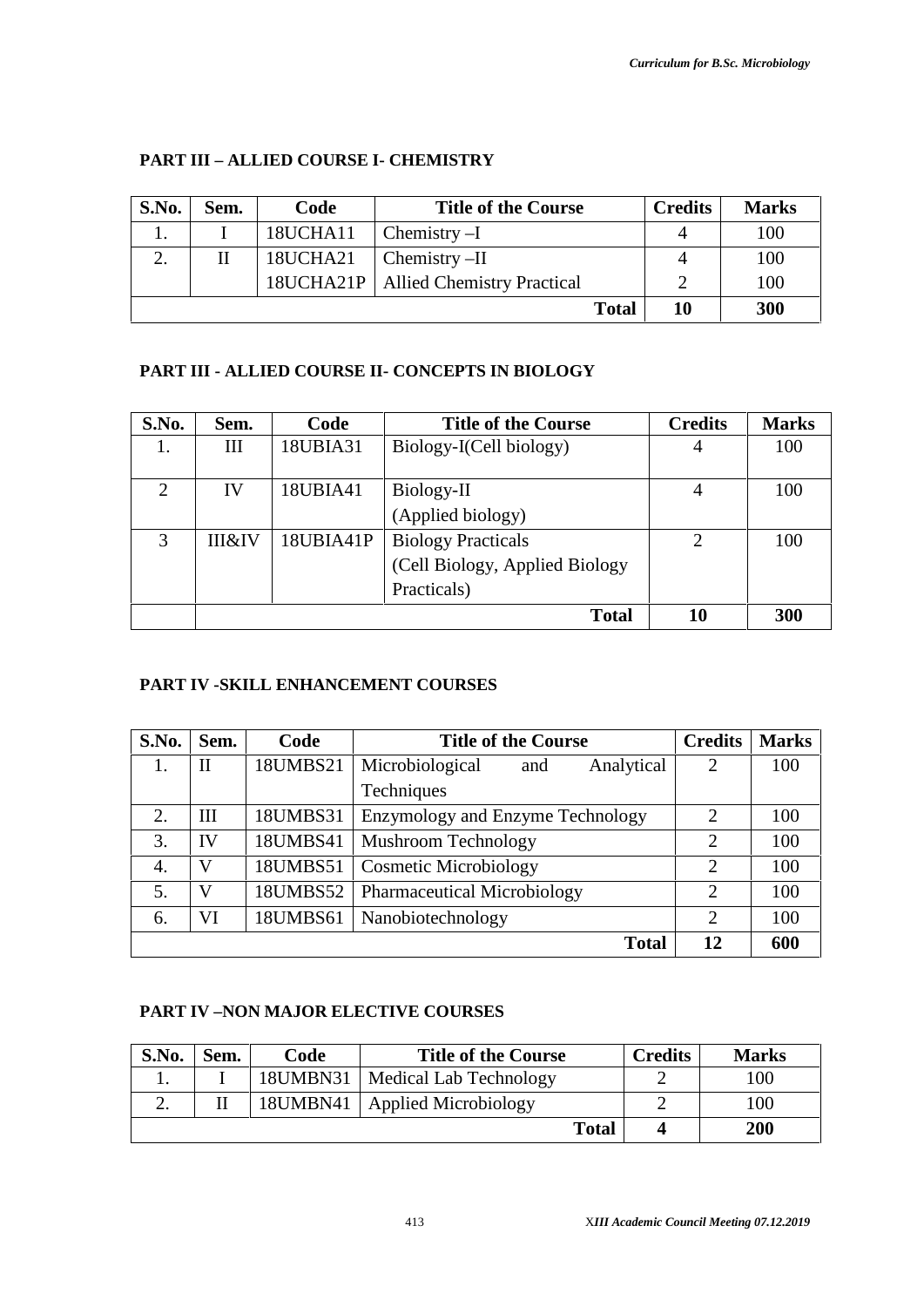| S.No. | Sem. | Code          | <b>Title of the Course</b>   | <b>Credits</b> | <b>Marks</b> |
|-------|------|---------------|------------------------------|----------------|--------------|
| 1.    |      | 18UGVE11      | <b>Value Education</b>       | 2              | 100          |
| 2     | III  | 18UGEH31/     | Human Rights/                |                | 100          |
|       |      | 18UGEW32      | Women studies                |                |              |
| 3.    | IV   | 18UGEC41/     | Constitution of India        |                | 100          |
| 4     |      | 18UGEM42/     | Modern Economics/            |                |              |
| 6     |      | 18UGEA43/     | Adolescent Psychology/       |                |              |
| 7     |      | 18UGED44      | Disaster Management          |                |              |
|       |      | 18UGED44N     | Disaster Management          |                |              |
| 8     |      | 18UMBI41G     | Internship/Field Project     |                | 100          |
| 9     |      | <b>PART V</b> | <b>Extension Activities</b>  |                |              |
| 10    | V    | 18UGES51      | <b>Environmental Studies</b> | $\overline{2}$ | 100          |
|       |      |               | <b>Total</b>                 | 8              | 400          |

# **PARTIV–GENERIC ELECTIVE COURSES AND ABILITY ENHANCEMENT COMPULSORY COURSES**

# **PART –V -EXTENSION ACTIVITIES**

| S.No.          | Sem.     | Code           | <b>Title of the Course</b>      | <b>Credit</b> |
|----------------|----------|----------------|---------------------------------|---------------|
|                |          | <b>18UVNS1</b> | <b>National Service Scheme</b>  |               |
|                |          | <b>18UVNS2</b> |                                 |               |
| $\overline{2}$ |          | 18UVPE1        | <b>Physical Education</b>       |               |
|                | I, II,   | 18UVPE2        |                                 |               |
| 3              | III & IV | 18UVYR1        | <b>Youth Red Cross Society</b>  |               |
|                |          | 18UVYR2        |                                 |               |
| $\overline{4}$ |          | <b>18UVRR1</b> | Red Ribbon Club                 |               |
| 5              |          | 18UVSF1        | ScienceForum                    |               |
| 6              |          | 18UVEC1        | Eco Club                        |               |
| 7              |          | 18UVLI1        | Library and Information Science |               |
| 8              |          | 18UVCC1        | <b>Consumer Forum</b>           |               |
| 9              |          | 18UVHF1        | <b>Health and Fitness Club</b>  |               |
| 10             |          | 18UVNC1        | <b>National Cadet Corps</b>     |               |
|                |          | 18UVNC2        |                                 |               |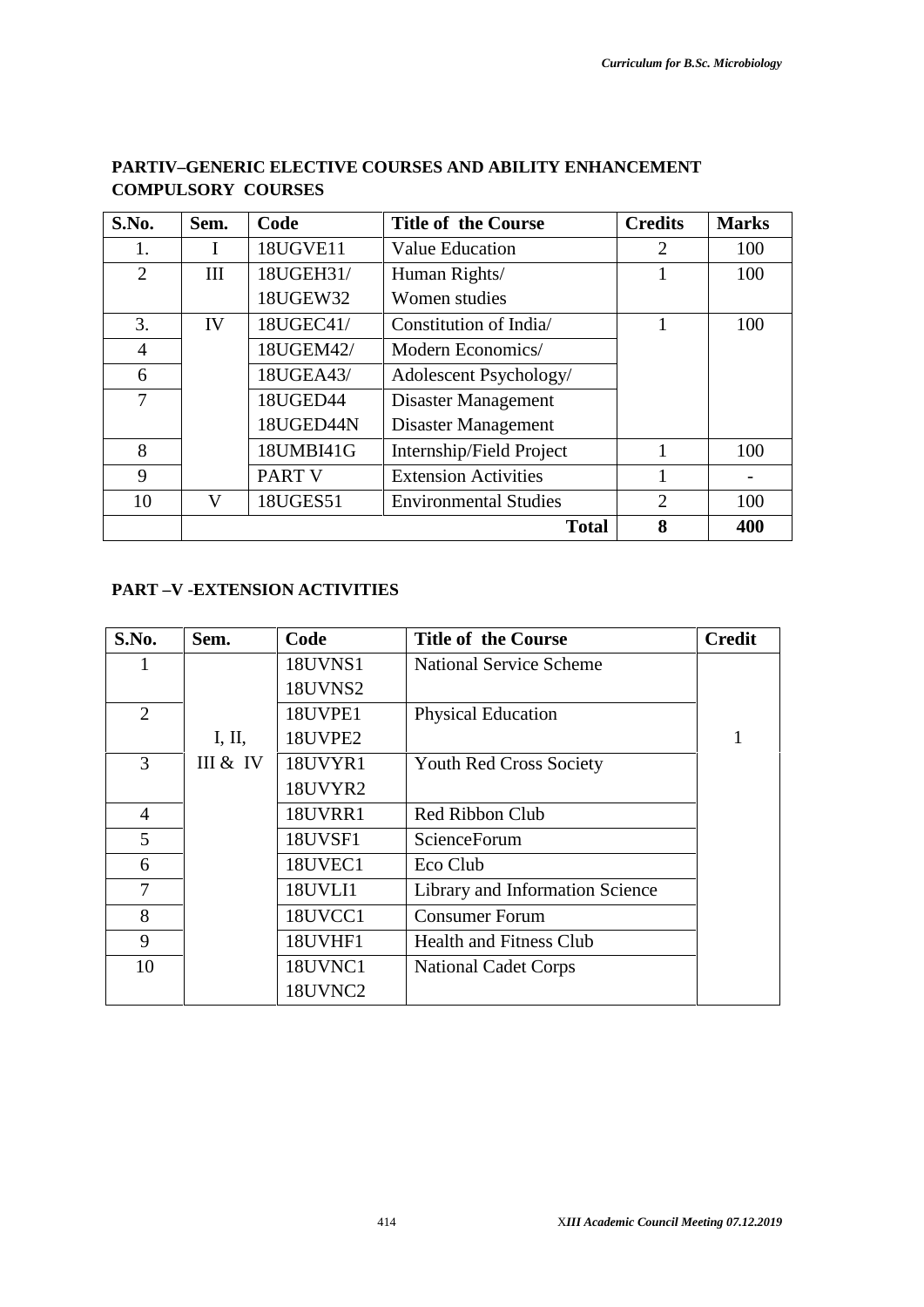

| <b>Course Code</b><br>18UTAG11<br>18UENG11<br>18UMBC11 | <b>Courses</b><br>Tamil/Hindi I<br>English I<br>Core Course -1 | per<br>week<br>6<br>6 | <b>Credits</b><br>3<br>3         | Int.<br>25<br>25 | Ext.<br>75<br>75 |  |  |
|--------------------------------------------------------|----------------------------------------------------------------|-----------------------|----------------------------------|------------------|------------------|--|--|
|                                                        |                                                                |                       |                                  |                  |                  |  |  |
|                                                        |                                                                |                       |                                  |                  |                  |  |  |
|                                                        |                                                                |                       |                                  |                  |                  |  |  |
|                                                        |                                                                |                       |                                  |                  |                  |  |  |
|                                                        | General                                                        | $\overline{4}$        | $\overline{4}$                   | 25               | 75               |  |  |
|                                                        | Microbiology                                                   |                       |                                  |                  |                  |  |  |
|                                                        | Core Course - 2                                                |                       |                                  |                  |                  |  |  |
|                                                        | Biochemistry                                                   |                       |                                  |                  | 75               |  |  |
| 18UMBC21P                                              | <b>Core Course-</b>                                            |                       |                                  |                  |                  |  |  |
|                                                        | 3Major Practical - I                                           |                       |                                  |                  |                  |  |  |
|                                                        | <b>Allied Course-I</b>                                         |                       |                                  |                  |                  |  |  |
|                                                        | Chemistry - 1                                                  | $\overline{4}$        | $\overline{4}$                   | 25               | 75               |  |  |
|                                                        | <b>Allied Course</b>                                           |                       |                                  |                  |                  |  |  |
| 18UCHA21P                                              |                                                                |                       | <b>Allied Chemistry</b>          | $\overline{2}$   |                  |  |  |
|                                                        | Practical - I                                                  |                       |                                  |                  |                  |  |  |
| 18UGVE11                                               | Value Education                                                | $\overline{2}$        | $\overline{2}$                   | 40               | 60               |  |  |
|                                                        | <b>TOTAL</b>                                                   | 30                    | 20                               |                  | 600              |  |  |
|                                                        | 18UMBC12<br>18UCHA11                                           |                       | $\overline{4}$<br>$\overline{2}$ | $\overline{4}$   | 25               |  |  |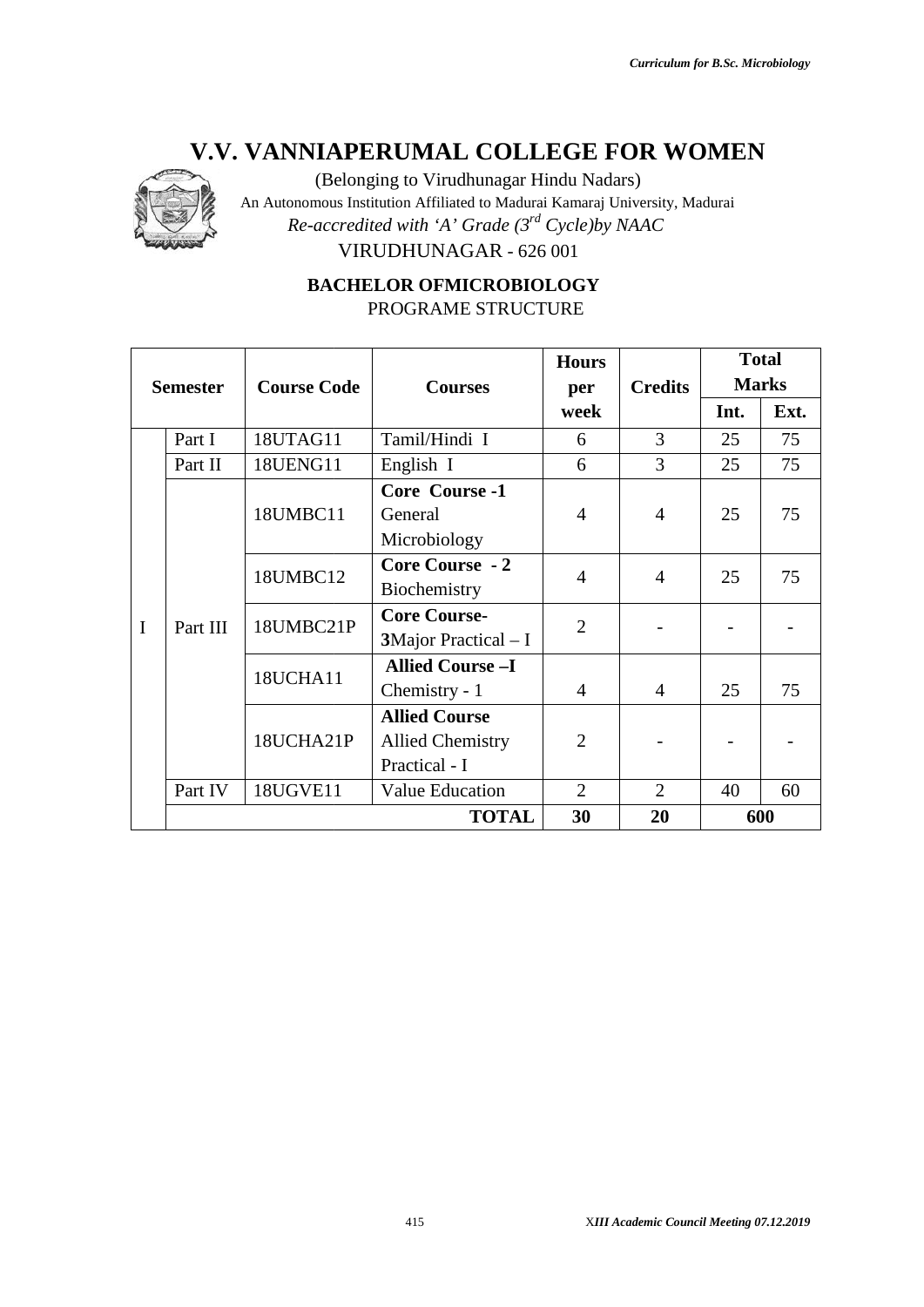|              |                 |                    |                                                                  | <b>Hours</b>   |                | <b>Total</b><br><b>Credits</b> |              |
|--------------|-----------------|--------------------|------------------------------------------------------------------|----------------|----------------|--------------------------------|--------------|
|              | <b>Semester</b> | <b>Course Code</b> | <b>Courses</b>                                                   | per            |                |                                | <b>Marks</b> |
|              |                 |                    |                                                                  | week           |                | Int.                           | Ext.         |
|              | Part I          | 18UTAG21           | Tamil/Hindi II                                                   | 6              | $\overline{3}$ | 25                             | 75           |
|              | Part II         | 18UENG21           | English II                                                       | 6              | 3              | 25                             | 75           |
|              |                 | 18UMBC21           | <b>Core Course - 4</b><br>Microbial Taxonomy                     | $\overline{4}$ | $\overline{4}$ | 25                             | 75           |
|              | Part III        | 18UMBC22           | <b>Core Course - 5</b><br>Microbial Physiology<br>and Metabolism | $\overline{4}$ | $\overline{4}$ | 25                             | 75           |
|              |                 | 18UMBC21P          | <b>Core Course - 3</b><br>Major Practical -I                     | $\overline{2}$ | $\overline{2}$ | 40                             | 60           |
| $\mathbf{I}$ |                 | 18UCHA21           | <b>Allied Course -I</b><br>Chemistry - II                        | $\overline{4}$ | $\overline{4}$ | 25                             | 75           |
|              |                 | 18UCHA21P          | <b>Allied Course</b><br><b>Allied Chemistry</b><br>Practical     | 2              | $\overline{2}$ | 40                             | 60           |
|              | Part IV         | 18UMBS21           | <b>SEC-1</b><br>Microbiological and<br>Analytical<br>Techniques  | $\overline{2}$ | $\overline{2}$ | 40                             | 60           |
|              |                 | <b>TOTAL</b>       |                                                                  | 30             | 24             |                                | 800          |
|              |                 |                    |                                                                  |                |                |                                |              |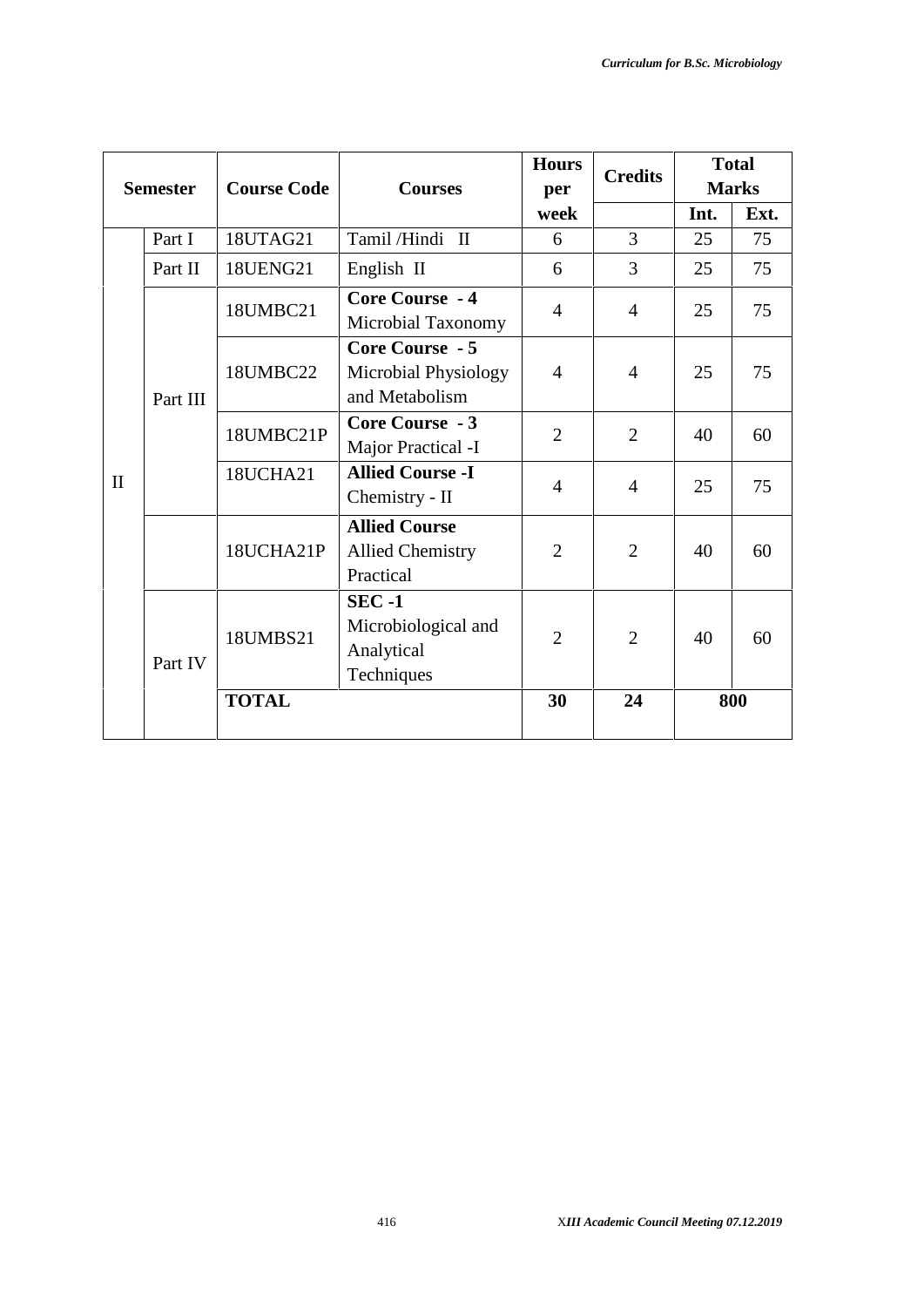|     |                 |                                                                     |                                                                                                                                                          | <b>Hours</b>   |                | <b>Total</b>   |              |
|-----|-----------------|---------------------------------------------------------------------|----------------------------------------------------------------------------------------------------------------------------------------------------------|----------------|----------------|----------------|--------------|
|     | <b>Semester</b> | <b>Course Code</b>                                                  | <b>Courses</b>                                                                                                                                           | per            | <b>Credits</b> |                | <b>Marks</b> |
|     |                 |                                                                     |                                                                                                                                                          | week           |                | Int.           | Ext.         |
|     | Part I          | 18UTAG31                                                            | Tamil/Hindi<br>III                                                                                                                                       | 6              | 3              | 25             | 75           |
|     | Part II         | 18UENG31                                                            | English III                                                                                                                                              | 6              | $\overline{3}$ | 25             | 75           |
|     |                 | 18UMBC31                                                            | <b>Core Course -6</b><br><b>Molecular Biology</b>                                                                                                        | 5              | 5              | 25             | 75           |
|     | Part III        | 18UMBC41P                                                           | <b>Core Course -7</b><br>Major Practical - II                                                                                                            | $\overline{2}$ |                |                |              |
|     |                 |                                                                     | <b>Allied-Course -II</b><br><b>Cell Biology</b>                                                                                                          | $\overline{4}$ | $\overline{4}$ | 25             | 75           |
|     |                 | 18UBIA31<br>18UBIA41P                                               | Cell Biology and Applied<br><b>Biology Practical-1</b>                                                                                                   | $\overline{2}$ |                | $\overline{a}$ |              |
| III | Part IV         | 18UMBS31                                                            | $SEC -2$<br><b>Enzymology and Enzyme</b><br>Technology                                                                                                   | $\overline{2}$ | $\overline{2}$ | 40             | 60           |
|     |                 | 18UMBN31                                                            | NMEC-1<br>Medical Lab Technology                                                                                                                         | $\overline{2}$ | $\overline{2}$ | 40             | 60           |
|     |                 | 18UGEH31/<br>18UGEW32                                               | <b>Generic Elective -1</b><br>1.Human Rights/<br>2. Women studies                                                                                        | $\overline{0}$ | $\mathbf{1}$   | 40             | 60           |
|     | Part IV         | 18UGEC41/<br>18UGEM42/<br>18UGEA43/<br><b>18UGED44</b><br>18UGED44N | <b>Generic Elective -2</b><br>Constitution of India/<br>Modern Economics/<br>Adolescent Psychology/<br><b>Disaster Management</b><br>Disaster Management | $\mathbf{1}$   |                |                |              |
|     |                 |                                                                     | <b>TOTAL</b>                                                                                                                                             | 30             | 20             |                | 700          |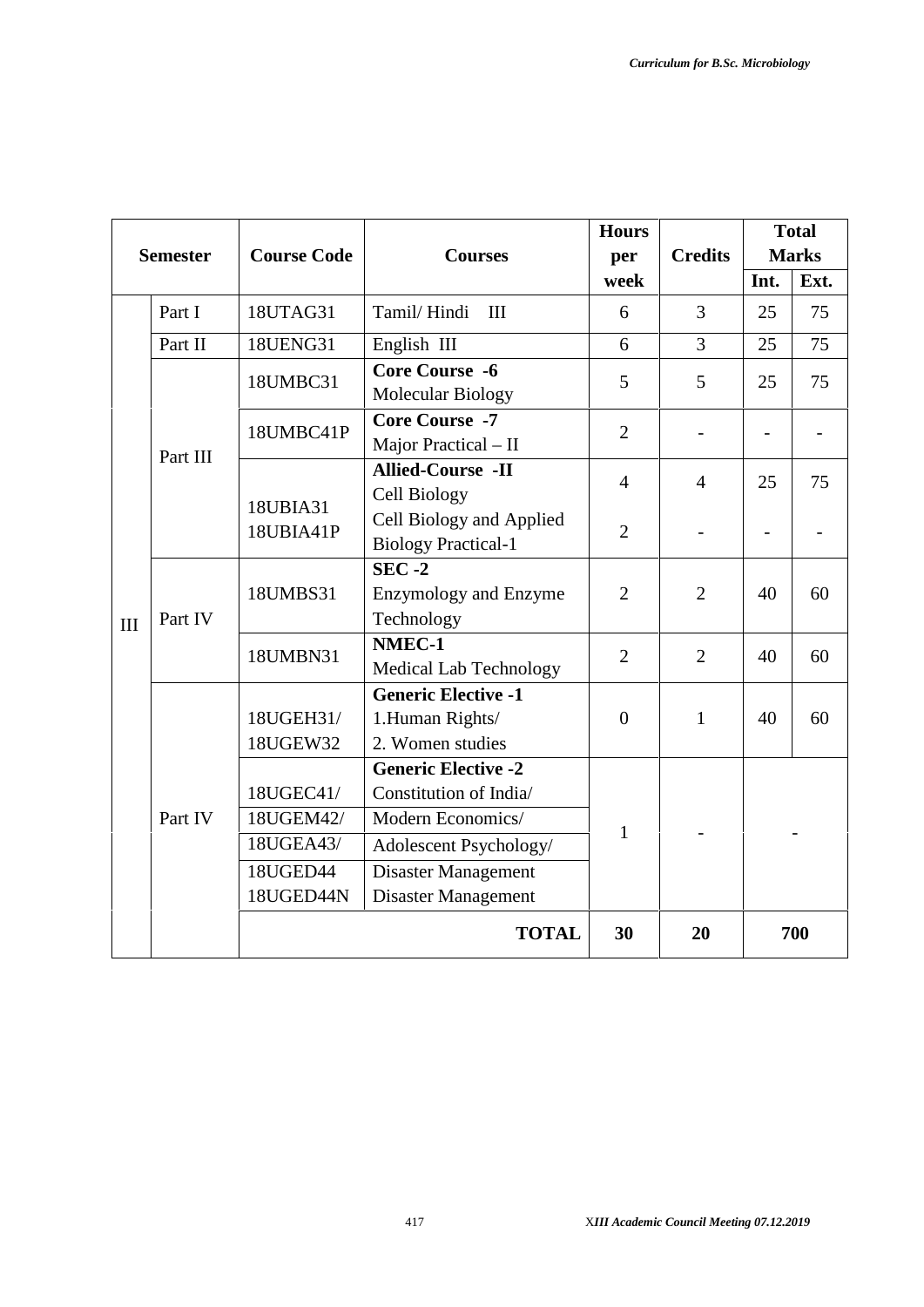|    |                 |                    |                             | <b>Hours</b>             |                |      | <b>Total</b>             |
|----|-----------------|--------------------|-----------------------------|--------------------------|----------------|------|--------------------------|
|    | <b>Semester</b> | <b>Course Code</b> | <b>Courses</b>              | per                      | <b>Credits</b> |      | <b>Marks</b>             |
|    |                 |                    |                             | week                     |                | Int. | Ext.                     |
|    | Part I          | 18UTAG41           | Tamil/Hindi IV              | 6                        | 3              | 25   | 75                       |
|    | Part II         | <b>18UENG41</b>    | English <sub>IV</sub>       | 6                        | 3              | 25   | 75                       |
|    |                 |                    | <b>Core Course - 8</b>      | 5                        | 5              | 25   | 75                       |
|    |                 | 18UMBC41           | <b>Microbial Genetics</b>   |                          |                |      |                          |
|    |                 | 18UMBC41P          | <b>Core Course - 7</b>      | $\overline{2}$           | $\overline{2}$ | 40   | 60                       |
|    |                 |                    | Major Practical -II         |                          |                |      |                          |
|    | Part III        |                    | <b>Allied Course - II</b>   |                          |                |      |                          |
|    |                 | 18UBIA41           | <b>Applied Biology</b>      | $\overline{4}$           | $\overline{4}$ | 25   | 75                       |
|    |                 | 18UBIA41P          | Cell Biology and            |                          |                |      |                          |
|    |                 |                    | Applied Biology             | $\overline{2}$           | $\overline{2}$ | 40   | 60                       |
|    |                 |                    | Practical-1                 |                          |                |      |                          |
|    |                 |                    | <b>SEC -3</b>               |                          |                |      |                          |
|    |                 | 18UMBS41           | <b>Mushroom Technology</b>  | $\overline{2}$           | $\overline{2}$ | 40   | 60                       |
| IV |                 |                    | NMEC-2                      |                          |                |      |                          |
|    |                 | 18UMBN41           | <b>Applied Microbiology</b> | $\overline{2}$           | $\overline{2}$ | 40   | 60                       |
|    | Part IV         | 18UMBI41G          | Internship/Field Project    | $\overline{0}$           | $\mathbf{1}$   | 100  | $\blacksquare$           |
|    |                 |                    | <b>Generic Elective -2</b>  |                          |                |      |                          |
|    |                 | 18UGEC41/          | Constitution of India/      |                          |                |      |                          |
|    |                 | 18UGEM42/          | Modern Economics/           | 1                        | $\mathbf{1}$   | 100  |                          |
|    |                 | 18UGEA43/          | Adolescent Psychology/      |                          |                |      |                          |
|    |                 | 18UGED44           | <b>Disaster Management</b>  |                          |                |      |                          |
|    |                 | 18UGED44N          | Disaster Management         |                          |                |      |                          |
|    | Part V          |                    | <b>Extension Activities</b> | $\overline{\phantom{a}}$ | $\mathbf{1}$   |      | $\overline{\phantom{a}}$ |
|    |                 |                    | <b>TOTAL</b>                | 30                       | 26             |      | 1000                     |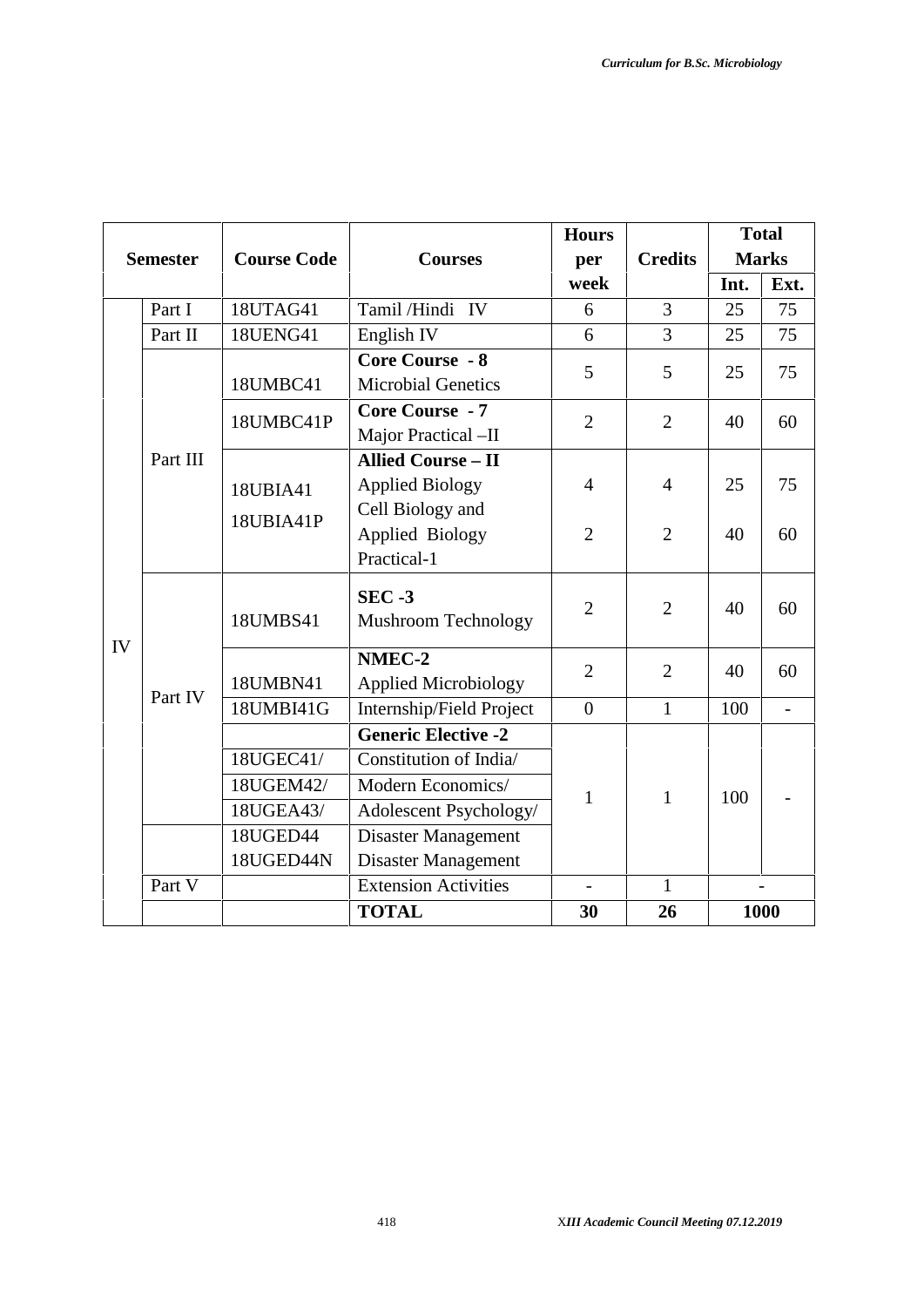| <b>Semester</b> |            | <b>Course Code</b> | <b>Courses</b>               | <b>Hours</b>   | <b>Credits</b> | <b>Total Marks</b> |                          |
|-----------------|------------|--------------------|------------------------------|----------------|----------------|--------------------|--------------------------|
|                 |            |                    |                              | per<br>week    |                | Int                | Ext                      |
|                 |            | 18UMBC51           | Core Course - 9              | $\overline{4}$ | $\overline{4}$ | 25                 | 75                       |
|                 |            |                    | <b>Clinical Microbiology</b> |                |                |                    |                          |
|                 |            | 18UMBC52           | <b>Core Course - 10</b>      | $\overline{4}$ | $\overline{4}$ | 25                 | 75                       |
|                 |            |                    | Immunology                   |                |                |                    |                          |
|                 |            | 18UMBC53           | <b>Core Course - 11</b>      | $\overline{4}$ | $\overline{4}$ | 25                 | 75                       |
|                 |            |                    | <b>Bioinformatics</b>        |                |                |                    |                          |
|                 |            | 18UMBC61P          | <b>Core Course - 12</b>      | $\overline{3}$ | $\overline{a}$ | $\sim$             |                          |
|                 |            |                    | Major Practical - III        |                |                |                    |                          |
|                 |            | 18UMBC62P          | <b>Core Course - 13</b>      | $\overline{3}$ |                |                    | $\overline{\phantom{a}}$ |
|                 |            |                    | Major Practical - IV         |                |                |                    |                          |
|                 |            | 18UMBC63P          | <b>Core Course - 14</b>      | $\overline{2}$ |                |                    |                          |
| V               | Part - III |                    | Major Practical - V          |                |                |                    |                          |
|                 |            |                    | <b>DSEC - 1</b>              |                |                |                    |                          |
|                 |            | 18UMBE51           | 1. Virology                  | $\overline{4}$ | $\overline{4}$ | 25                 | 75                       |
|                 |            | 18UMBE52           | 2. Diagnostic                |                |                |                    |                          |
|                 |            | 18UMBE53           | Microbiology                 |                |                |                    |                          |
|                 |            |                    | 3. Vermitechnology           |                |                |                    |                          |
|                 |            | 18UMBOL51          | <b>Online Assessment</b>     | $\blacksquare$ | $\mathbf{1}$   |                    | 50                       |
|                 |            | 18UMBS51           | $SEC-4$                      | $\overline{2}$ | $\overline{2}$ | 40                 | 60                       |
|                 | Part - IV  |                    | <b>Cosmetic Microbiology</b> |                |                |                    |                          |
|                 |            | 18UMBS52           | $SEC - 5$                    | $\overline{2}$ | $\overline{2}$ | 40                 | 60                       |
|                 |            |                    | Pharmaceutical               |                |                |                    |                          |
|                 |            |                    | Microbiology                 |                |                |                    |                          |
|                 |            | 18UGES51           | <b>Environmental Studies</b> | $\overline{2}$ | $\overline{2}$ | 40                 | 60                       |
|                 |            |                    | <b>TOTAL</b>                 | 30             | 23             |                    | 750                      |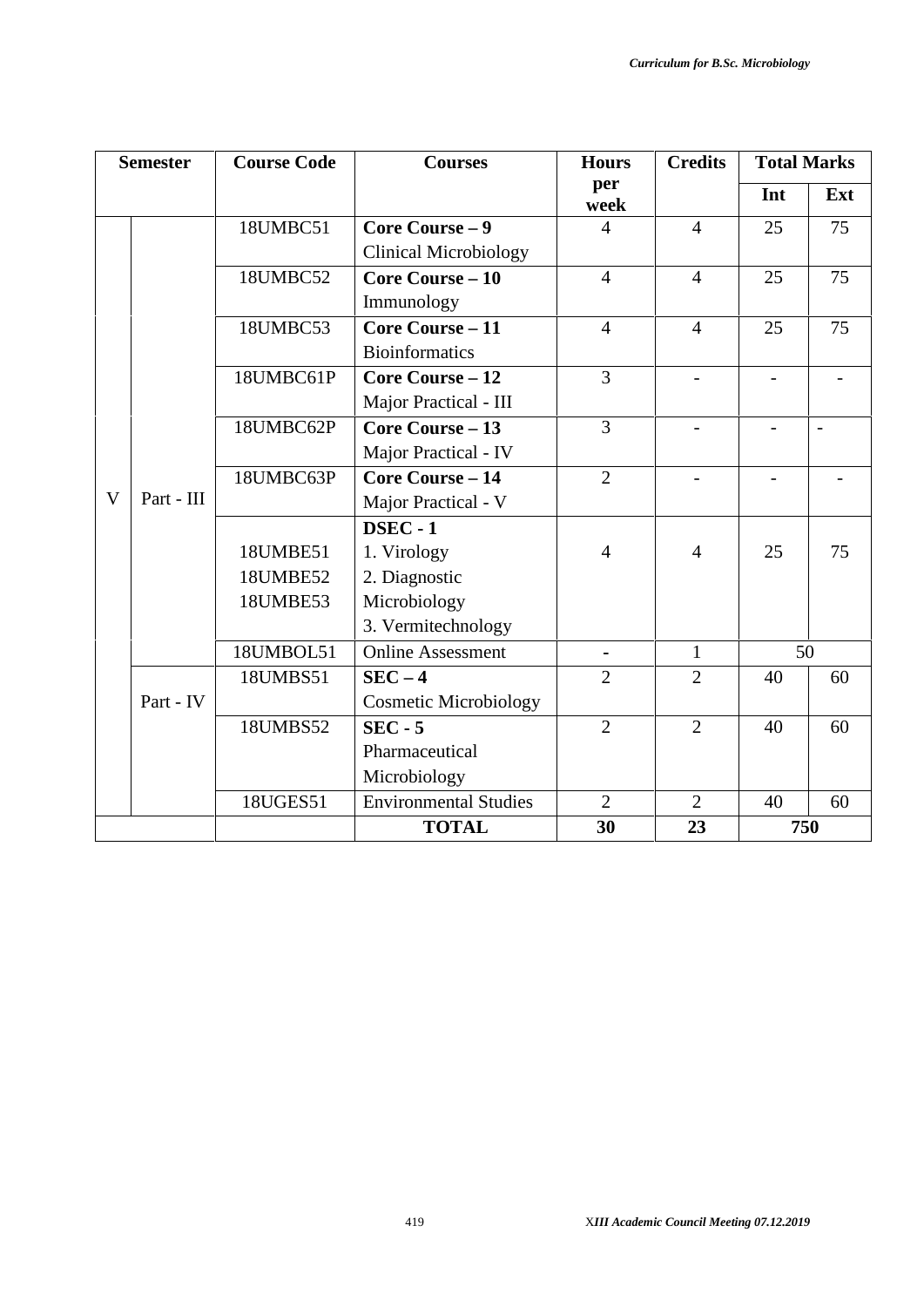| <b>Semester</b>  | <b>Course Code</b> | <b>Courses</b>                 | <b>Hours</b>   | <b>Credits</b> |     | <b>Total Marks</b> |
|------------------|--------------------|--------------------------------|----------------|----------------|-----|--------------------|
|                  |                    |                                | per<br>week    |                | Int | Ext                |
|                  | 18UMBC61           | Core Course $-15$              | 5              | $\overline{4}$ | 25  | 75                 |
|                  |                    | Soil & Agricultural            |                |                |     |                    |
|                  |                    | Microbiology                   |                |                |     |                    |
|                  | 18UMBC62           | <b>Core Course - 16</b>        | 5              | $\overline{4}$ | 25  | 75                 |
|                  |                    | <b>Industrial Microbiology</b> |                |                |     |                    |
|                  | 18UMBC63           | <b>Core Course - 17</b>        | 5              | $\overline{4}$ | 25  | 75                 |
|                  |                    | Biotechnology                  |                |                |     |                    |
|                  | 18UMBC61P          | <b>Core Course - 12</b>        | 3              | 3              | 40  | 60                 |
|                  |                    | Major Practical - III          |                |                |     |                    |
|                  | 18UMBC62P          | <b>Core Course – 13</b>        | 3              | 3              | 40  | 60                 |
|                  |                    | Major Practical - IV           |                |                |     |                    |
| VI<br>Part - III | 18UMBC63P          | <b>Core Course - 14</b>        | $\overline{2}$ | $\overline{2}$ | 40  | 60                 |
|                  |                    | Major Practical - V            |                |                |     |                    |
|                  |                    | DSEC - 2                       |                |                |     |                    |
|                  | 18UMBE61           | 1. Environmental               | 5              | $\overline{4}$ | 25  | 75                 |
|                  | 18UMBE62           | Microbiology                   |                |                |     |                    |
|                  | 18UMBE63           | 2. Food Microbiology           |                |                |     |                    |
|                  |                    | 3. Biocontrol                  |                |                |     |                    |
|                  | 18UMBOL61          | <b>Online Assessment</b>       | $\blacksquare$ | $\mathbf{1}$   |     | 50                 |
|                  |                    | $SEC - 6$                      | $\overline{2}$ | $\overline{2}$ | 40  | 60                 |
| Part - IV        | 18UMBS61           | Nanobiotechnology              |                |                |     |                    |
|                  |                    | <b>TOTAL</b>                   | 30             | 27             |     | 850                |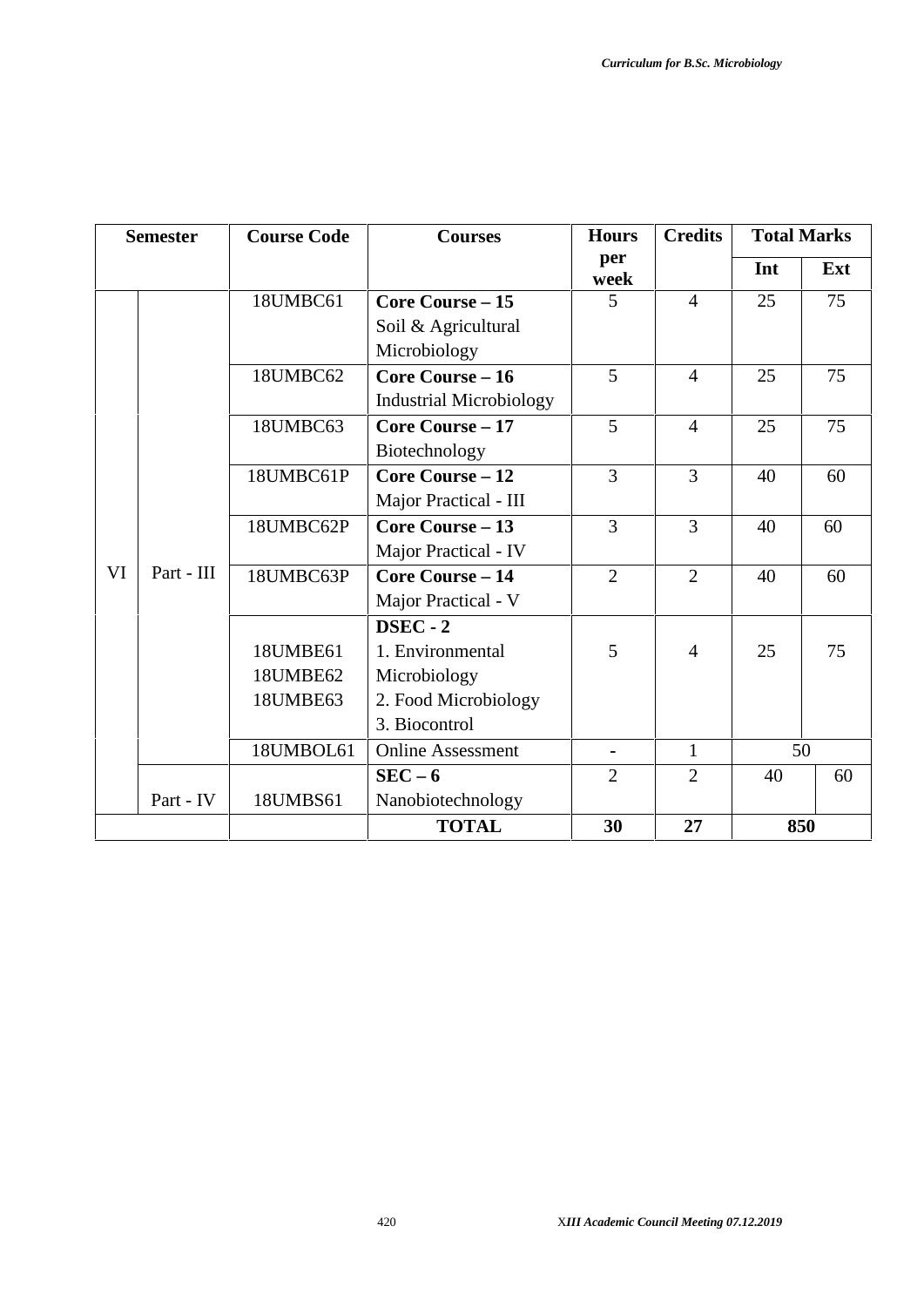

#### **(2018 -19 onwards)**

|                                                                                        | <b>B.Sc. MICROBIOLOGY (SEMESTER)</b><br>$(2018 - 19)$ onwards)                                                                                                                                                                                                                                        |             |               |
|----------------------------------------------------------------------------------------|-------------------------------------------------------------------------------------------------------------------------------------------------------------------------------------------------------------------------------------------------------------------------------------------------------|-------------|---------------|
| Semester V                                                                             |                                                                                                                                                                                                                                                                                                       |             | Hours/Week: 4 |
| Core Course $-9$                                                                       | <b>CLINICAL</b>                                                                                                                                                                                                                                                                                       |             | Credits:4     |
| Course Code<br>18UMBC51                                                                | <b>MICROBIOLOGY</b>                                                                                                                                                                                                                                                                                   | Internal 25 | External 75   |
| body.<br>$\blacksquare$<br>diseases.<br>$\overline{\phantom{a}}$<br>pathogens.<br>I TI | know the defense system, normal flora and mechanism of pathogenesis inhuman<br>understand the etiology, prophylaxis and diagnosis methods of various infectious<br>analyze the features of newly emerged viral diseases.<br>learn different approaches, current techniques and tools used to identify |             |               |
|                                                                                        | The History of Infectious Diseases: Human and microbe interactions – Normal                                                                                                                                                                                                                           |             |               |
|                                                                                        | ra in human body- Mechanism of pathogenesis- Host-defense mechanisms.                                                                                                                                                                                                                                 |             |               |
|                                                                                        | idemiology of infectious diseases – Nosocomial infections.                                                                                                                                                                                                                                            |             | (7Hours)      |
| II TI                                                                                  |                                                                                                                                                                                                                                                                                                       |             |               |
|                                                                                        | Bacterial diseases: Cultural and Biochemical characteristics, Transmission,                                                                                                                                                                                                                           |             |               |
|                                                                                        |                                                                                                                                                                                                                                                                                                       |             |               |
|                                                                                        | gnosis, clinical symptoms and treatment of bacterial diseases- Tuberculosis, Cholera,<br>phoid, Syphilis, UTI ( <i>E.coli</i> ), Staphylococcal and Streptococcal diseases.                                                                                                                           |             | $(10$ Hours)  |

# **COURSE OUTCOMES**

On completion of the course, the students will be able to

- completion of the course, the students will be able to<br>- acquire knowledge about the medically important microbes and infectious diseases
- know the defense system, normal flora and mechanism of pathogenesis inhuman body.
- understand the etiology, prophylaxis and diagnosis methods of various infectious diseases.
- analyze the features of newly emerged viral diseases.
- learn different approaches, current techniques and tools used to identify pathogens.

#### **UNIT I**

# **UNIT II**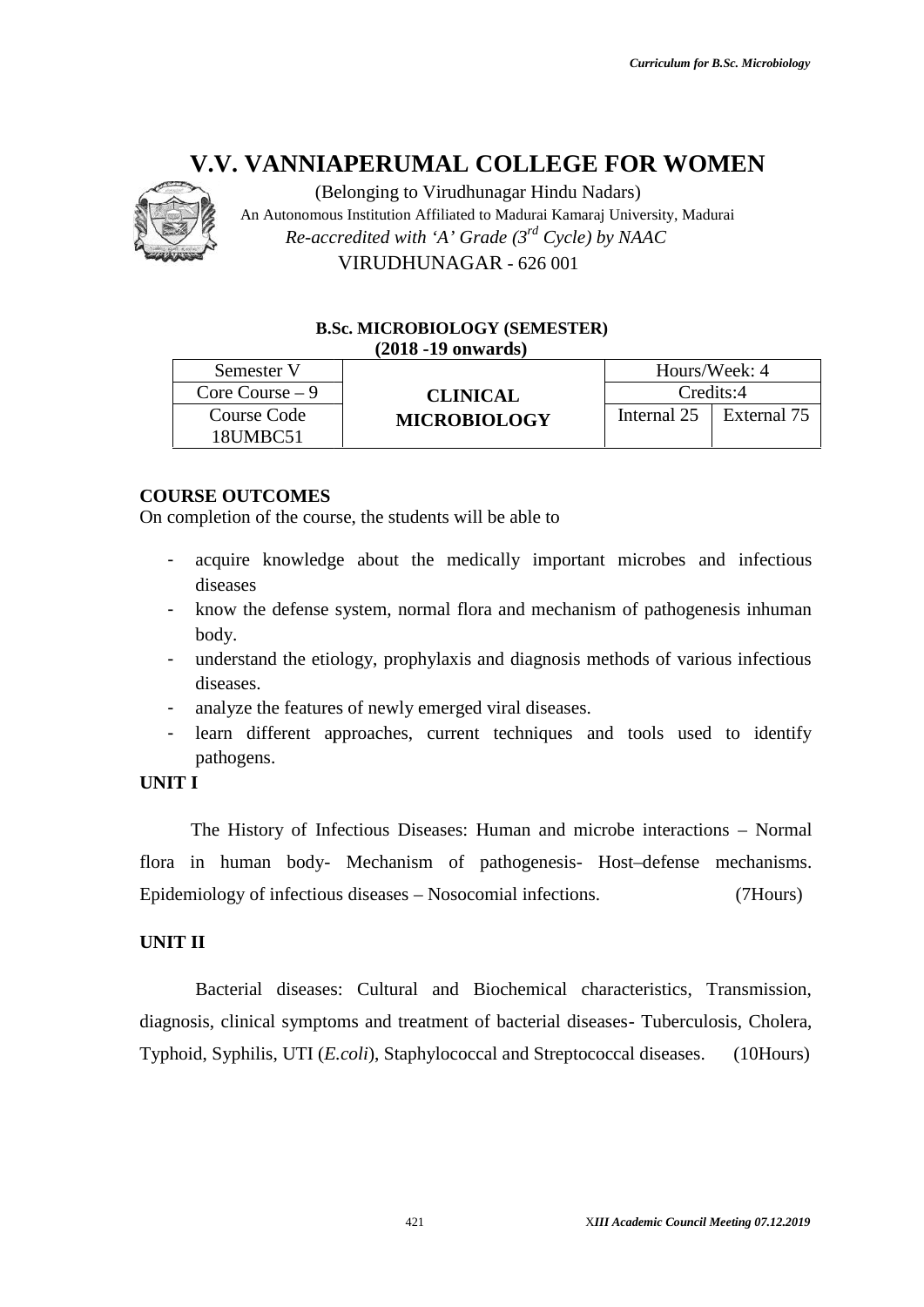#### **UNIT III**

Viral diseases: Etiology, prophylaxis, clinical symptoms and treatment for human viral diseases - Rabies, Hepatitis, Poliomyelitis, Dengue Fever and Flu Fever (H1N1).

(10Hours)

# **UNIT IV**

Fungaldiseases: Cutaneous mycoses: Dermatomycosis - subcutaneous mycoses: Mycetoma - systemic mycoses: Histoplasmosis - Opportunistic mycoses: Aspergillosis and Candidiosis. (9Hours)

## **UNIT V**

Protozoan diseases: Life cycle, diagnosis and treatment of protozoan diseases – amoebiasis, malaria, filariasis, kala-azar and trypanosomiasis. (9Hours)

# **TEXT BOOKS**

- 1. Ananthanarayanan, R.,& Jayaram Panicker, C.K. (2005). *Textbook of Microbiology*, 9 th edition. Hyderabad: Orient Longman.
- 2. Rajan, S. (2009).*Medical Microbiology,* 1 st edition. NewDelhi:MJP Publishers.

## **REFERENCE BOOKS**

- 1. Jawetz, E., Melnic, JL., & Adelberg, EA. (2004).*Medical microbiology,*21st edition.New York: McGraw Hill Companies.
- 2. David Green wood.(1997). *Medical Microbiology*, 15th edition. London:Churchil Livingstone publisher.
- 3. PatrickMurray, R.(1990). *Medical Microbiology*, 1 st edition. United States:The C.V.Mosby Company.
- 4. Rajesh Karyakarte, P. (2005). *Medical Parasitology*, 3 rd edition.Kolkata: Books and Allied (P) Ltd.

M.M.Fatima Mansoora Course Designer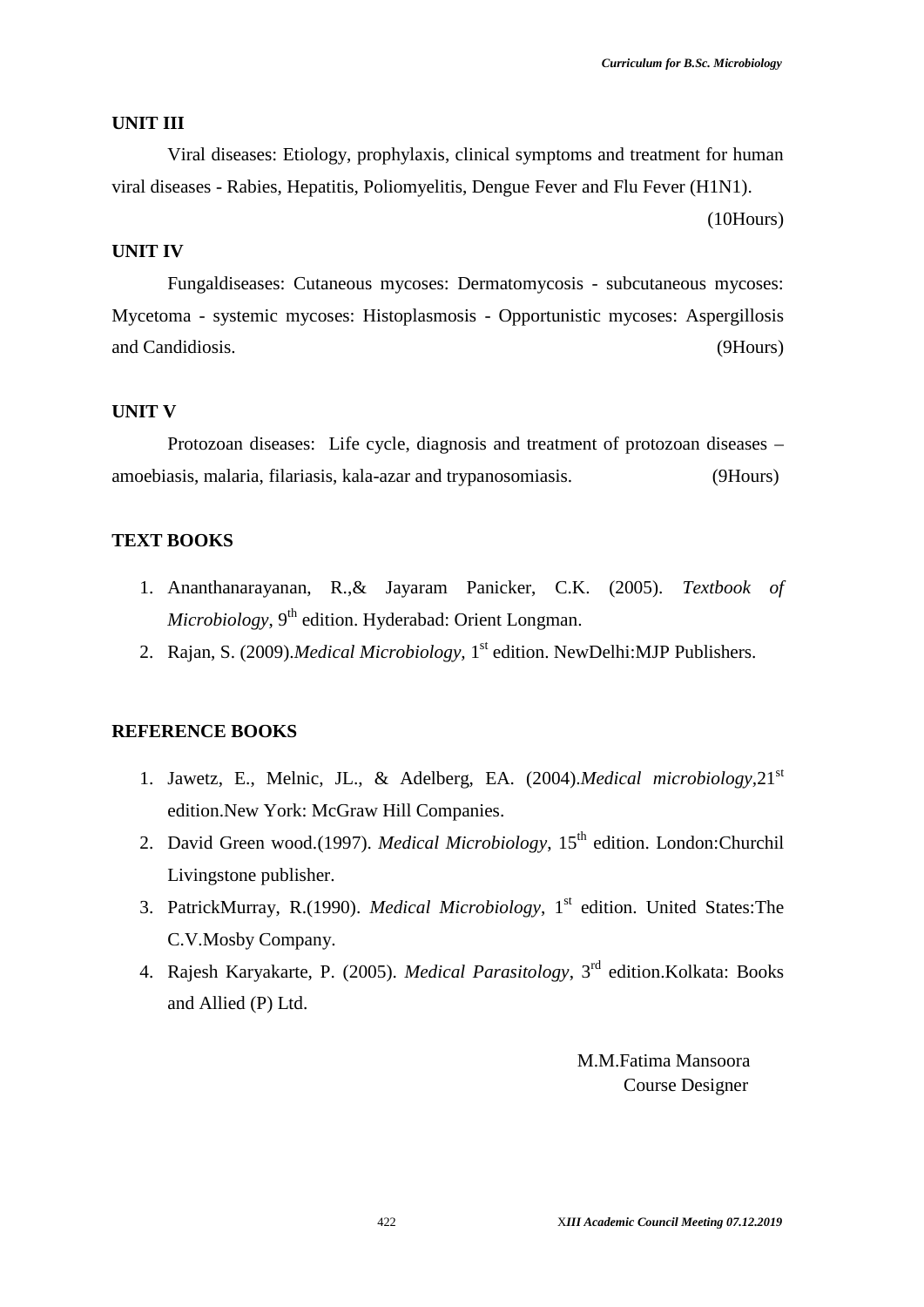

(Belonging to Virudhunagar Hindu Nadars) An Autonomous Institution Affiliated to Madurai Kamaraj University, Madurai *Re-accredited with 'A' Grade (3rd Cycle) by NAAC* VIRUDHUNAGAR - 626 001

#### **B.Sc. MICROBIOLOGY (SEMESTER) (2018 -19 onwards)**

| Semester V        |                   |               | Hours/Week: 4 |  |
|-------------------|-------------------|---------------|---------------|--|
| Core Course $-10$ | <b>IMMUNOLOGY</b> | $C$ redits:4  |               |  |
| Course Code       |                   | Internal $25$ | External 75   |  |
| 18UMBC52          |                   |               |               |  |

# **COURSE OUTCOMES**

On completion of the course, the students will be able to

- understand the basic concepts of innate and adaptive immunity.
- describe the various cell types and organs involved in the immune response.
- apply the basic techniques for identifying antigen and antibody interactions.
- illustrate the adverse effect of immune system including allergy, hyper sensitivity and autoimmunity.
- describe the immunological response against transplantation and tumor.

#### **UNIT I**

Basic concepts in immunology (History), overview of the Immune system Humoral and cell mediated immune response –principles of innate and acquired immunity – Cells and organs of the immune system. (10 Hours)

# **UNIT II**

Antigen and their characteristics – factors influence the antigenicity. Haptens and Adjuvants. Antibody - structure, types and characterization. Monoclonal antibodies– Introduction, production and uses. Antigen- Antibody reactions- Precipitation(Ouchterlony double immunodiffusion) and agglutination(Blood typing). V.V. VANNIAPERUMAL COLLEGE FOR WOMEN<br>
An Annonymons including to Virudhungent Hindu Nadara)<br>
An Annonymons including An Virudhungent Hindu Nadara)<br>
An Annonymons including Alfaction (3<sup>26</sup> Oxie) by NAAC<br>
B.C. MCROBIOLOGY

(10 Hours)

#### **UNIT III**

B cell maturation, activation and differentiation. Major Histocompatibility complex (MHC) – antigen processing and differentiation. T cell maturation, activation and differentiation- complement system – Classical and alternative pathway. (10 Hours)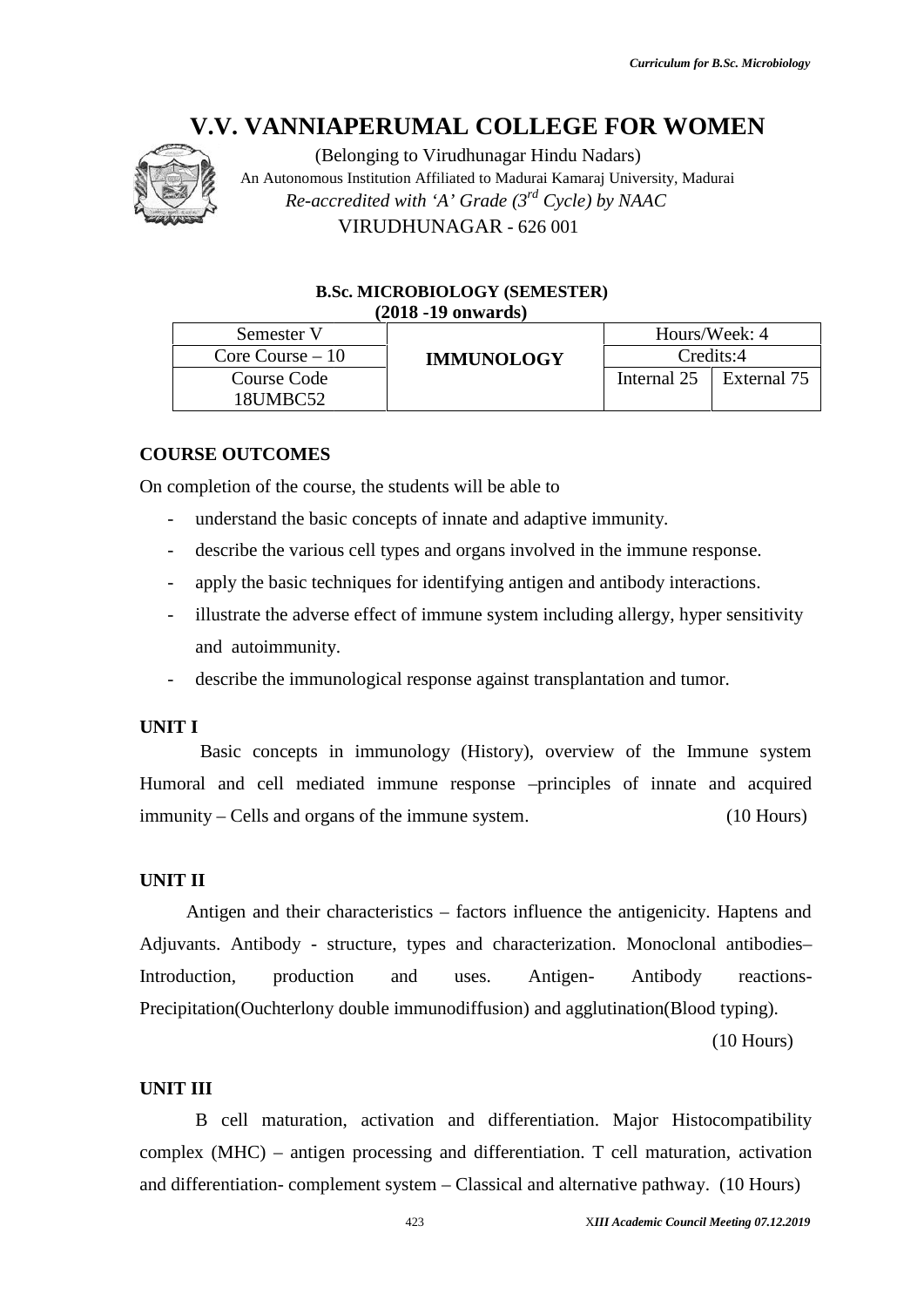#### **UNIT IV**

Hypersensitivity reaction – Types and mechanism. Auto immunity – induction of autoimmunity, mechanism of tissue damage in autoimmunity, autoimmune diseases – Rheumatoid arthritis and autoimmune thyroiditis. Immune tolerance. Vaccines. (8Hours)

# **UNIT V**

Transplantation immunology: Basics of graft rejection & acceptance, tumor antigens, immune response to tumor. Tissue typing – HLA. Clinical transplantation kidney and eye transplantation. (7 Hours)

## **TEXT BOOK**

Kuby, J.(1997). *Immunology*, 3<sup>rd</sup> edition. New York: W.H. Freeman and company. **REFERENCE BOOKS**

- 1. Roitt, I.M., (1998). *Essential of immunology*, 9<sup>th</sup> edition.New Jersey: Blackwell scientificpublication.
- 2. Tizard, R. (2007).*Immunology,* 4 th edition.United States: Thomson organization Ltd.
- 3. Robert Coleman, M. (1992). *Fundamental Immunology,*2 nd edition. New York:WCB Publishers.
- 4. Haleem Khan,A.A. (2011). *Textbook of Immunology*, 1 st edition. New Delhi: Ane Books Pvt. Ltd.

J.Jeya Course Designer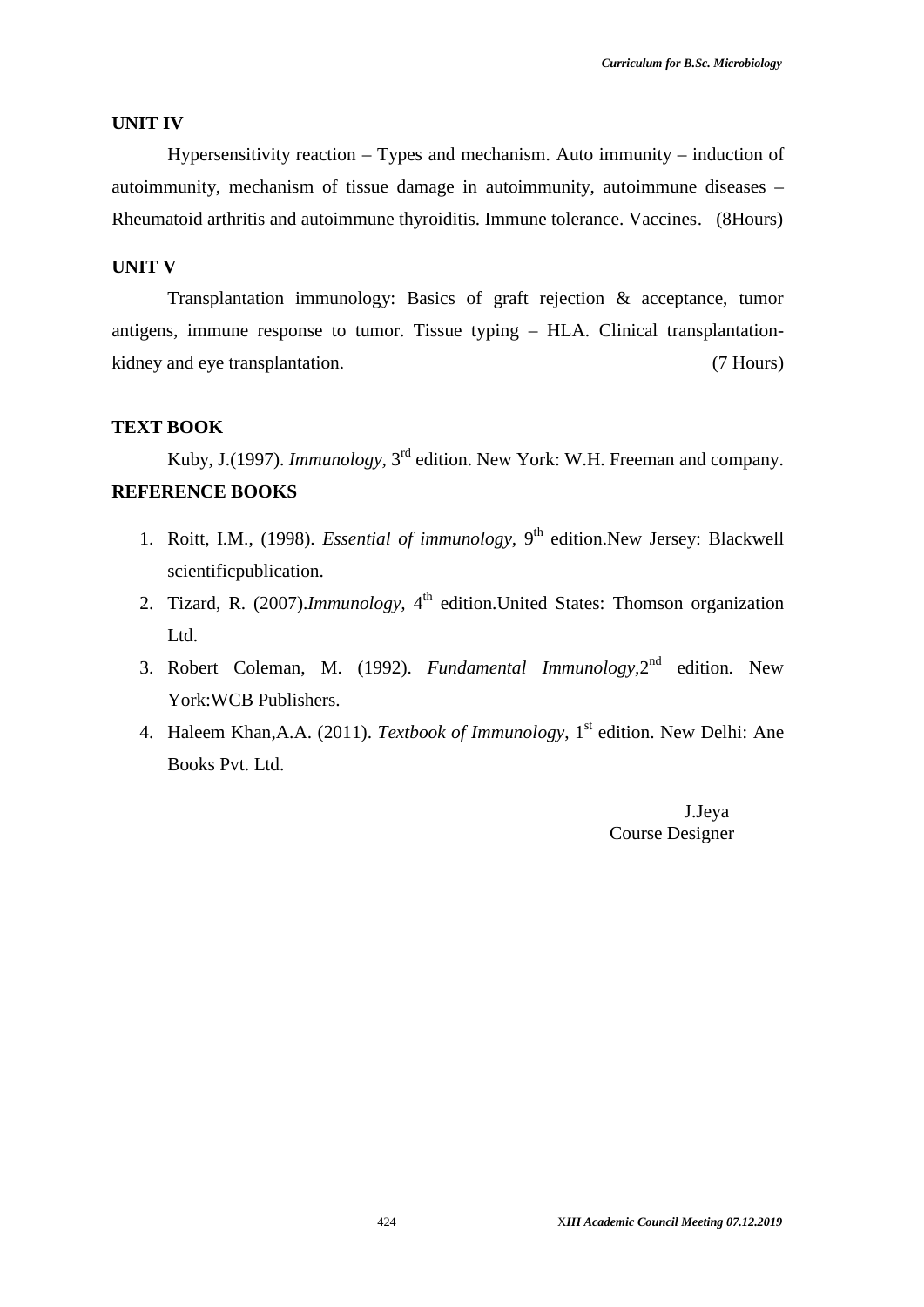

(Belonging to Virudhunagar Hindu Nadars) An Autonomous Institution Affiliated to Madurai Kamaraj University, Madurai *Re-accredited with 'A' Grade (3rd Cycle) by NAAC* VIRUDHUNAGAR - 626 001

# **B.Sc. MICROBIOLOGY (SEMESTER) (2018 -19 onwards)**

| Semester V        |                       |               | Hours/Week: 4 |  |
|-------------------|-----------------------|---------------|---------------|--|
| Core course $-11$ | <b>BIOINFORMATICS</b> | Credits:4     |               |  |
| Course Code       |                       | Internal $25$ | External 75   |  |
| <b>18UMBC53</b>   |                       |               |               |  |

# **COURSE OUTCOMES**

On completion of the course, the students will be able to

- gain knowledge about the parts and uses of the computer in data abstraction and how to integrate these sources through networks.
- make use of information stored in biological data and its retrieval method.
- assume the method of identification of gene location, structure prediction and lassification.
- assess the knowledge about organizing the data and how to relate with the family based on evolutionary changes.
- understand the difficulty in an efficient manner to develop tools that aid in analysis of dataand also interpret the results in an accurate and meaningful way.
- develop skills about the theoretical uses of biologically relevant data bases for making new creativity with bioinformatics tools the difficulty in an efficient manner<br>dataand also interpret the results in an ac<br>ills about the theoretical uses of biologica<br>w creativity with bioinformatics tools<br>opment of computers; generations of con-<br>computer, Input

# **UNIT I**

History and development of computers; generations of computers; (I, II, III, IV and V), Block diagram of computer, Input devices: Keyboard and mouse, Modern input devices: OMR, MICR, Bar code reader, Output devices: Visual display unit (LCD & LED), Printer (Dot matrix, Ink jet and Laser), Storage devices: primary memory (RAM and ROM), Secondary memory: Magnetic storage (Hard disk), Optical storage: (CD & DVD), Solid state storage: (Pen drive & memory card). (10 Hours) V.V. VANIMENT COLLEGE FOR WOMEN<br>
ANNIMENT COLLEGE FOR WOMEN<br>
AN Admostration (Relonging to Vinndhumager Hindu Nadars)<br>
An Admostration Annihinatin Walkers (Firstnerig University, Madara<br>
Re-accordingly and Maximum Scales - understand the difficulty in an efficient manner to develop tools that aid in analysis of dataand also interpret the results in an accurate and meaningful way.<br>
- develop skills about the theoretical uses of biologicall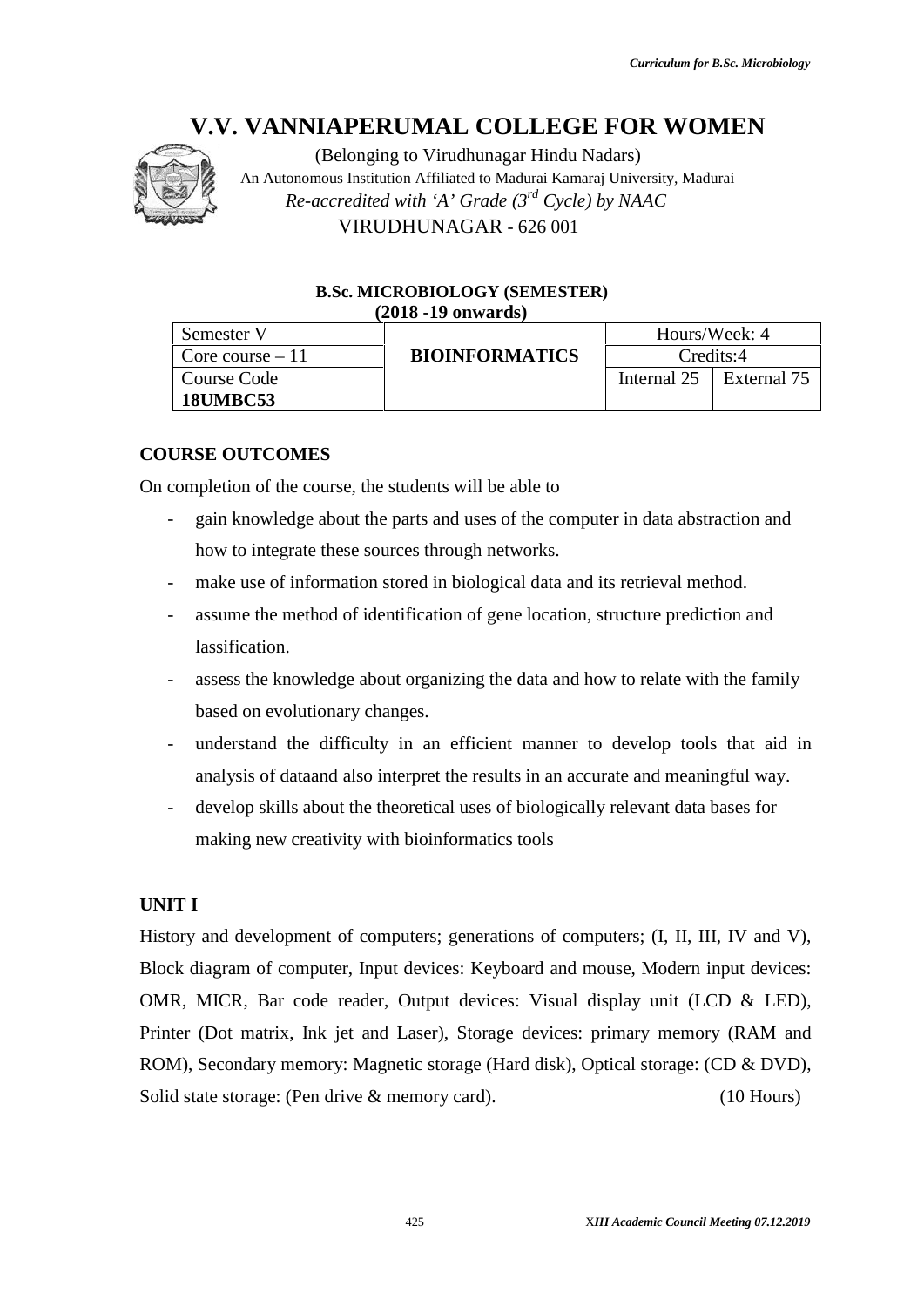#### **UNIT II**

Bioinformatics: Introduction, Scope and objectives, Introduction of Database related programs (brief description): DBMS, RDBMS & SQL and Classification of biological databases (generalized & specialized). Internet basics: World Wide Web, HTTP, HTML, FTP, Electronic mail and Intranet, Sequence retrieval method, Operating system: Windows xp. **(10 Hours)** (10 Hours)

# **UNIT III**

Nucleotide sequence databases:NCBI - GenBank, EMBL and DDBJ, Literature Data Bank (PubMed), Pairwise alignment: gap penality, scoring matrices, local and global sequence alignment (Dot plot, Dynamic programming), Multiple sequence alignment (Progressive alignment), Useful programs: BLAST, FASTA and ClustalW.

(15 Hours)

# **UNIT IV**

Protein sequence databases: NBRF - PIR and SWISS PROT, Secondary databases: PROSITE, Protein structural databases: PDB, Protein structural classification databases: CATH and SCOP, Secondary structure prediction: Chou Fasman, GOR and Neural network methods. (15 Hours)

#### **UNIT V**

Carbohydrate structure database: CCSD, Glycome DB, Metabolic or Enzyme databases: BRENDA, KEGG pathway database, Specialized database: genome data base and EST, Evolutionary analysis: Cladistic methods (Maximum parsimony and Maximum likelihood) and Phenetic methods (UPGMA and Neighbor Joining). Phylogenetic analysis tools - Phylip. (10 Hours)

#### **TEXT BOOKS**

- 1. Sundaralingam, R., and Kumaresan,V. (2008). *Bioinformatics*, 1st edition.Nagarcoil: Saras Publication.
- 2. Rajaraman, V. (2010). *Fundamentals of computers*, 5<sup>th</sup> edition. New Delhi: PHI learning Pvt Ltd.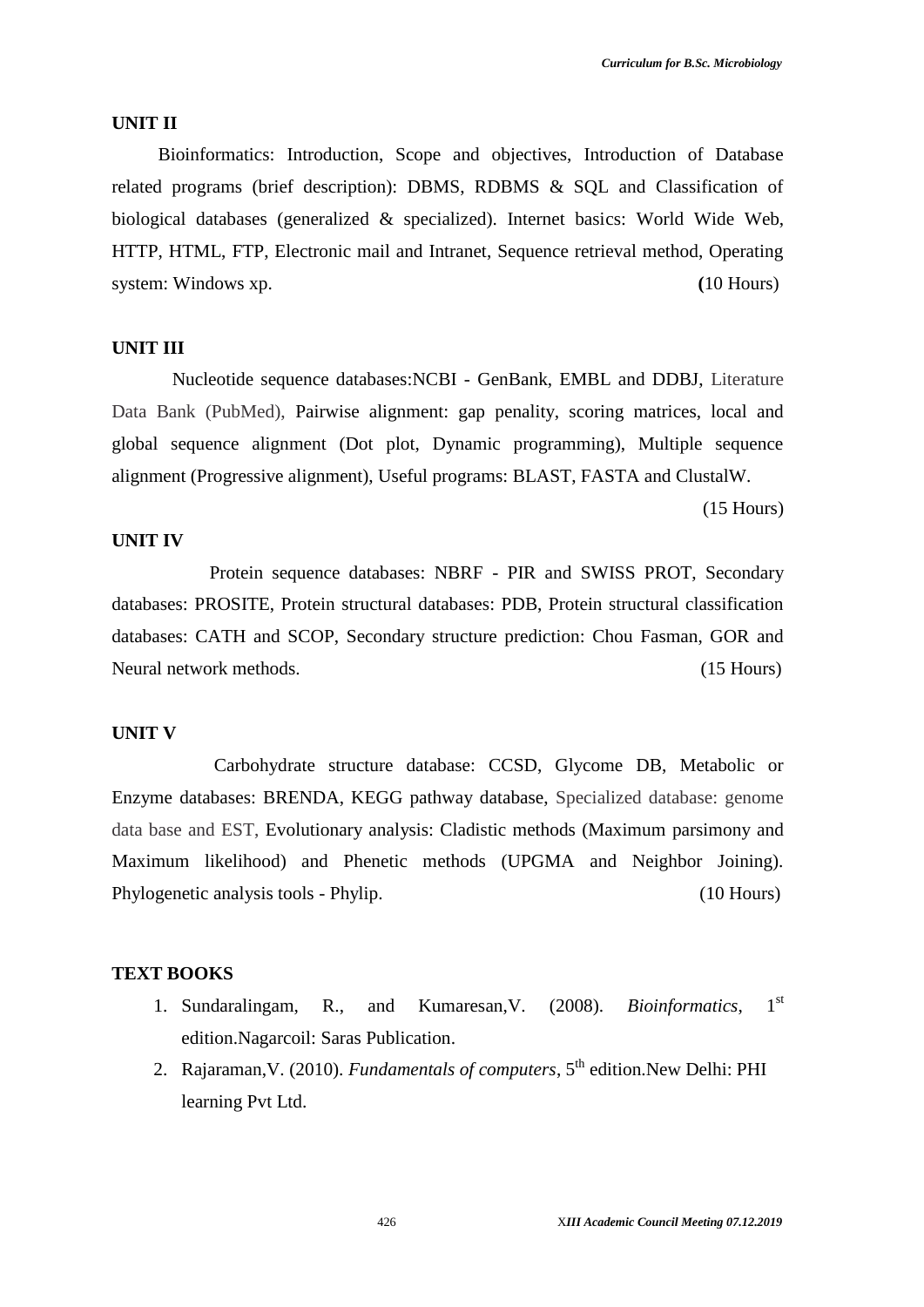## **REFERENCE BOOKS**

- 1. TeresaAttwood, K.,& David parry smith, J. (2006). *Introduction to* Bioinformatics, 1<sup>st</sup> edition. London: Dorling Kindersley Pvt, Ltd.
- 2. Kuppuswamy, C. (2006). *Bioinformatics*, 1<sup>st</sup> edition. New Delhi: Dominant Publishers.
- 3. Subramanian, C. (2006). *A textbook of bioinformatics*, 8<sup>th</sup> edition. New Delhi: Dominant Publishers.
- 4. Srinivasa Rao, D. (2010). *Bioinformatics*, 1<sup>st</sup> edition. Hyderabad: Biotech Pharma Publications.
- 5. Ignacimuthu, S.J. (2009). *Basic Bioinformatics*, 1st edition.NewDelhi: Narosa Publishing House.

M.Vijayalakshmi Course Designer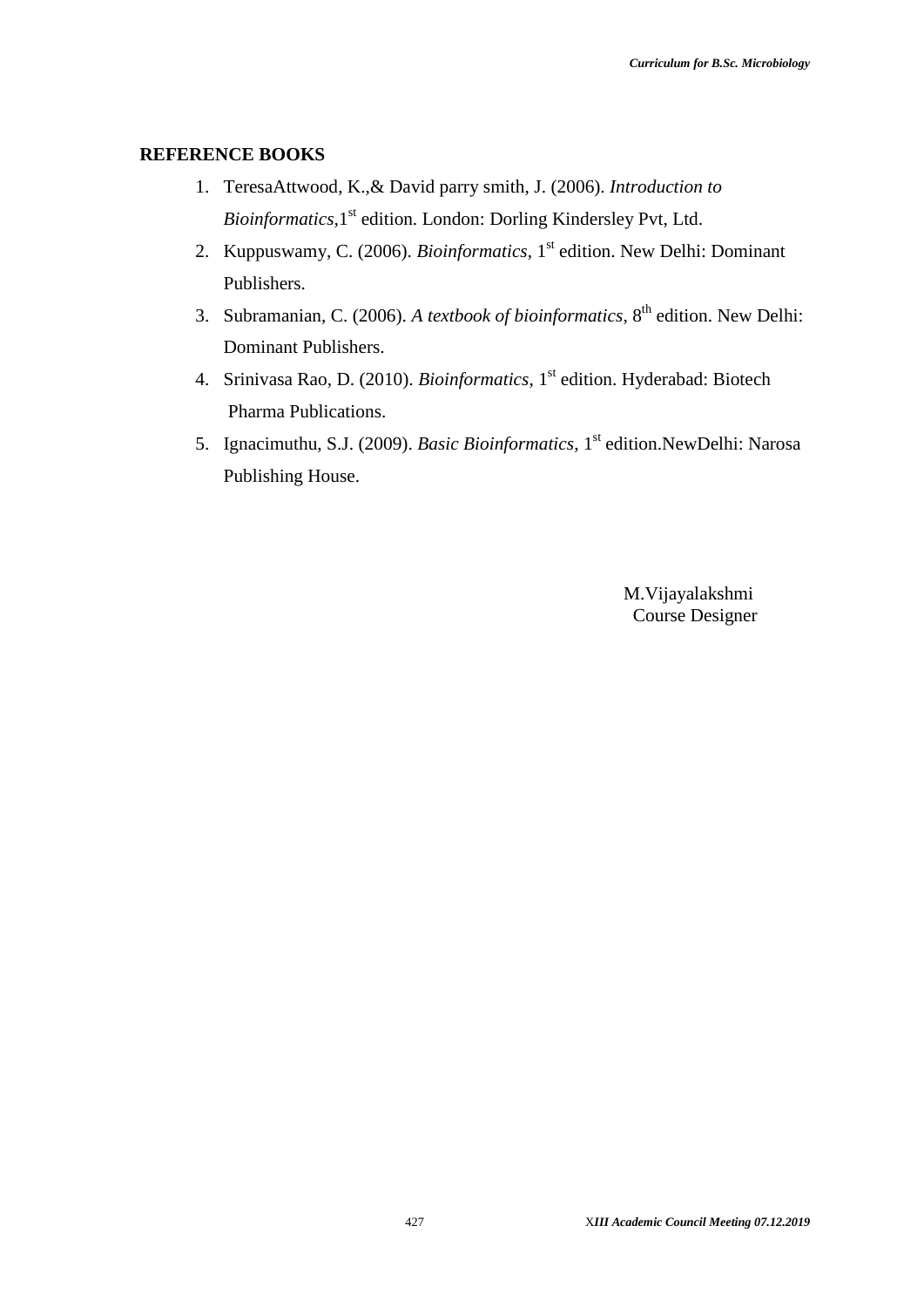

#### **B.Sc. MICROBIOLOGY (SEMESTER) (2018 -19 onwards)**

|                          |                                    | V.V. VANNIAPERUMAL COLLEGE FOR WOMEN                                                                                                                                             |             |                                          |              |
|--------------------------|------------------------------------|----------------------------------------------------------------------------------------------------------------------------------------------------------------------------------|-------------|------------------------------------------|--------------|
|                          |                                    | (Belonging to Virudhunagar Hindu Nadars)<br>An Autonomous Institution Affiliated to Madurai Kamaraj University, Madurai<br>Re-accredited with 'A' Grade $(3^{rd}$ Cycle) by NAAC |             |                                          |              |
|                          |                                    | VIRUDHUNAGAR - 626 001                                                                                                                                                           |             |                                          |              |
|                          |                                    |                                                                                                                                                                                  |             |                                          |              |
|                          |                                    | <b>B.Sc. MICROBIOLOGY (SEMESTER)</b><br>$(2018 - 19)$ onwards)                                                                                                                   |             |                                          |              |
|                          | Semester V                         |                                                                                                                                                                                  |             | Hours/Week: 4                            |              |
|                          | DSEC - 1                           | <b>VIROLOGY</b>                                                                                                                                                                  |             | Credits:4                                |              |
|                          | <b>Course Code</b><br>18UMBE51     |                                                                                                                                                                                  | Internal 25 | External 75                              |              |
|                          |                                    |                                                                                                                                                                                  |             |                                          |              |
|                          | <b>URSE OUTCOMES</b>               |                                                                                                                                                                                  |             |                                          |              |
|                          |                                    | completion of the course, the students will be able to                                                                                                                           |             |                                          |              |
| $\overline{\phantom{a}}$ |                                    | understand the basic structure and principles of viral taxonomy.                                                                                                                 |             |                                          |              |
| $\overline{\phantom{0}}$ |                                    | apply the basic techniques of cultivation, purification and assay of viruses.                                                                                                    |             |                                          |              |
| $\overline{\phantom{0}}$ |                                    | describe the structure and replicative cycle of animal, plant and bacteriophages.                                                                                                |             |                                          |              |
| $\overline{\phantom{a}}$ |                                    | illustrate the interaction of virus-host and mechanism of diseases.                                                                                                              |             |                                          |              |
| $\overline{a}$           | therapy and vaccination.           | gain knowledge on pathogenesis of viral infection and their inhibition by antiviral                                                                                              |             |                                          |              |
| IT I                     |                                    |                                                                                                                                                                                  |             |                                          |              |
|                          |                                    | Introduction-History-Viraldiversity-Classification,                                                                                                                              | General     | structure                                | and          |
|                          |                                    | aposition of viruses-capsid, viral envelope and nucleic acids. Cultivation, purification                                                                                         |             |                                          |              |
|                          | assay of viruses.                  |                                                                                                                                                                                  |             |                                          | $(10$ Hours) |
|                          |                                    |                                                                                                                                                                                  |             |                                          |              |
| IT II                    |                                    |                                                                                                                                                                                  |             |                                          |              |
|                          |                                    | Animal viruses-Introduction, structure and replication of Pox, Adeno, Rhabdo,                                                                                                    |             |                                          |              |
|                          | uenza and HIV. Prions and Viroids. |                                                                                                                                                                                  |             |                                          | $(10$ Hours) |
|                          |                                    |                                                                                                                                                                                  |             |                                          |              |
|                          | IT III                             |                                                                                                                                                                                  |             |                                          |              |
|                          |                                    | Plant viruses – Introduction, structure and replication of TMV, Poty virus, CaMV                                                                                                 |             |                                          |              |
|                          |                                    | Rice tungro virus. Transmission of plant viruses. Symptoms of plant virus infections.                                                                                            |             |                                          |              |
|                          |                                    |                                                                                                                                                                                  |             | $(8$ Hours)                              |              |
|                          |                                    |                                                                                                                                                                                  |             |                                          |              |
|                          |                                    |                                                                                                                                                                                  |             |                                          |              |
|                          |                                    |                                                                                                                                                                                  |             |                                          |              |
|                          |                                    | 428                                                                                                                                                                              |             | XIII Academic Council Meeting 07.12.2019 |              |

# **COURSE OUTCOMES**

On completion of the course, the students will be able to

- understand the basic structure and principles of viral taxonomy.
- apply the basic techniques of cultivation, purification and assay of viruses.
- describe the structure and replicative cycle of animal, plant and bacteriophages.
- illustrate the interaction of virus-host and mechanism of diseases.
- gain knowledge on pathogenesis of viral infection and their inhibition by antiviral therapy and vaccination.

# **UNIT I**

# **UNIT II**

# **UNIT III**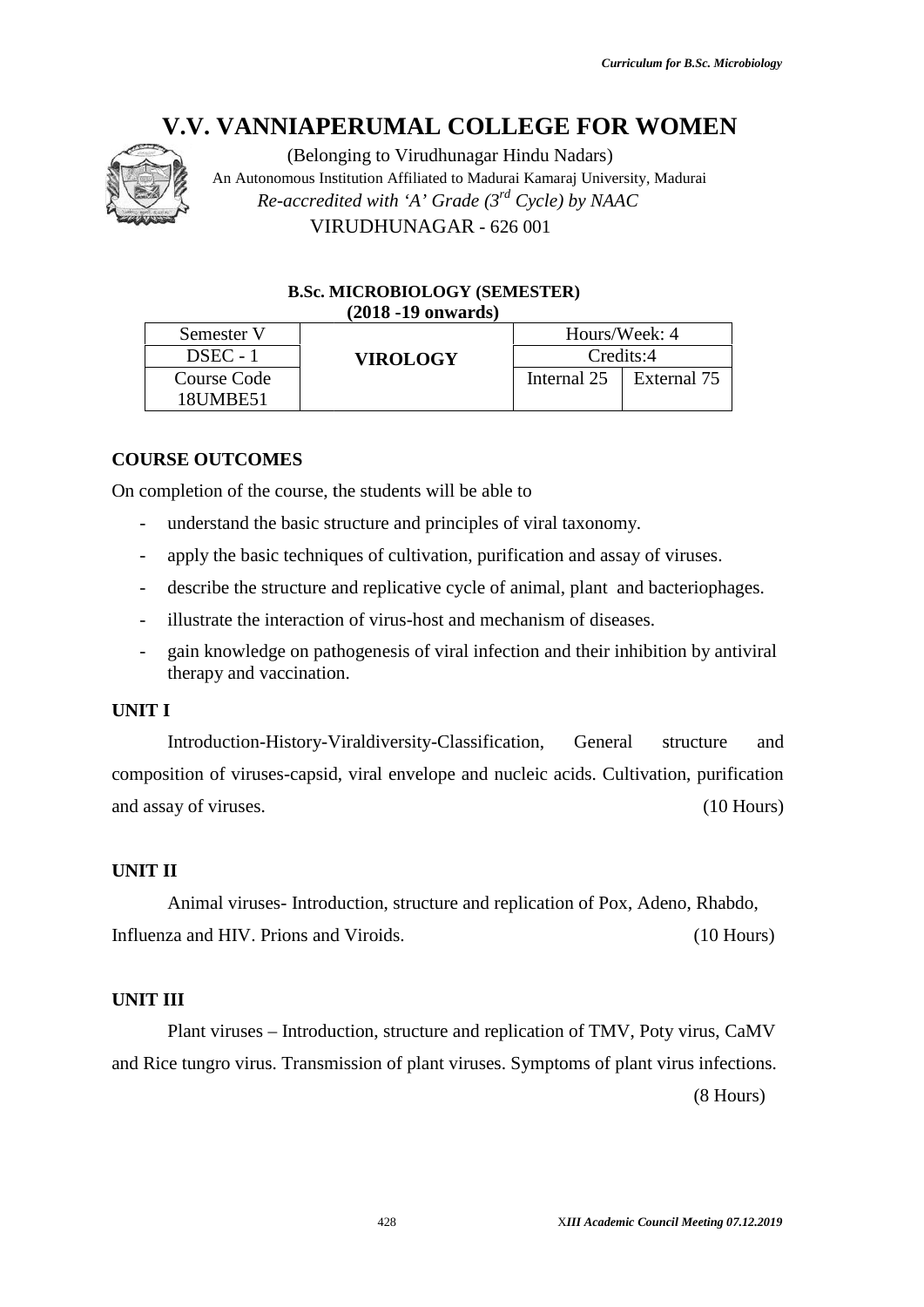## **UNIT IV**

Bacteriophages – Introduction- lytic and lysogenic cycle. Virulent phages- structure and replication of T4 and X174. Temperate phage- lysogenic replication of Lambda, choice between lytic and lysogenic cycle. Filamentous phage- M13. (9 Hours)

# **UNIT V**

Control of viral diseases- prevention, immunization and treatment of viral diseases. Antiviral therapy- Acyclovir and Amantidine. Phage therapy- commercial production and treatment for bacterial infections. (8 Hours)

# **TEXT BOOK**

**1.** Dr.Dubey,R.C.,&Dr. Maheswari,D.K. (2014). *A textbook of microbiology*, 4th edition. New Delhi: S. Chand & company pvt Ltd.

# **REFERENCE BOOKS**

- 1. Saravanan, P. (2006). *Virology*, 1<sup>st</sup> edition. New Delhi: MJP Publishers.
- 2. Sawant, K.C. (2015). *Virology*, 1<sup>st</sup> edition. New Delhi: Dominant publishers.
- 3. Prescott, Harley & Klein. (2010). *Microbiology* 10th edition*.*New York: The McGraw-Hill Companies.
- 4. Sri Ramkumar,S.R. (2016). *Basic concepts of Microbiology and Pathology*, 1st edition.Nagercoil:Nanjil book Publishers.

J.Jeya Course Designer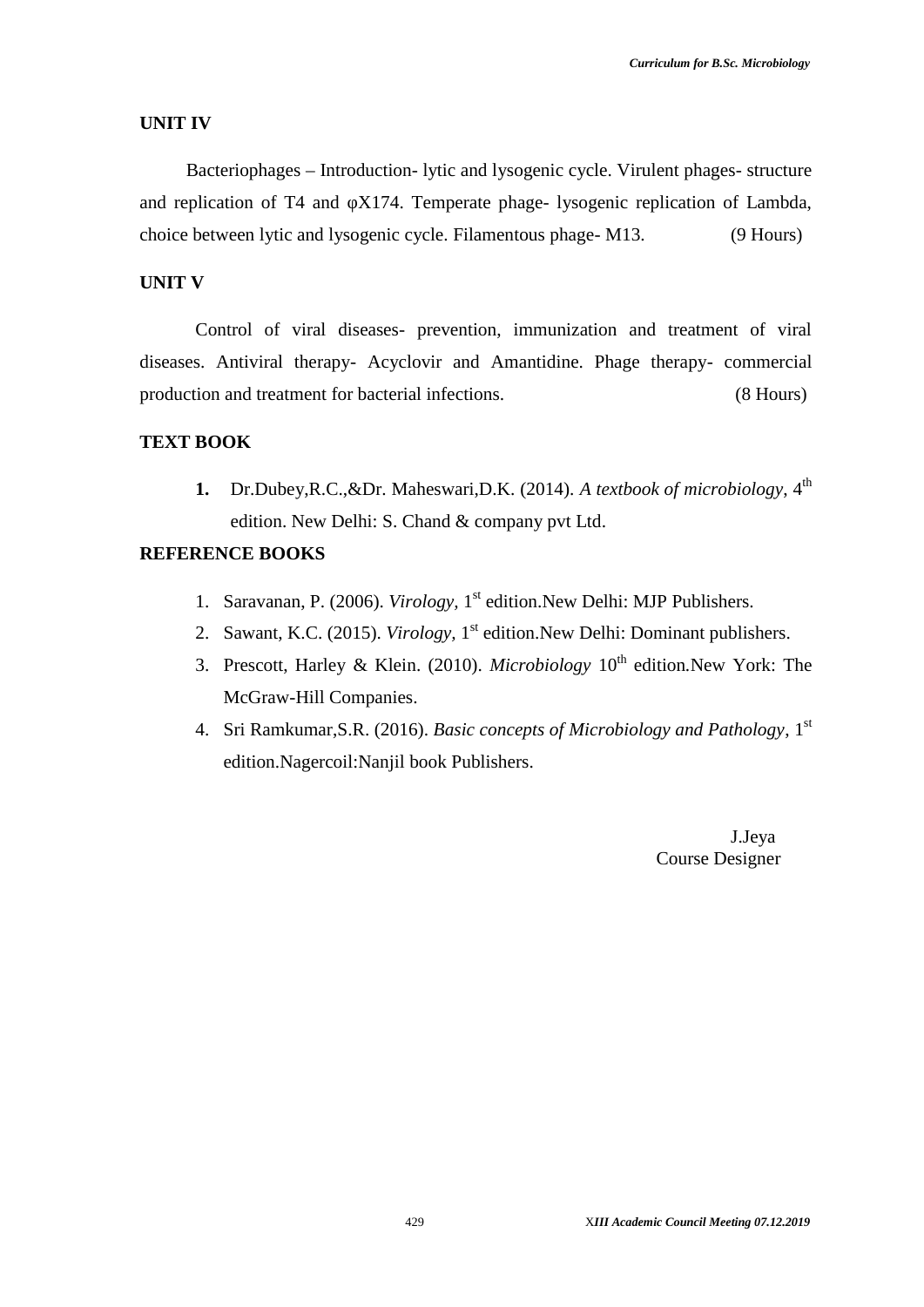

(Belonging to Virudhunagar Hindu Nadars) An Autonomous Institution Affiliated to Madurai Kamaraj University, Madurai *Re-accredited with 'A' Grade (3rd Cycle) by NAAC* VIRUDHUNAGAR - 626 001

#### **B.Sc. MICROBIOLOGY (SEMESTER) (2018 -19 onwards)**

| Semester V  |                     | Hours/Week: 4 |             |
|-------------|---------------------|---------------|-------------|
| $DSEC - 1$  | <b>DIAGNOSTIC</b>   |               | Credits: 4  |
| Course Code | <b>MICROBIOLOGY</b> | Internal 25   | External 75 |
| 18UMBE52    |                     |               |             |

# **COURSE OUTCOMES**

On completion of the course, the students will be able to

- know the role of Microbiology laboratory for the analysis of various clinical specimens.
- understand the collection and handling procedures need to analyze body fluids.
- learn the types of hematological tests and current diagnostic procedures for identifying diseases.
- get skills for analyzing blood by routine biochemical tests.
- acquire knowledge to the novel techniques implied for diagnosing mycotic and parasitic infections.

# **UNIT I**

Introduction to Diagnostic Microbiology – Role of Microbiology laboratory – Basic rules for working in Microbiology Laboratory. Specimen collection and Handling – Transportation of specimen – Laboratory records – Procedures for reporting of results – safety regulations – Quality control in Microbiology. (10 Hours) V.V. VANNIAPPRUMAL. COLLEGE FOR WOMEN<br>
(allowing to Virudhamage Hindu Natario)<br>
An Americannia (Mathematic Wellin Wathematic Prince (Newton) (Newton)<br>
An Americannia (Newton) Affiniate in Mathematic Prince (Newton)<br>
(REDE

# **UNIT II**

Diagnostic Bacteriology – Collection, Handling and diagnosis of specimens: Blood (Bacteraemia), throat swab (Septic sore throat), Purulant exudates, Sputum (Tuberculosis), Stool (Dysentry), Urine(UTI)& CSF (Meningitis). (8 Hours)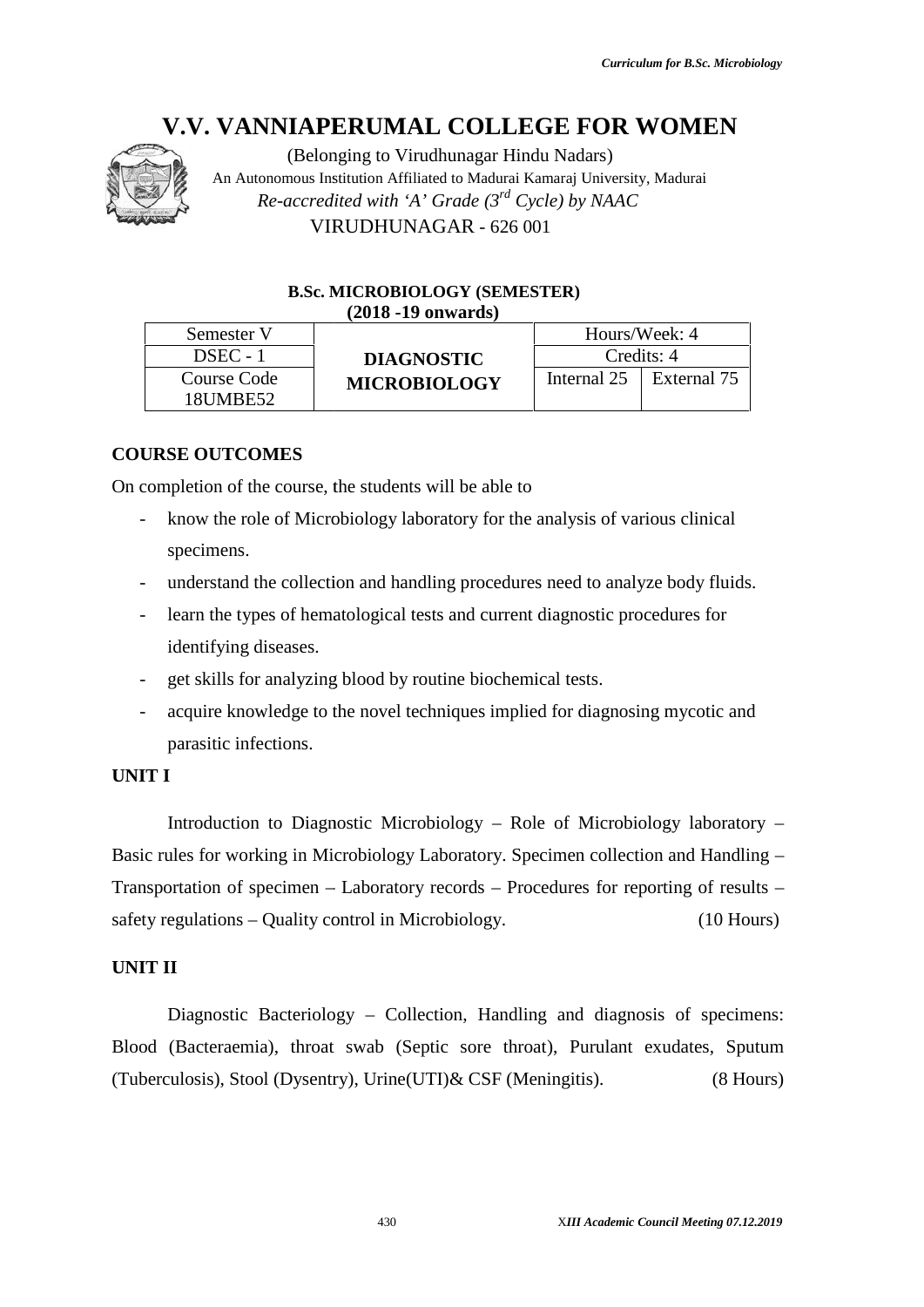#### **UNIT III**

Diagnosis of Mycotic infections – Specimen collection & Processing. Histopathology of fungal infection. Macroscopic : Wood's lamp – Microscopic : Wet mount in alkali, Indian ink (CSF) & LPCB. (9 Hours)

# **UNIT IV**

Diagnosis of parasitic infections – Collection, Handling and preservation of faecal specimen – Laboratory examination – Gross examination – wet mount – staining – Trichome stain & Iron haematoxylin stain. (9 Hours)

# **UNIT V**

Routine haematological tests- RBC, WBC, ESR, Haemoglobin and Platelets. Special haematological tests – Estimation of foetalHaemoglobin&Haemoglobin electrophoresis. Routine biochemical tests – Glucose, Blood urea, Creatinine, Cholesterol &Electrolytes. (9 Hours)

# **TEXT BOOKS**

- 1. Mukherjee, K.L., 1988. *Medical Laboratory Technology*, Volume I to III, 2<sup>nd</sup> edition.New Delhi:Tata McGraw-Hill Publishing Company Limited.
- 2. Rajan, S. (2009).*Medical Microbiology,* 1 st edition.New Delhi: MJP Publishers.

#### **REFERENCE BOOKS**

- 1. PrafulGodkar,B.,& DarshanGodkar,P. (2014).*Text Book of Medical Laboratory Technology*, Volume I& II, 3<sup>rd</sup> edition. New Delhi: Bhalamni Publishing House.
- 2. Jawetz, E., Melnic, JL., & Adelberg, EA. (2004). *Medical microbiology,*21st edition.New Delhi: McGraw Hill Companies.
- 3. David Green wood.(1997). *Medical Microbiology*, 15th edition. London: Churchil Livingstone publisher.
- 4. PatrickMurray, R.(1990). *Medical Microbiology*, 1<sup>st</sup> edition. United States: The C.V.Mosby Company.
- 5. Rajesh Karyakarte, P. (2005). *Medical Parasitology*, 3 rd edition.Kolkata: Books and Allied (P) Ltd.

M.M.Fatima Mansoora Course Designer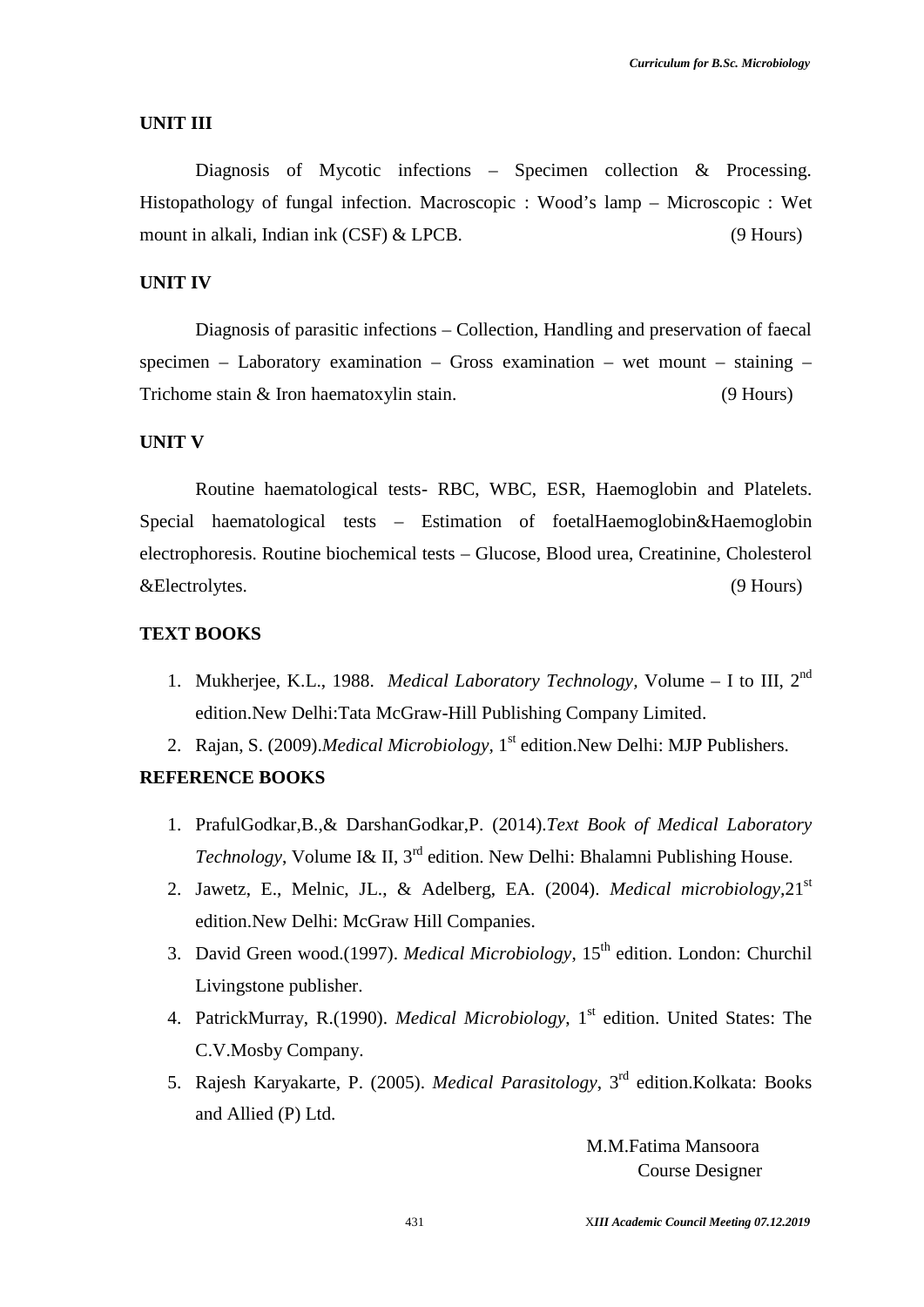

#### **B.Sc. MICROBIOLOGY (SEMESTER) (2018 -19 onwards)**

|                                  | <b>V.V. VANNIAPERUMAL COLLEGE FOR WOMEN</b><br>(Belonging to Virudhunagar Hindu Nadars) |             |                                          |
|----------------------------------|-----------------------------------------------------------------------------------------|-------------|------------------------------------------|
|                                  | An Autonomous Institution Affiliated to Madurai Kamaraj University, Madurai             |             |                                          |
|                                  | Re-accredited with 'A' Grade (3rd Cycle) by NAAC                                        |             |                                          |
|                                  | VIRUDHUNAGAR - 626 001                                                                  |             |                                          |
|                                  |                                                                                         |             |                                          |
|                                  | <b>B.Sc. MICROBIOLOGY (SEMESTER)</b><br>$(2018 - 19)$ onwards)                          |             |                                          |
| Semester V                       |                                                                                         |             | Hours/Week: 4                            |
| DSEC - 1                         | <b>VERMITECHNOLOGY</b>                                                                  | Internal 25 | Credits: 4<br>External 75                |
| <b>Course Code</b><br>18UMBE53   |                                                                                         |             |                                          |
| <b>URSE OUTCOMES</b>             |                                                                                         |             |                                          |
|                                  | completion of the course, the students will be able to                                  |             |                                          |
|                                  | characterize the chemical profile of humic substances and their biological              |             |                                          |
| activities.                      |                                                                                         |             |                                          |
|                                  | describe the structure of vermibed that provides ideal conditions for worms.            |             |                                          |
|                                  | relate the types of composting to the types of crops & promotes its use in              |             |                                          |
| agriculture.                     |                                                                                         |             |                                          |
|                                  | understand the compounds rich in humic substances for soil amendment.                   |             |                                          |
|                                  | develop an integrated and environmentally sound organic waste management                |             |                                          |
| system with sustainable methods. |                                                                                         |             |                                          |
|                                  |                                                                                         |             |                                          |
| $\mathbf{T}$ $\mathbf{I}$        |                                                                                         |             |                                          |
|                                  |                                                                                         |             |                                          |
|                                  | Earthworms – Introduction, Types and Characteristics - Biology and Life cycle of        |             |                                          |
|                                  | ibricusterrestris, Eisenia fetida, Eisenia andreii, Perionyx excavatus – Economic       |             |                                          |
| ortance.                         |                                                                                         |             | $(9$ Hours)                              |
| <b>TIT</b>                       |                                                                                         |             |                                          |
|                                  | Vermiculture – Organic resources – Monoculture & Polyculture. Vermicompost –            |             |                                          |
|                                  | erials required - Species selection and Parameters.                                     |             | $(9$ Hours)                              |
|                                  |                                                                                         |             |                                          |
| TIII                             |                                                                                         |             |                                          |
|                                  | Vermicompost methods – Field pits, Ground heaps, Tank method, Roof shed, Bin,           |             |                                          |
|                                  | mery, Windows and Wedges – Harvest of vermicast.                                        |             | $(9$ Hours)                              |
|                                  | 432                                                                                     |             | XIII Academic Council Meeting 07.12.2019 |

# **COURSE OUTCOMES**

On completion of the course, the students will be able to

- characterize the chemical profile of humic substances and their biological activities.
- describe the structure of vermibed that provides ideal conditions for worms.
- relate the types of composting to the types of crops & promotes its use in agriculture.
- understand the compounds rich in humic substances for soil amendment.
- develop an integrated and environmentally sound organic waste management system with sustainable methods.

#### **UNIT I**

# **UNITII**

Vermiculture – Organic resources – Monoculture & Polyculture. Vermicompost – Materials required - Species selection and Parameters. (9 Hours) lls required - Species selection and Parameters. (9 Hours)<br>
II<br>Vermicompost methods – Field pits, Ground heaps, Tank method, Roof shed, Bin,

# **UNITIII**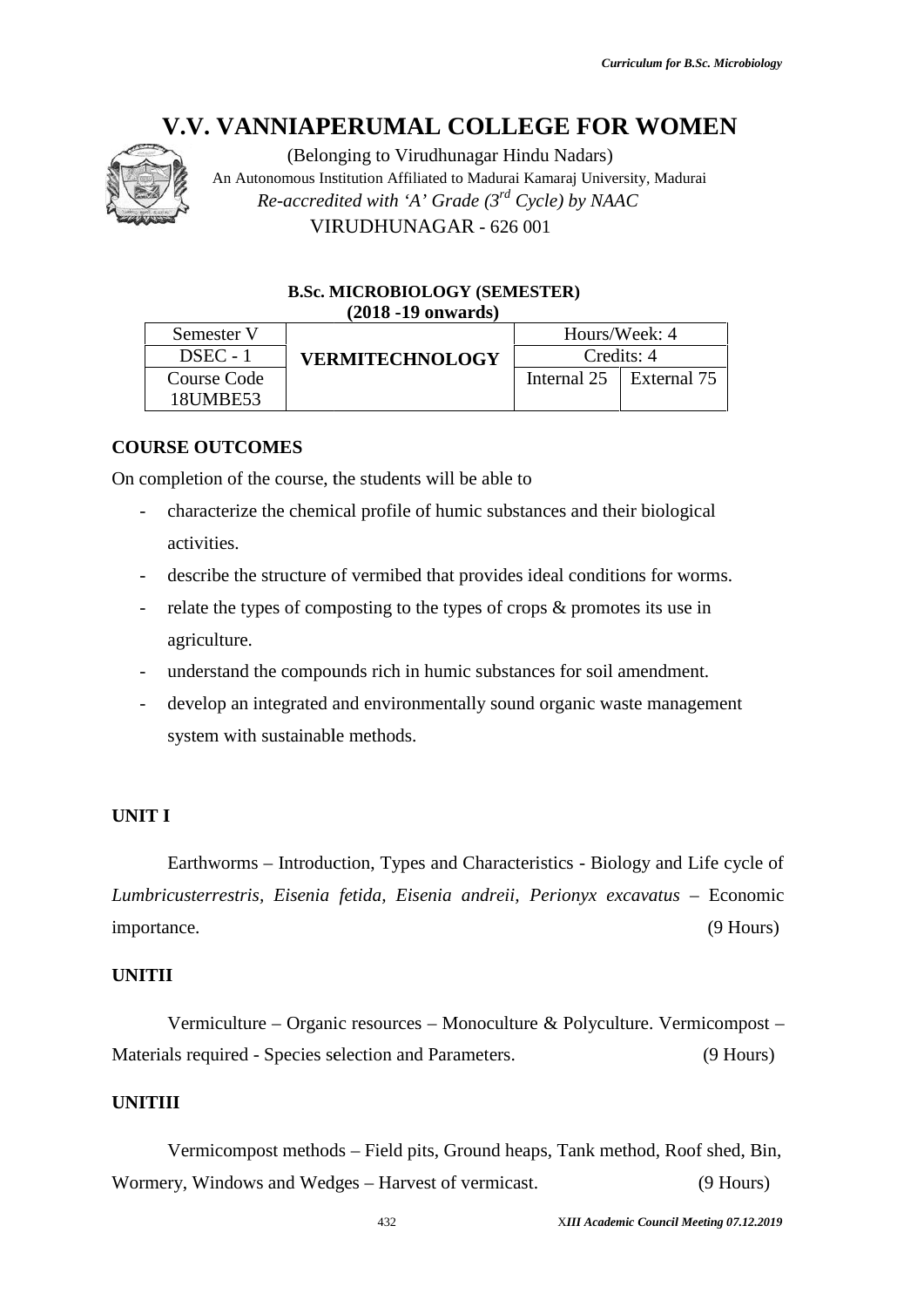#### **UNIT IV**

Role of Microbes in Vermicomposting. Storage of vermicompost – Characterization – Uses – Vermiwash.Vermicompost in Plant Growth – Role of earthworms in soil – Aeration in plant root – Nutrient Availability. (9 Hours)

# **UNIT V**

Plant growth parameter analysis – Standardization, Processing, Nutrient content and Economic viability of Vermicompost. Parameters and tests of product quality.

(9 Hours)

# **TEXTBOOK**

1. Mary violet Christy, A. (2014). *Vermitechnology*, 1<sup>st</sup> edition. New Delhi: MJP Publishers.

# **REFERENCE BOOK**

Dr.Ramanathan,N., Dr.Muthukkaruppan,S.M. (2002). *Environmental Microbiology,*Chidambaram:Om Sakthi Pathippagam.

> M.M.Fatima Mansoora Course Designer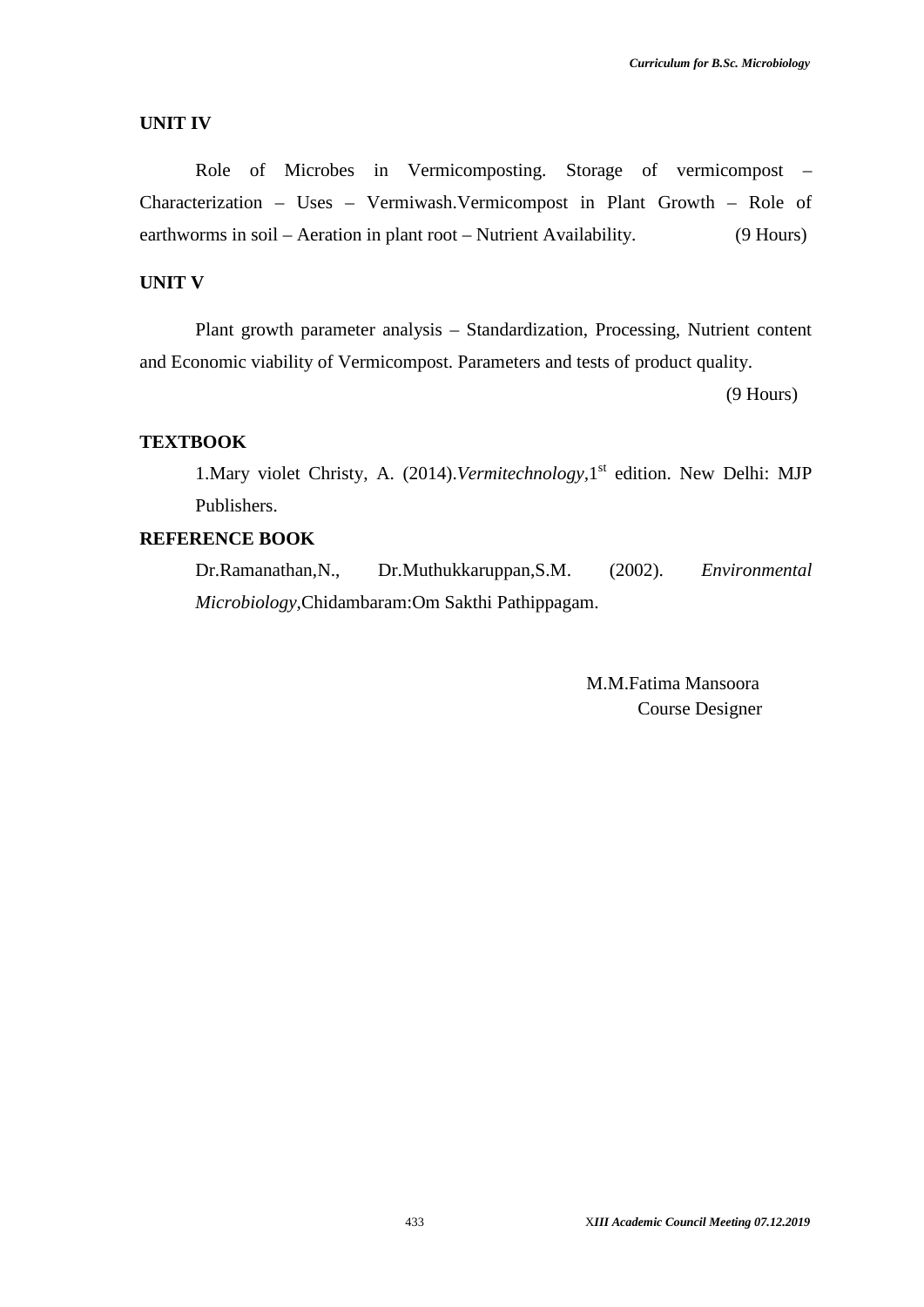

(Belonging to Virudhunagar Hindu Nadars) An Autonomous Institution Affiliated to Madurai Kamaraj University, Madurai *Re-accredited with 'A' Grade (3rd Cycle) by NAAC* VIRUDHUNAGAR - 626 001

#### **B.Sc. MICROBIOLOGY (SEMESTER) (2018 -19 onwards)**

| Semester V               |                     |               | Hours/Week: 2 |
|--------------------------|---------------------|---------------|---------------|
| <b>Skill Enhancement</b> | <b>COSMETIC</b>     |               | Credits:2     |
| Course $-4$              | <b>MICROBIOLOGY</b> |               |               |
| Course Code              |                     | Internal $40$ | External 60   |
| <b>18UMBS51</b>          |                     |               |               |

#### **COURSE OUTCOMES**

On completion of the course, the students will be able to

- completion of the course, the students will be able to<br>- know the history and the formulation of cosmetic products in ancient as well as recent days
- get information about the uses of plants and its derived products in cosmetic industry industry
- knowledge about sanitation and preservative measures to control the microbial contamination in cosmetic products.
- understand cosmetic regulations and setup tests as necessary to help cosmetic companies.
- create the awareness of cosmetics preparation, uses of cosmetic products and how to overcome the impacts in cosmetic formulations

# **UNIT I**

History and scope of cosmetic microbiology, Natural Cosmetic Agentsand its antimicrobial property: garlic, neem, turmeric, thulsi and alivera, plant enzymes in cosmetics preparation. (6 Hours)

# **UNIT II**

**S**anitization basics: detergents, surfactants, chemical and physical sanitizers for sanitizing the equipment, Sanitization procedure: cleansing in manufacturing, filling and waste disposal areas, personal hygiene, raw material handling, sanitary design of air, water systems and monitoring. (5 Hours) **IV.V. VANNIAPERUMAL COLLEGE FOR WOMENT THE CONDUCT AND THE CONDUCT AND CHOUSE THE CONDUCT CONDUCT AND CONDUCT CONDUCT THE CONDUCT CONDUCT CONDUCT CONDUCT CONDUCT CONDUCT CONDUCT CONDUCT CONDUCT CONDUCT CONDUCT CONDUCT CO** - knowledge about sanitation and preservative measures to control the microbial<br>
contamination in cosmetic products.<br>
- understand cosmetic regulations and setup tests as necessary to help cosmetic<br>
companies.<br>
- create th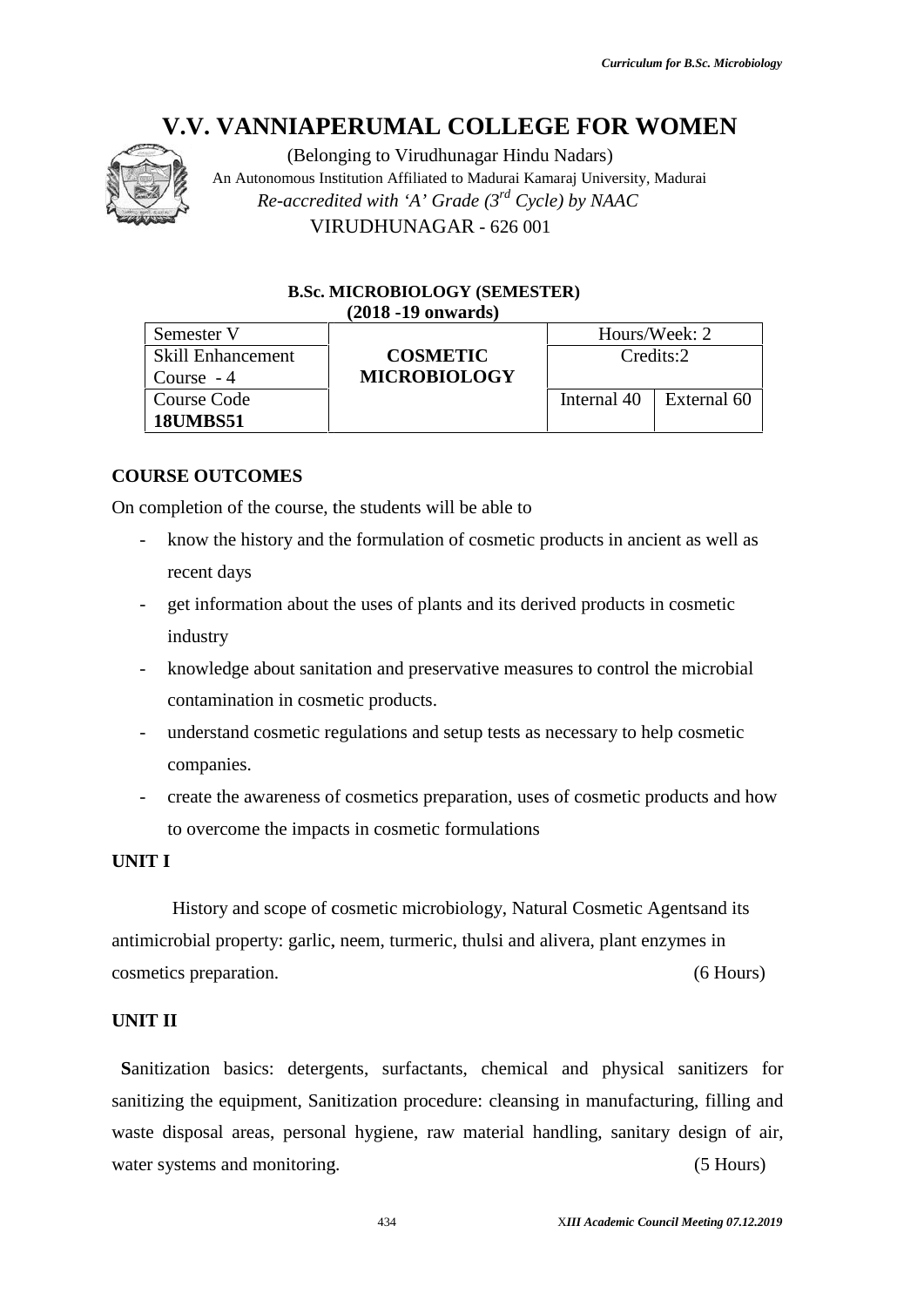#### **UNIT III**

Manufacturing of cosmetics: Physical & Chemical properties of Cosmetics agents- Surface active agents, pH stabilizers, Hydrocolloids, Talc, color additives: definition, classification, properties and its significance, Preservatives: Types, Ideal characters and factors influencing the effectiveness of preservatives. **(**10 Hours)

# **UNIT IV**

Dispensing of cosmetic formulations: Importance of different materials for containers and closures, Packaging of cosmetic product and labeling, appropriate recycling and disposal methods, Green packaging. (5 Hours)

# **UNIT V**

Contamination of cosmetic products: *Pseudomonas, Staphylococcus and Clostridia*, Quality control measures in cosmetic preparation: Microbial resistance, Critical control point, and methods of detection of preservatives (PET). Laws and safety regulations. **(**4 Hours)

# **TEXT BOOK**

1. Daniel Brannan,K. (2004). *Cosmetic Microbiology*, A practical Hand book, Florida: CRC press.

> M.Vijayalakshmi Course Designer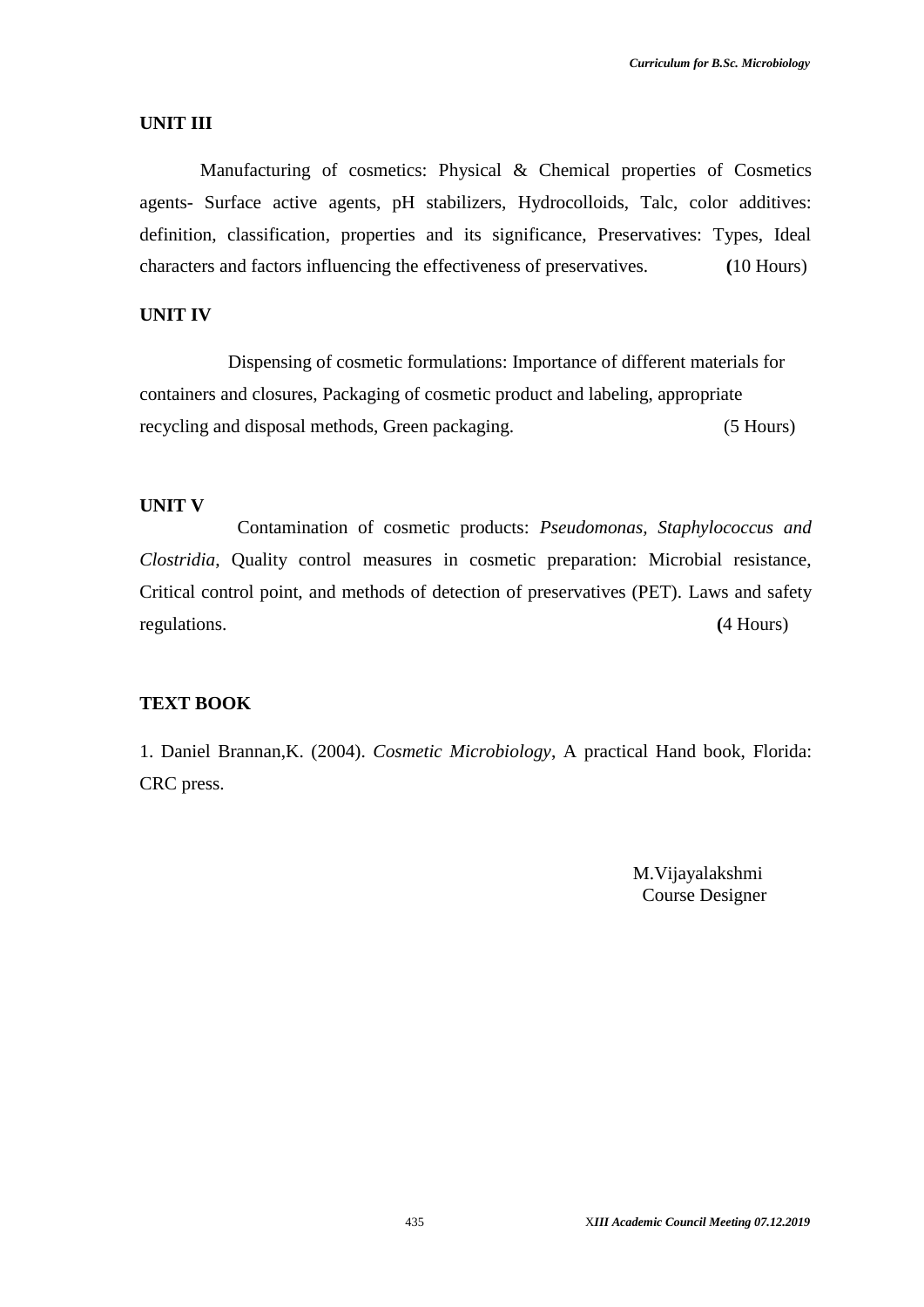

(Belonging to Virudhunagar Hindu Nadars) An Autonomous Institution Affiliated to Madurai Kamaraj University, Madurai *Re-accredited with 'A' Grade (3rd Cycle) by NAAC* VIRUDHUNAGAR - 626 001

# **B.Sc. MICROBIOLOGY (SEMESTER) (2018 -19 onwards)**

| Semester V               |                       |             | Hours/Week: 2 |
|--------------------------|-----------------------|-------------|---------------|
| <b>Skill Enhancement</b> | <b>PHARMACEUTICAL</b> |             | Credits:2     |
| Course - 5               | <b>MICROBIOLOGY</b>   |             |               |
| Course Code              |                       | Internal 40 | External 60   |
| <b>18UMBS52</b>          |                       |             |               |

# **COURSE OUTCOMES**

On completion of the course, the students will be able to

- know the sources of drug and their formulations during production
- understand the mechanism of drug action from absorption to expelling process
- compare the informations based on drug action and its resistance in humans as wellas microbes to apply novel techniques for the identification drug structure and itsinteractionsites.
- infer the prime factor of drug receptor and its adverse effects with interaction of drug
- compile knowledge about drug quality evaluation and the novelty introduce in drug designing process

# **UNIT I**

Pharmacognosy: Nature and Sources of drugs- Microbiological, mineral and plant and animal. Pharmacology-Introduction- Routes of drug administration (Enternal and parental). Pharmacokinetics: absorption, distribution, metabolism and excretion of drugs. **(**5 Hours) V.V. VANIMERE WIMAL COLLEGE FOR WOMEN<br>
ARAMONDER (Belonging to Virulhangar Hinda Nadars)<br>
Are Autonomous hendured Affiliated O Madel Kanari University, Mader<br> *Re accordited with*  $\chi$ <sup>1</sup> Conde (3<sup>pc</sup> Cycle) by *NAAC*<br> *R* 

# **UNIT II**

Pharmacodynamics: Mechanism of action of drugs, Factors modifying drug action, Adverse reactions of drugs, Drug toxicity. (8 Hours)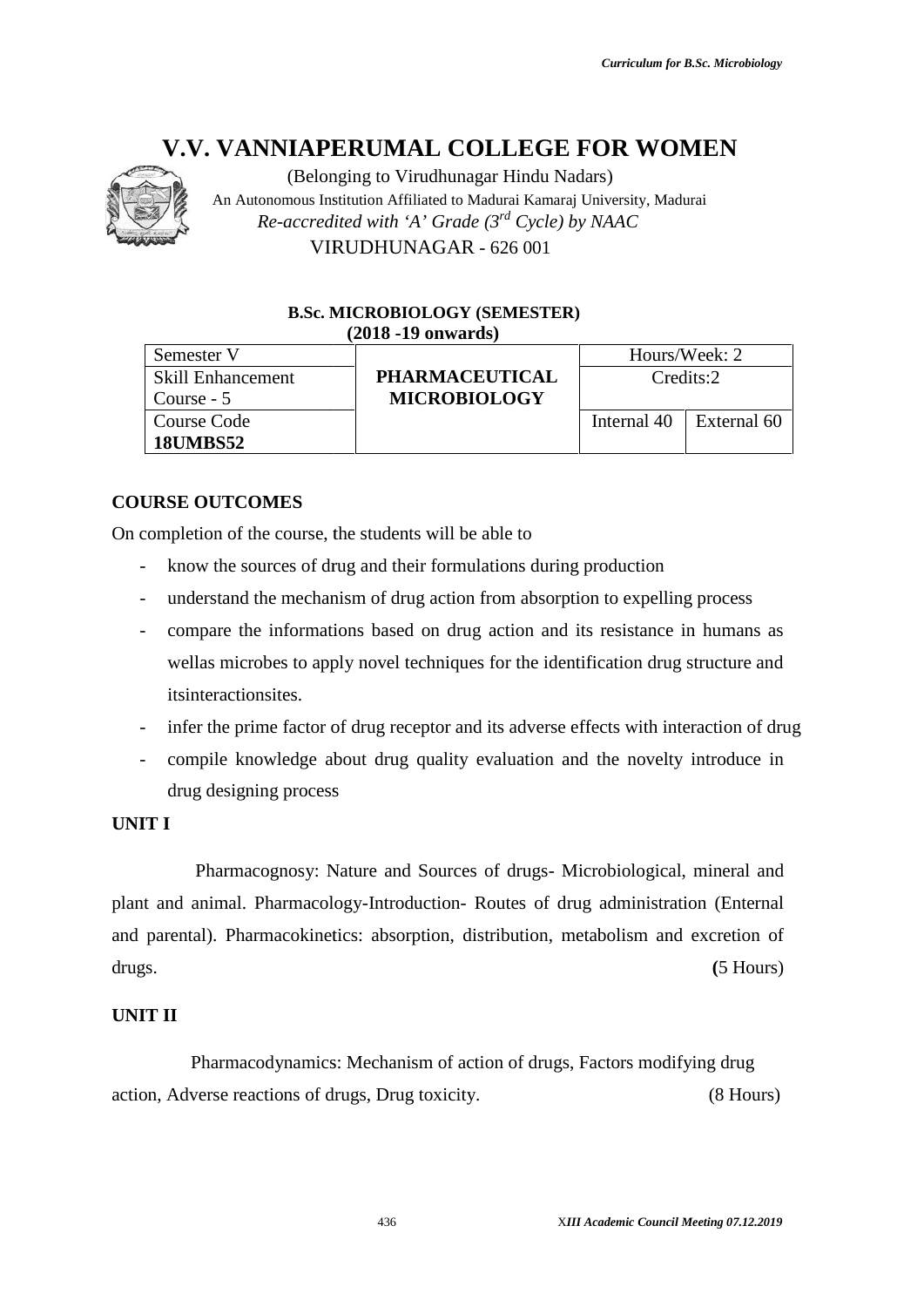#### **UNIT III**

Principles of Drug Design Synthetic procedures (Theoretic Aspects): Drug – receptor interaction, Site of drug action, Structure activity relationship, Traditional analog (QSAR) and Computer Aided Drug Designing (CADD). (5 Hours)

# **UNIT IV**

Pharmacotherapy **(chemotherapy)** and Antibiotics: Mechanism of action of antibacterial drugs – Penicillin, Polymyxin, Aminoglycosides, Rifampin, Sulfonamides. Drug resistance in bacteria. **(**7 Hours)

# **UNIT V**

Assessment of microbial contamination in pharmaceutical industry: Microbial limit tests, Preservative efficacy test (challenge test).Quality Assurance: Good Manufacturing Practices (GMP) and Good Laboratory Practices (GLP). (5 Hours)

# **TEXT BOOK**

Satoskar, Kale, Bhandarka, S. (1999). *Pharmacology and Pharmacotherapeutics*. 16<sup>th</sup> edition. Mumbai: Popular prakashan.

# **REFERENCE BOOKS**

- 1. Prescott, Harley & Klein, (2008). *Microbiology*, 6<sup>th</sup> edition. New York: The McGraw-Hill companies.
- 2. Patrick, &Murray,R. (1990). *Medical Microbiology*, 1<sup>st</sup> edition. Missouri: The C.V.Mosby Company.
- 3. Hugo, WB., & Russell, A D. (1998). *Pharmaceutical Microbiology*, 6<sup>th</sup> edition.Oxford: Blackwell Science.

M.Vijayalakshmi Course Designer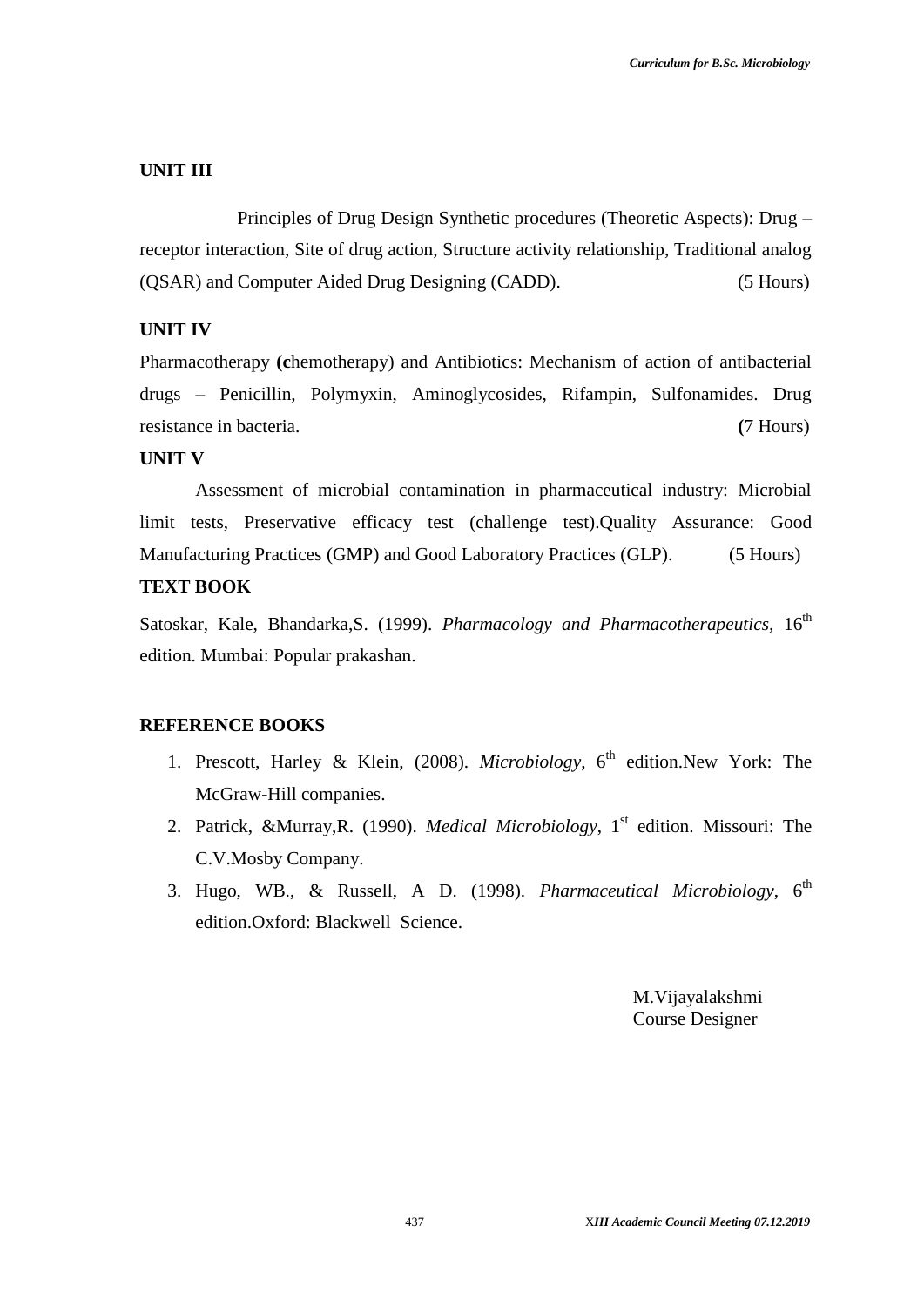

(Belonging to Virudhunagar Hindu Nadars) An Autonomous Institution Affiliated to Madurai Kamaraj University, Madurai *Re-accredited with 'A' Grade (3rd Cycle) by NAAC* VIRUDHUNAGAR - 626 001

#### **B.Sc. MICROBIOLOGY (SEMESTER) (2018 -19 onwards)**

| Semester VI       |                              |               | Hours/Week: 5           |
|-------------------|------------------------------|---------------|-------------------------|
| Core Course $-15$ | <b>SOIL&amp;AGRICULTURAL</b> |               | Credits: 4              |
| Course Code       | <b>MICROBIOLOGY</b>          | Internal $25$ | $\parallel$ External 75 |
| 18UMBC61          |                              |               |                         |

# **COURSE OUTCOMES**

On completion of the course, the students will be able to

- know the distribution and role of soil microbes in agriculture improvement. Course Code<br>
18UMBC61<br>
COUTCOMES<br>
COUTCOMES<br>
Course, the students will be able to<br>
Course, the students will be able to<br>
course, the students will be able to<br>
course in agriculture<br>
improvement.<br>
Course of skills to recogn
- develop set of skills to recognize plant diseases and inhibiting plant pathogens.
- understand the nature of soil and microbes in determining soil fertility through the production of plant growth promoting substances.
- analyze various interactions between plant and microbes especially rhizosphere, Phyllosphere and mycorrhizae.
- learn the significance of biotechnological methods and current research in agriculture analyze various interactions between plant and microl<br>rhizosphere, Phyllosphere and mycorrhizae.<br>learn the significance of biotechnological methods and curre<br>agriculture<br>cation of soil - physical and chemical properties of

# **UNIT I**

Classification of soil - physical and chemical properties of soil - structure of soil - Stages of Soil formation. Historical developments in soil microbiology – Contributions Stages of Soil formation. Historical developments in soil microbiology – Contributions<br>of Beijerinck, Winogradsky, Fleming and Waksman. Soil as a nutrient for microorganisms - Factors affecting the activities of soil microorganisms. Enumeration of soil microorganisms: Quantitative (direct microscopic method) & Qualitative (slide<br>technique). (15 Hours) technique). (15 Hours) **IV.V. VANNIAPERUMAL COLLEGE FOR WOMENT CONTRACT CONTRACT THE CONFIDENT COMENT ANOTHER AN Affiliated With**  $\Delta^2$  **Cryckel by NAAC (TRIUDHUNAGAR - 626.001)<br>
<b>ISENTIFY ACADEMIC SURFACT CONTRACT CONTRACT CONTRACT CONTRACT CON**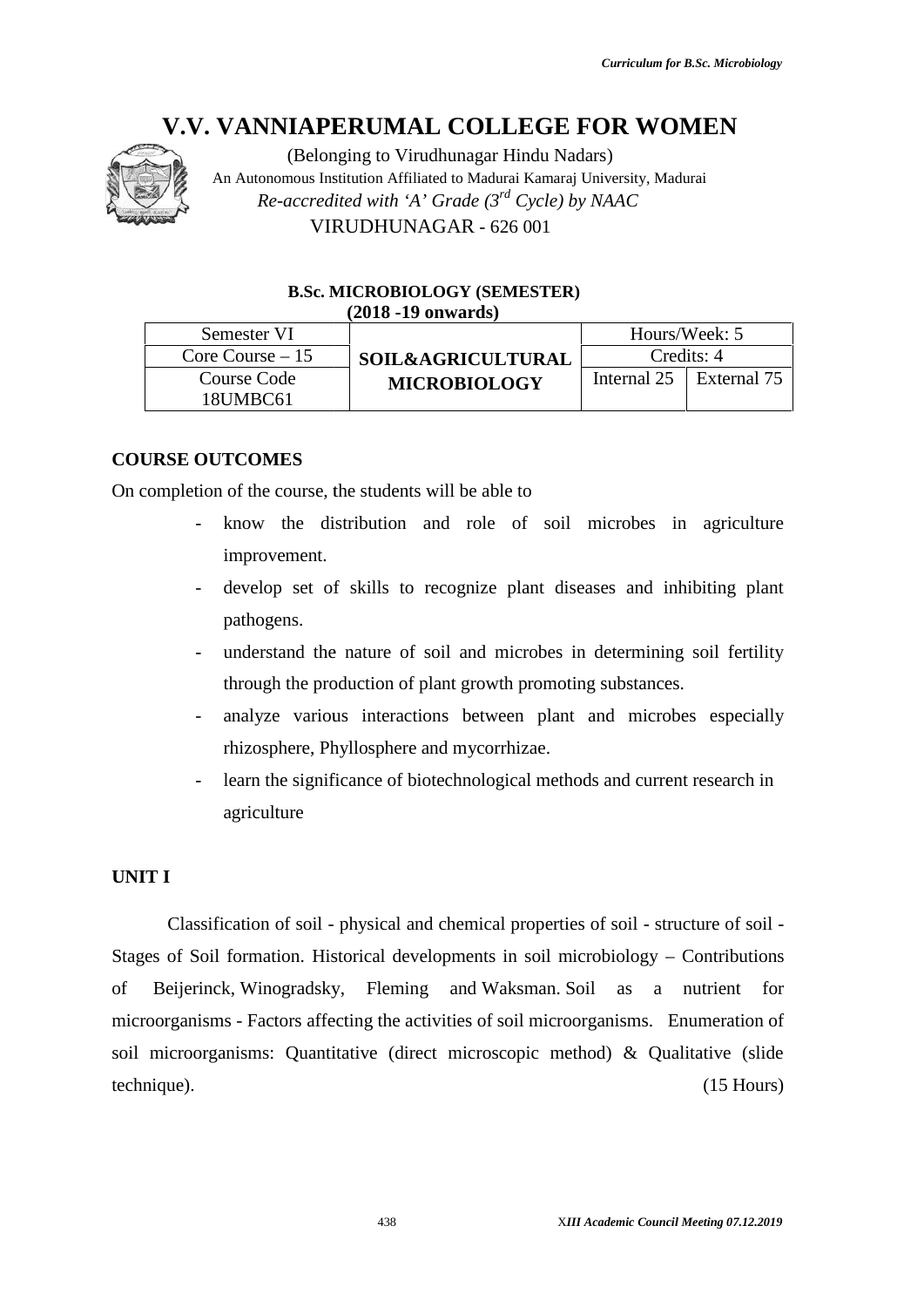#### **UNIT II**

Microbial interactions: mutualism, commensalism, amensalism, synergism, parasitism, predation and competition. Plant microbe interactions: Rhizosphere, Phyllosphere& Mycorrhizae -Biological nitrogen fixation: Symbiotic (*Rhizobium)*&asymbiotic (*Azotobacter)* association. (13 Hours)

# **UNIT III**

Plant pathology – Mechanism of pathogen establishment and symptoms – Plant diseases caused by Bacteria: Bacterial blight of rice *(Xanthomonas oryzae)*, Wilt of potato *(Ralstonia solanacearum)*& Fire blight of apple *(Erwinia amylovora)*. Virus: Bunchy top of banana *(Banana bunchy top virus*), Nematode: Root knot of brinjal *(Meloidogyne incognita).* (16 Hours)

# **UNIT IV**

Fungi - Foot rot of papaya *(Pythium aphanidermatum)*, Wheat stem rust *(Puccinia graminis)*& Tikka in ground nut *(Cercosporapersonata)*. Biofertilizers –Mass production of *Rhizobium, Azotobacter*, BGA, *Frankia*, VAM, *and PGPR*. Quality guidelines for biofertilizers. (16 Hours)

## **UNIT V**

Genetic manipulation in Agriculture –Regeneratiom of plants from Protoplasts - *Agrobacterium* mediated gene transfer and improvements of crops - Virus resistant papaya & tobacco, Innate potato, Insect resistant plant (Bt toxin), Herbicide resistant plant (Glyphosate) & Ice nucleating bacteria in strawberry. (15 Hours)

# **TEXT BOOKS**

- 1. Subba Rao, N.S. (2003).*Soil Microbiology,* 4 th edition. New York: Oxford and IBH Publishing Co.Pvt. Ltd.
- 2. Chaube, H.S.,& Pundhir, V.S. (2005). *Crop diseases and their management,* 1 st edition.New Delhi: Prentice Hall of India Pvt. Ltd.
- 3. Sharma, P.D. (2006). Plant Pathology, 1<sup>st</sup> edition. New Delhi: Narosa Publishing House Pvt. Ltd.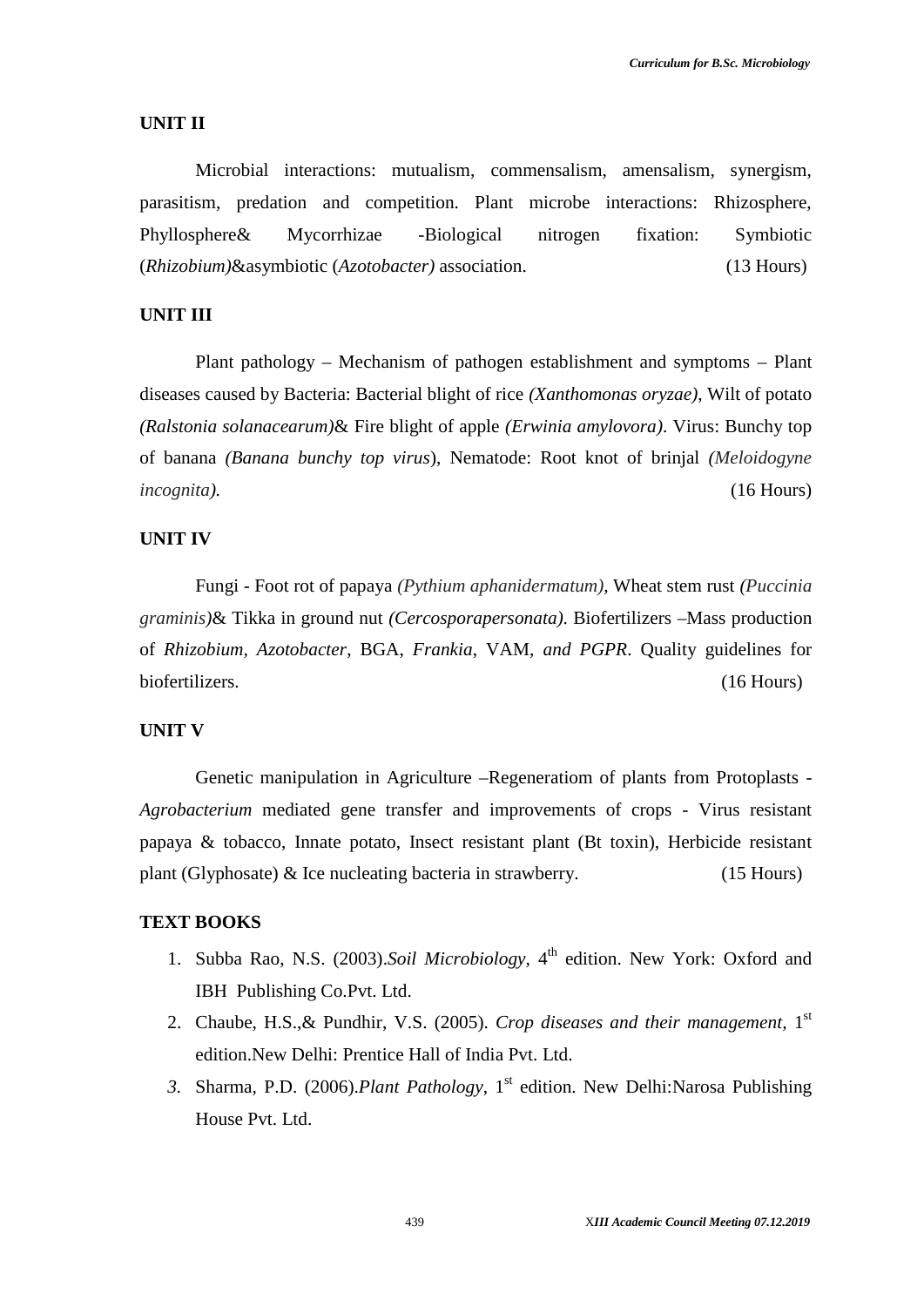#### **REFERENCE BOOKS**

- 1. Rangasami, G., & Bagyaraj, DJ. (1993).*Agricultural Microbiology,* 2 nd edition. New Jersey: Prentice – Hall publications.
- 2. Ronald Atlas, M., & Richard Bartha. (1997). *Microbial Ecology*, 4<sup>th</sup> edition. San Francisco: Benjamin/Cummings Science Publishing

M.M.Fatima Mansoora Course Designer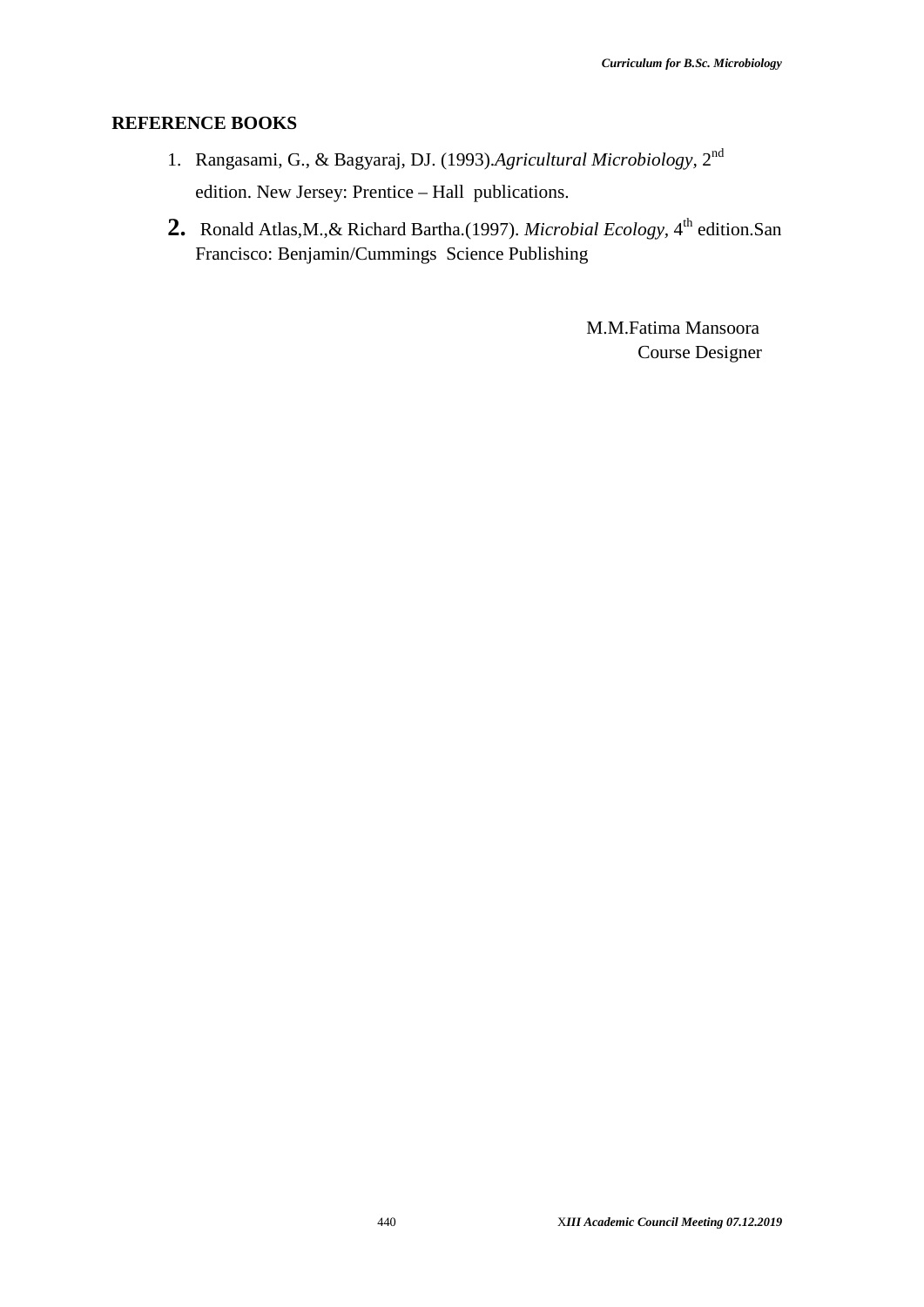

(Belonging to Virudhunagar Hindu Nadars) An Autonomous Institution Affiliated to Madurai Kamaraj University, Madurai *Re-accredited with 'A' Grade (3rd Cycle) by NAAC* VIRUDHUNAGAR - 626 001

#### **B.Sc. MICROBIOLOGY (SEMESTER) (2018 -19 onwards)**

| Semester VI       |                     | Hours/Week: 5           |             |
|-------------------|---------------------|-------------------------|-------------|
| Core Course $-16$ | <b>INDUSTRIAL</b>   |                         | Credits: 4  |
| Course Code       | <b>MICROBIOLOGY</b> | Internal $25 \parallel$ | External 75 |
| 18UMBC62          |                     |                         |             |

# **COURSE OUTCOMES**

On completion of the course, the students will be able to

- understand the design of various fermenters and types of fermentation process.
- describe the various factors that influence the fermentation process.
- gain knowledge on screening strategies and strain improvement techniques of industrially important microbes.
- describe the large-scale fermentation and downstream processing.
- grasp the knowledge on commercial production of fermentation products.

# **UNIT I**

Design of fermenters - Basic fermenter, components of basic fermenter, various designs of fermenters- lift- tube fermenter, fixed-bed reactor, fluidized bed reactor. Fermentation types: batch, fed batch, continuous, aerobic, anaerobic and solid state fermentation. (17 Hours) **IV.V. VANNIAPERUMAL COLLEGE FOR WOMEN**<br>
An Affiliation Affiliated In Valuent Memori (Every the Control Control Control Control (Section Affiliated Kamaraj University, Maduran Valuent Control Control Control Control Contro of the course, the students will be able to<br>and the design of various fermenters and types of fermentation proce<br>the various factors that influence the fermentation process.<br>sowledge on screening strategies and strain impr

# **UNIT II**

Control and monitoring of variables: temperature, pH, agitation, pressure, online measurement, on/off control and PD control - Computer applications in fermentation technology - Biosafety consideration - Biosafety levels, guidelines and regulations.

(13 Hours)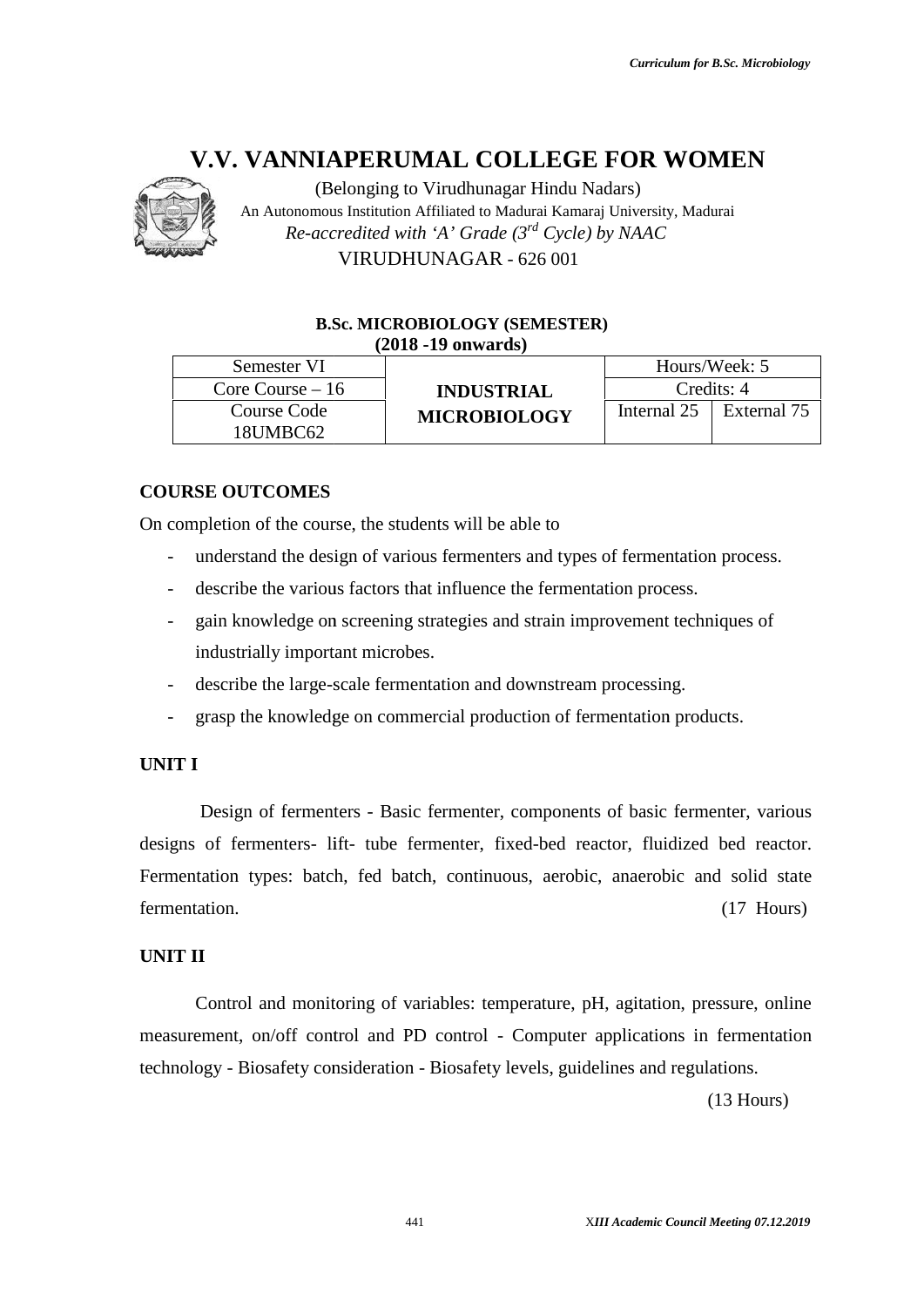#### **UNIT III**

Industrially important microorganisms -Screening strategies for industrially important microorganisms - strain improvement by classical and recombinant methods. Media composition  $\&$  optimization – Classical  $\&$ Statistical Design (Plackett Burman). (13 Hours)

# **UNIT IV**

Large scale fermentation and downstream processing - Fermentation processes: inoculum preparation, inoculum built-up, scale up of microbial fermentation - Downstream processing: precipitation, centrifugation, filtration, solvent extraction, chromatographic purification and affinity purification. (16 Hours) **UNIT V**

Major products of Industrial Microbiology - Single cell proteins: Cultivation of *Spirulina-* Industrial enzymes (amylase and protease), alcoholic fermentation (beer), antibiotics (penicillin), organic acid (citric acid), amino acid (glutamate), and vitamins (B12) - Quality assurance (*fssai*) and quality control of fermented products. (16 Hours)

#### **TEXT BOOK**

1.Patel, A.H.(2010). *Industrial Microbiology*, 2<sup>nd</sup> edition. Hyderabad:Macmillan India Limited.

# **REFERENCE BOOKS**

- 1. Stanbury, O.F.,Whittaker, A., & Hall, S.J. (1997). *Principles of Fermentation* Technology, 2<sup>nd</sup> edition. New Delhi: Aditya Books (P) Ltd.
- 2. Cassida, L.E. (1999). *Industrial Microbiology*, 2<sup>nd</sup> edition. Bengaluru: New Age International (P) Limited Publishers.
- 3. Siva kumar, P.K. (2010). *An Introduction to Industrial Microbiology,* 1 st edition.New Delhi: S.Chand& company Ltd.

J.Jeya Course Designer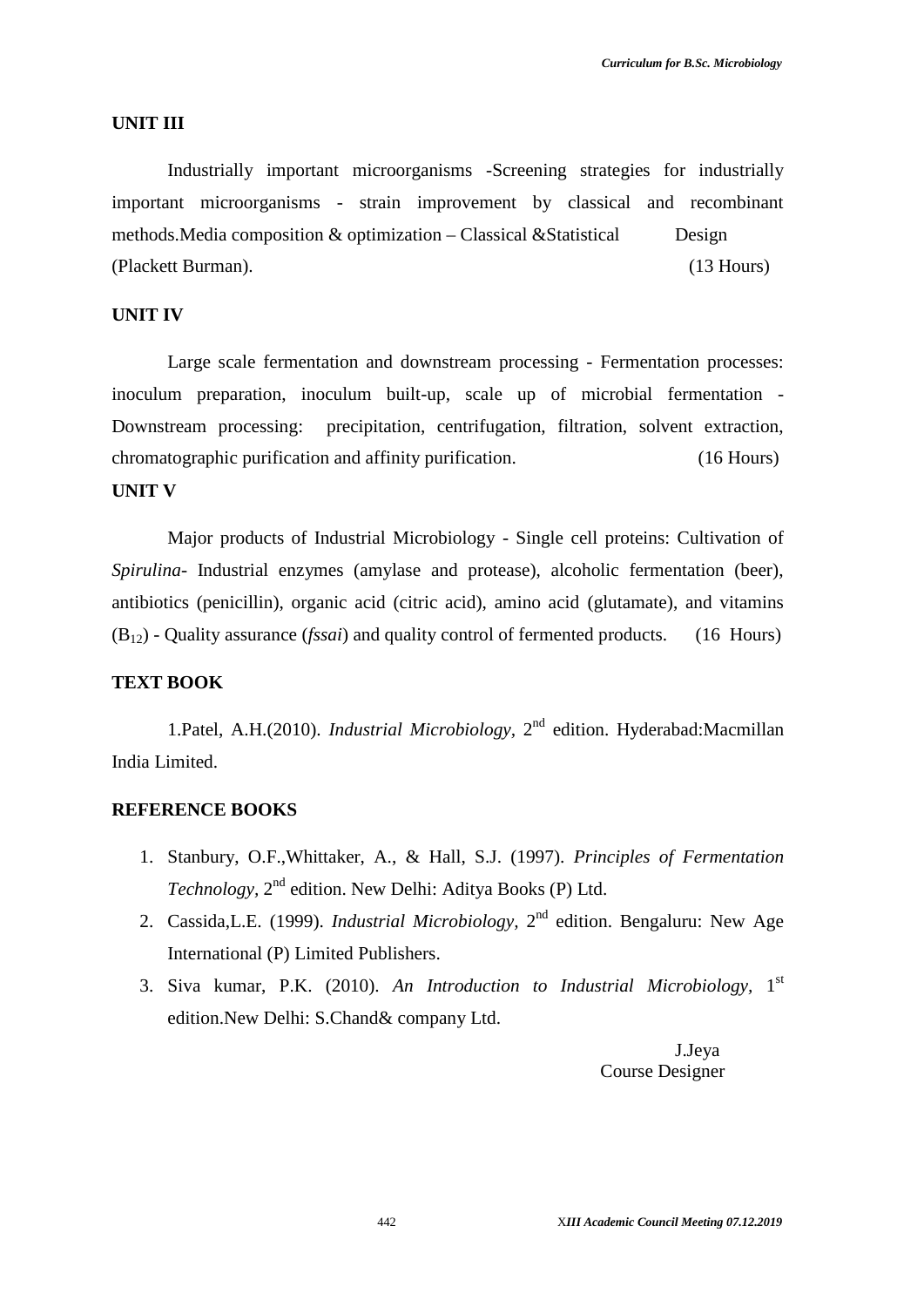

(Belonging to Virudhunagar Hindu Nadars) An Autonomous Institution Affiliated to Madurai Kamaraj University, Madurai *Re-accredited with 'A' Grade (3rd Cycle) by NAAC*

VIRUDHUNAGAR - 626 001

**B.Sc. MICROBIOLOGY (SEMESTER) (2018 -19 onwards)**

| Semester VI     |                      | Hours/Week: 5                   |
|-----------------|----------------------|---------------------------------|
| Core course 17  | <b>BIOTECHNOLOGY</b> | Credits:4                       |
| Course Code     |                      | Internal $25 \perp$ External 75 |
| <b>18UMBC63</b> |                      |                                 |

# **COURSE OUTCOMES**

On completion of the course, the students will be able to

- recall the basic concepts of various biotechnology related terms
- gain experimental ideas of gene transfer methods and molecular techniques involved in gene manipulation
- understand the issues related to plant nutrition and quality improvement, then the production of edible vaccines, therapeutic drugs by transgenic modifications
- identify the basics of gene modification and the significance of transgenic plants andanimals pletion of the course, the students will be able to<br>recall the basic concepts of various biotechnology related terms<br>gain experimental ideas of gene transfer methods and molecular techniques<br>involved in gene manipulation<br>u
- interpret the bioethical and biosafety issues related to patenting of products
- acquire some information about the impact of novel strategies in the field of biotechnology

# **UNIT I**

**Introduction:** Scope of Biotechnology, General Strategies of gene cloning, Vectors: Properties of good Vector, Constructed plasmids - pBR322 & pUC18, Phagemids, Cosmids, Animal vectors - SV40, Plant vectors - Ti plasmids. Expression and Shuttle vectors. (15 Hours) (15 Hours) **IV.V. VANNIAPERUMAL COLLEGE FOR WOMEN**<br>
An Affe-incremindum Miliated to Moral (27) Cycle by NAIC<br>
Accuration in Miliated Mathematical Mathematical Corresponds Mathematical Contentral Viera (37) Cycle by NAIC<br> **EXECUTE UN** the impact of novel strategies in the<br>otechnology, General Strategies of<br>Constructed plasmids - pBR322<br>SV40, Plant vectors - Ti plasmids. E<br>ed in biotechnology: Restriction e<br>or mode and Vector less mode<br>Gene manipulation

# **UNIT II**

**Tools and techniques used in biotechnology:** Restriction endonucleases, Ligases. Introduction of genes: Vector mode and Vector less mode – Biolistics, Electroporation and Microinjection, Gene manipulation techniques: Selection of recombinants, Marker techniques - RFLP, RAPD and PCR. **(**15 Hours) Phagemids, Cosmids, Animal vectors - SV40, Plant vectors - Ti plasmids. Expression<br>Shuttle vectors. (15 Hot<br>UNIT II<br>Tools and techniques used in biotechnology: Restriction endonuclea<br>Ligases. Introduction of genes: Vector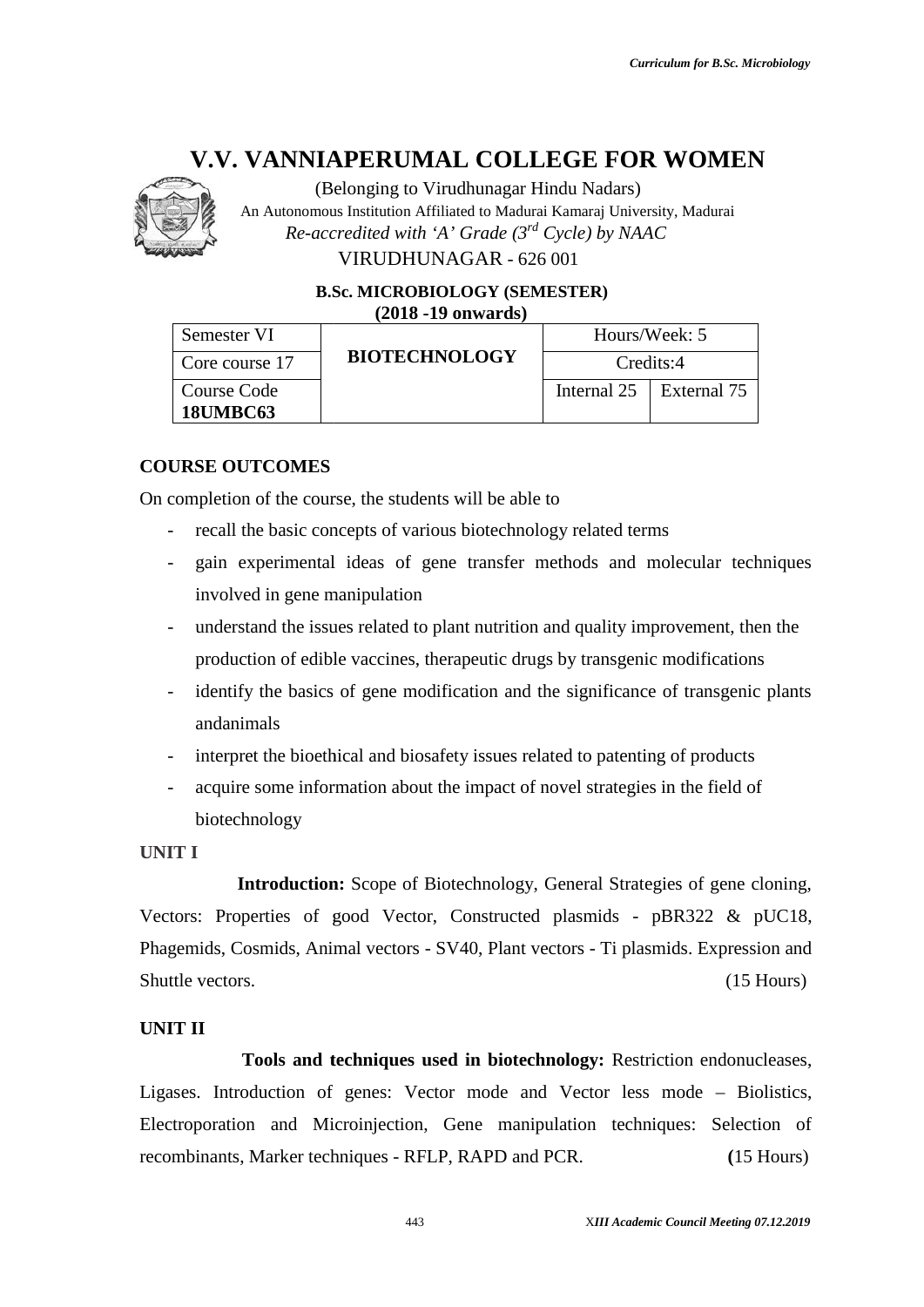#### **UNIT III**

**Plant and Environmental biotechnology:** Fossil fuels as energy source and their impact on environment, Types of biomass – plant, animal and microbial biomass, Production of biofuels (bioethanol) and Bioplastics. Transgenic plants – FlavrSavr tomato and Golden rice. Introduction to *Agrobacterium tumifaciens -* Features of Ti Plasmid and molecular mechanism of T-DNA transfer**.** (20 Hours)

#### **UNIT IV**

**Transgenic animals:** In vitro fertilization and embryo transfer in Mice and Sheep. Recombinant DNA products in medicine (Insulin), subunit vaccines (Hepatitis B) and attenuated vaccines – Cholera. Gene therapy (stem cell). (15 Hours)

#### **UNIT V**

Biohazards and biosafety, Ethical values in animal and plant biotechnology. Intellectual Property Rights: TRIPS & IPR – national & international scenario, IPR protection of life forms, patenting of biological materials. **(**10 Hours)

# **TEXT BOOK**

Dubey, R. C. (2007), *A text book of Biotechnology,*S.Chand& Company Ltd. New Delhi.

# **REFERENCE BOOKS**

- 1. Satyanarayana. U, (2005), *Biotechnology,* 1/e, Books and Allied (p) Ltd.
- 2. Gupta P.K. (2006). Elements of *Biotechnology,* 1/e, Rastogi publications.
- 3. Ignacimuthu, S, (2012). *Biotechnology: An Introduction,* 2/e, Narosa publications.
- 4. Chawla, (2003). *Introduction to Plant Biotechnology*, 2/e, Oxford and IBH publishers.

M.Vijayalakshmi Course Designer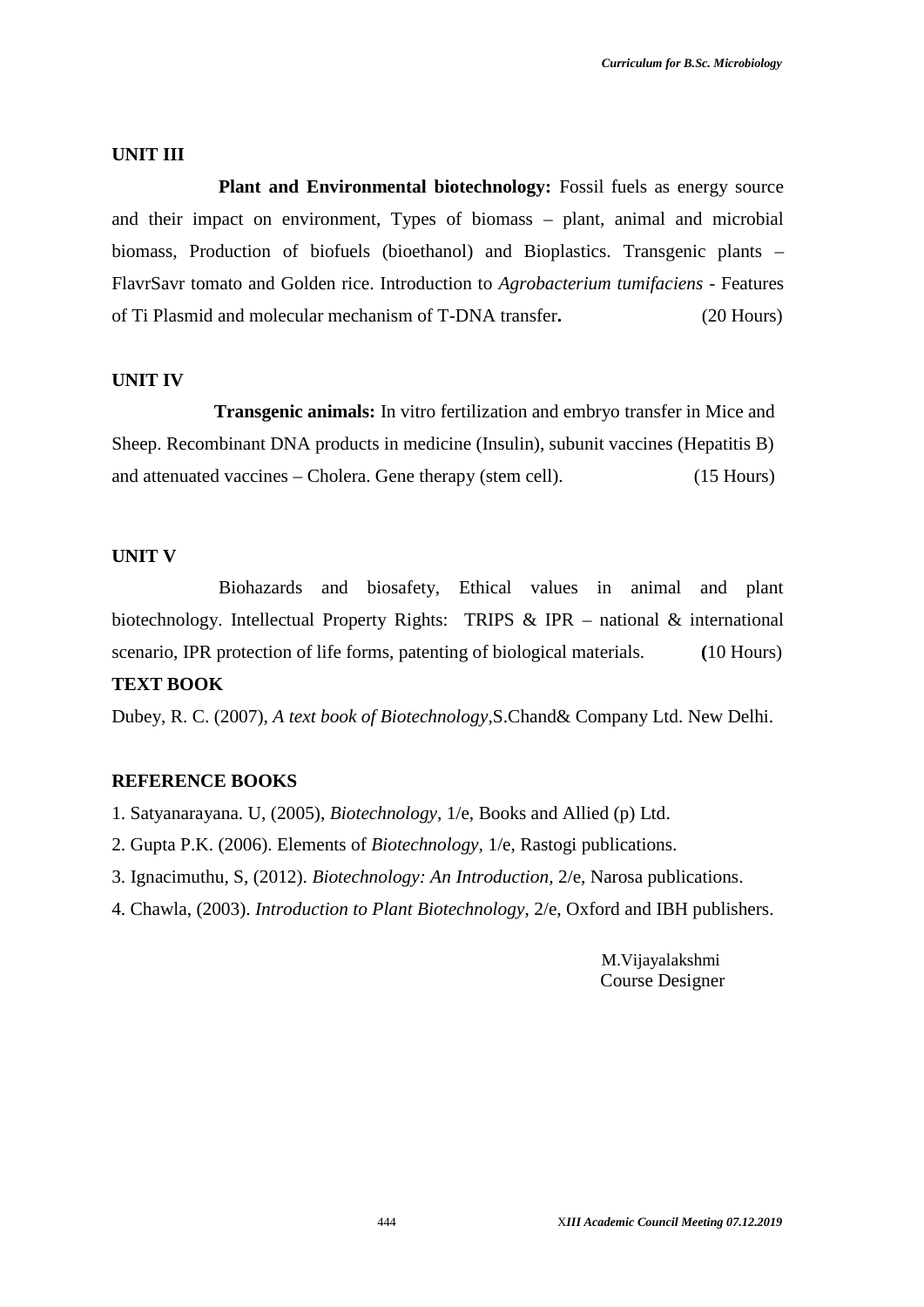

(Belonging to Virudhunagar Hindu Nadars) An Autonomous Institution Affiliated to Madurai Kamaraj University, Madurai *Re-accredited with 'A' Grade (3rd Cycle) by NAAC* VIRUDHUNAGAR - 626 001

# **B.Sc. MICROBIOLOGY (2018 – 2019 onwards)**

|             | $-0.220$ $-0.220$ $-0.200$ |             |               |
|-------------|----------------------------|-------------|---------------|
| Semester VI |                            |             | Hours/Week: 5 |
| $DSEC - 2$  | <b>ENVIRONMENTAL</b>       |             | Credits: 4    |
| Course Code | <b>MICROBIOLOGY</b>        | Internal 25 | External 75   |
| 18UMBE61    |                            |             |               |

# **COURSE OUTCOMES**

On completion of the course, the students will be able to

- describe the diversity of microorganism and microbial communities inhabiting a multitude of habitats and occupying a wide range of ecological habitats. Code<br>
Internal 25 External 75<br>
IMES<br>
External 75<br>
External 75<br>
MES<br>
diversity of microorganism and microbial communities inhabiting a<br>
chabitats and occupying a wide range of ecological habitats.<br>
the various biogeochemica
- understand the various biogeochemical cycles- carbon, nitrogen, phosphorous cycles and microbes involved.
- apply the principles of environmental microbiology to understand and solving<br>
environmental problems-bioremediation and bioleaching.<br>
 gain knowledge on biodegradation of xenobiotics. environmental problems- bioremediation and bioleaching.
- gain knowledge on biodegradation of xenobiotics.
- determine the sanitary quality of water and sewage treatment methods employed<br>in waste water treatment.<br>IT I<br>Introduction to environmental microbiology- Basic concepts of ecology in waste water treatment.

# **UNIT I**

Introduction to environmental microbiology- Basic concepts of ecology – Ecological niches- Natural habitats of microorganisms. Adaptations of microorganisms structural and physiological adaptations. Development and succession of microbial communities.Adaptations of extremophiles. (13 Hours) **IV.V. VANNIAPERUMAL COLLEGE FOR WOMEN ACAGES FOR WOMEN (Belonging to Virudumager Hindu Nedata)**<br>
An Attonomous instantion Affiliated to Madural University, Maduration<br> *IF the accredited with 'A' Gradie (3<sup>92</sup> Cycle) by* EXECTIVE SERVITRONMENTAL FOREST SCHOIST SERVITRONMENTAL Credis: 4<br>
ISLMBE61 ISLMBE61 MICROBIOLOGY TEETING Credis: 4<br>
ISLMBE61 ISLMBE61 MICROBIOLOGY TEETING TREMENTAL CREDIS: 4<br>
ISLMBE61 ISLMBE61 MICROBIOLOGY TERUS EXEMBED

# **UNIT II**

Microbes in biogeochemical cycles – carbon, nitrogen, phosphorous and sulphur cycles. Air microbiology – Adaptations of air borne microbes – microbes in aerosol – Assessment of quality of air, air borne diseases and preventive measures. (17 Hours)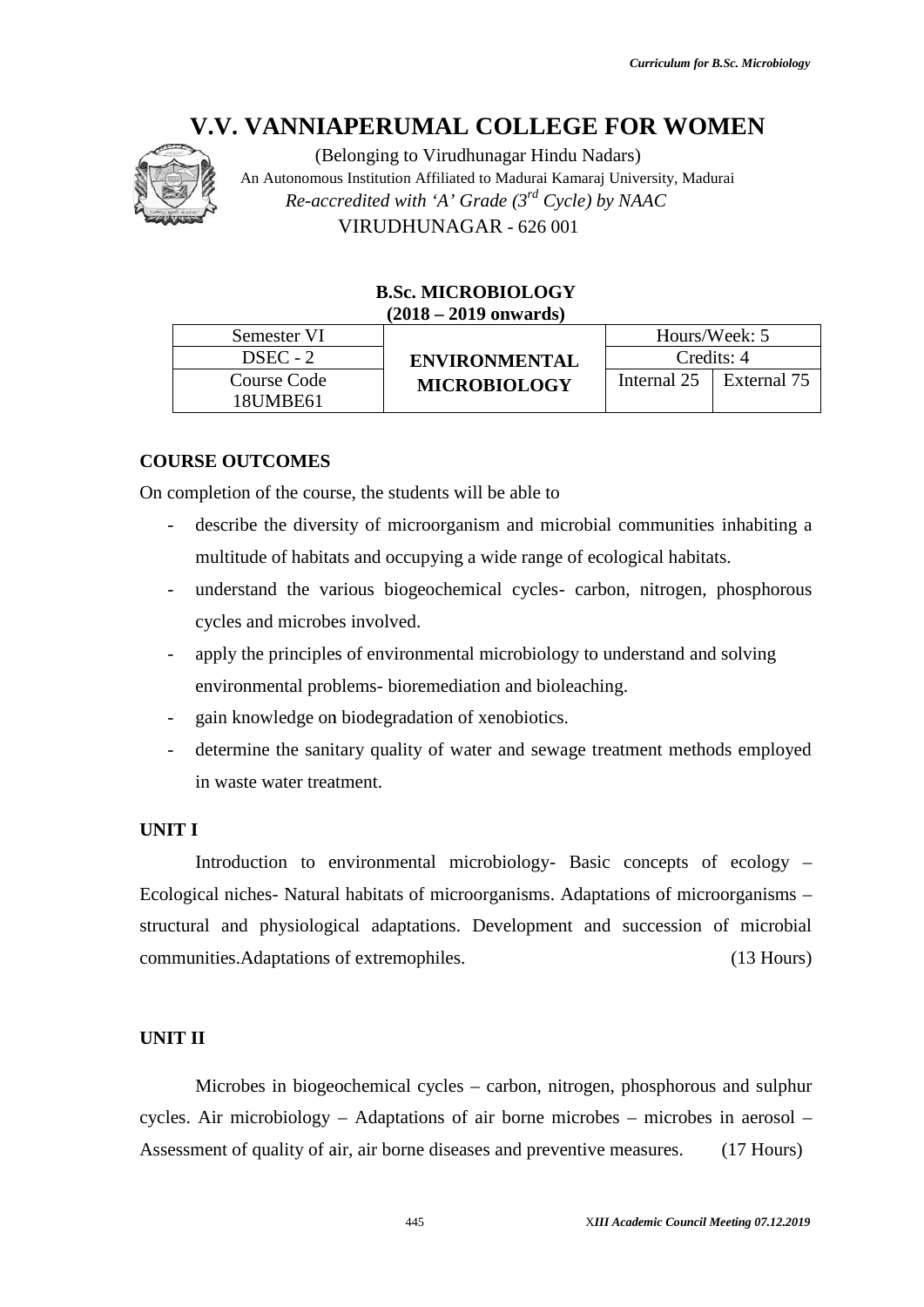#### **UNIT III**

Aquatic microbiology – microbes in fresh and marinewater – Eutrophication – microbiological quality testing of water – MPN test. Water borne diseases and preventive measures. Soil Microbiology- microbial communities in soil. (15 Hours)

# **UNIT IV**

Waste treatment- types of wastes- characterization of solid and liquid waste. Waste treatment and useful byproducts. Solid waste treatment (sanitary land fills and composting). Liquid waste treatment – primary, secondary and tertiary treatments.

(17 Hours)

## **UNIT V**

Biodegradation principles, types and applications. Biodegradation of xenobiotics (chlorinated pesticides) – Bioaccumulations – Biomagnification – Bioleaching of metals (copper and gold). (13 Hours)

# **TEXT BOOK**

Ronald Atlas, M., & Richard Bartha . (1997). *Microbial Ecology*, 4<sup>th</sup> edition. San Francisco: Benjamin/Cummings Science Publishing.

## **REFERENCES**

- 1. Dr.Ramanathan,N.,&Dr. Muthukkaruppan,S.M. (2002). *Environmental Microbiology,* 1 st edition. Chidambaram:Om Sakthi Pathippagam.
- 2. Vijaya Ramesh,K. (2004). *Environmental Microbiology,* 1 st edition. New Delhi:MJP Publishers.

J.Jeya Course Designer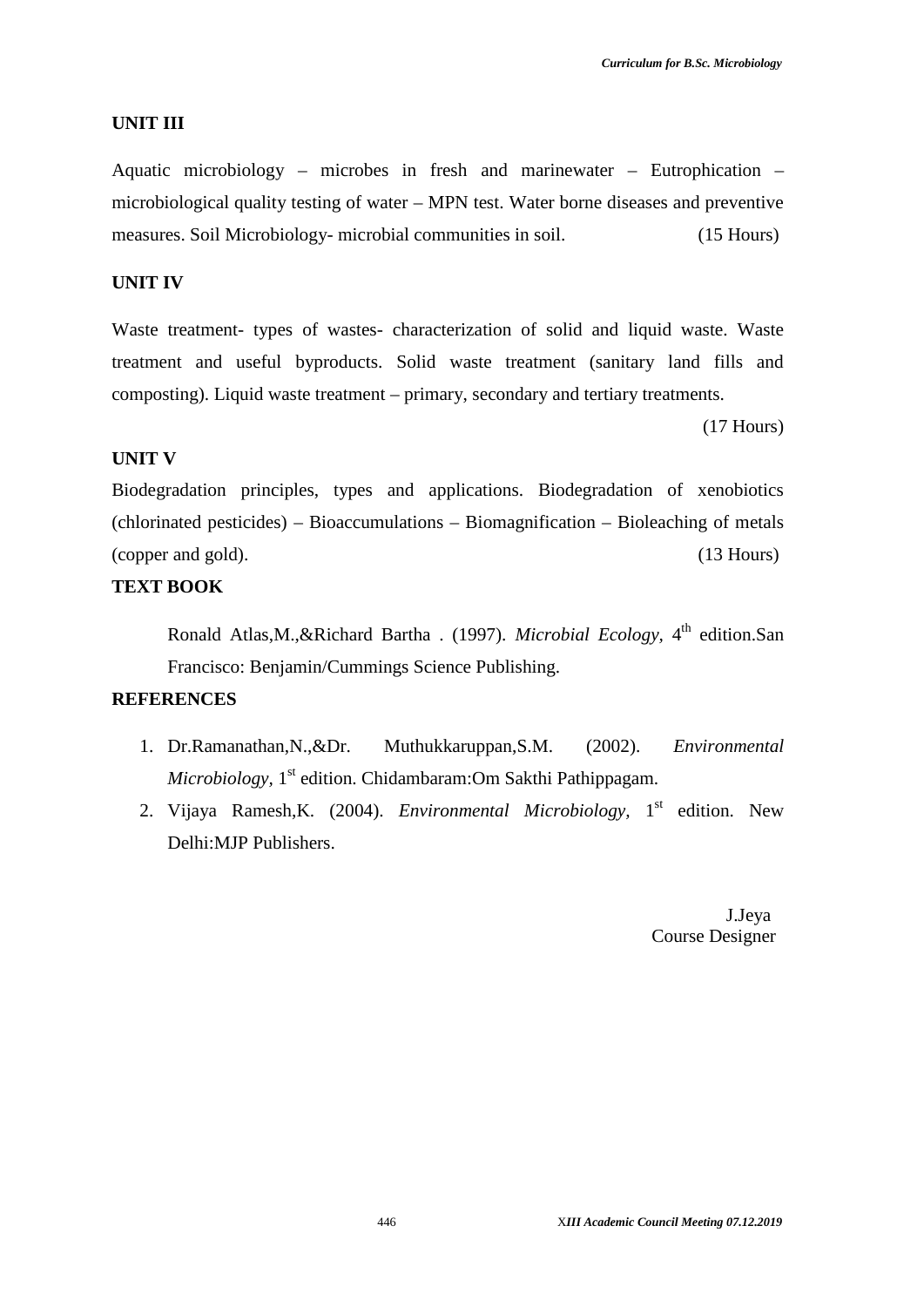

# **B.Sc. MICROBIOLOGY (2018 – 2019 onwards)**

|                                                        | <b>B.Sc. MICROBIOLOGY</b><br>$(2018 - 2019$ onwards)                                      |             |               |
|--------------------------------------------------------|-------------------------------------------------------------------------------------------|-------------|---------------|
| Semester VI                                            |                                                                                           |             | Hours/Week: 5 |
| Discipline Specific<br>Elective 2                      | <b>FOOD</b><br><b>MICROBIOLOGY</b>                                                        | Credits:4   |               |
| <b>Course Code</b><br><b>18UMBE62</b>                  |                                                                                           | Internal 25 | External 75   |
|                                                        |                                                                                           |             |               |
| <b>URSE OUTCOMES</b>                                   |                                                                                           |             |               |
| completion of the course, the students will be able to |                                                                                           |             |               |
|                                                        | study the beneficial role of microbes and its characteristics in food and food            |             |               |
| products                                               |                                                                                           |             |               |
|                                                        | get information about intrinsic and extrinsic factors role in survival of microbes        |             |               |
| $\overline{\phantom{0}}$                               | find out the causatives of spoilage in food and the preservation methods                  |             |               |
| $\overline{\phantom{0}}$<br>industry                   | learn the methods of isolation, detection and confirmation tests employed in food         |             |               |
| $\overline{\phantom{0}}$                               | develop basics of food safety and regulation procedures for detecting food quality        |             |               |
| $\overline{\phantom{0}}$<br>practices                  | acquire information about recent day's food manufacturing and preservation                |             |               |
| IT I                                                   |                                                                                           |             |               |
|                                                        | History and development of Food microbiology, Common Food borne: Bacteria,                |             |               |
|                                                        | lds and yeasts. Food as substrate for microorganisms: Intrinsic - pH, water activity,     |             |               |
|                                                        | dation reduction potential, nutrient content and inhibitory substances. Extrinsic factors |             |               |
| ecting growth and survival of microorganisms in foods. |                                                                                           |             | $(10$ Hours)  |
|                                                        |                                                                                           |             |               |
| IT II                                                  |                                                                                           |             |               |
|                                                        | General principles of food preservation: chemicals, food additives, antibiotics,          |             |               |
|                                                        | teriocins, high temperature, low temperature, radiation, drying, aseptic packaging and    |             |               |
| nothermosonication.                                    |                                                                                           |             | $(20$ Hours)  |
|                                                        |                                                                                           |             |               |

# **COURSE OUTCOMES**

On completion of the course, the students will be able to

- completion of the course, the students will be able to<br>- study the beneficial role of microbes and its characteristics in food and food products
- get information about intrinsic and extrinsic factors role in survival of microbes
- find out the causatives of spoilage in food and the preservation methods
- learn the methods of isolation, detection and confirmation tests employed in food industry get information about intrinsic and extrinsic factors role in surviver find out the causatives of spoilage in food and the preservation m<br>learn the methods of isolation, detection and confirmation tests industry
- develop basics of food safety and regulation procedures for detecting food quality
- acquire information about recent day's food manufacturing and preservation practices

# **UNIT I**

# **UNIT II**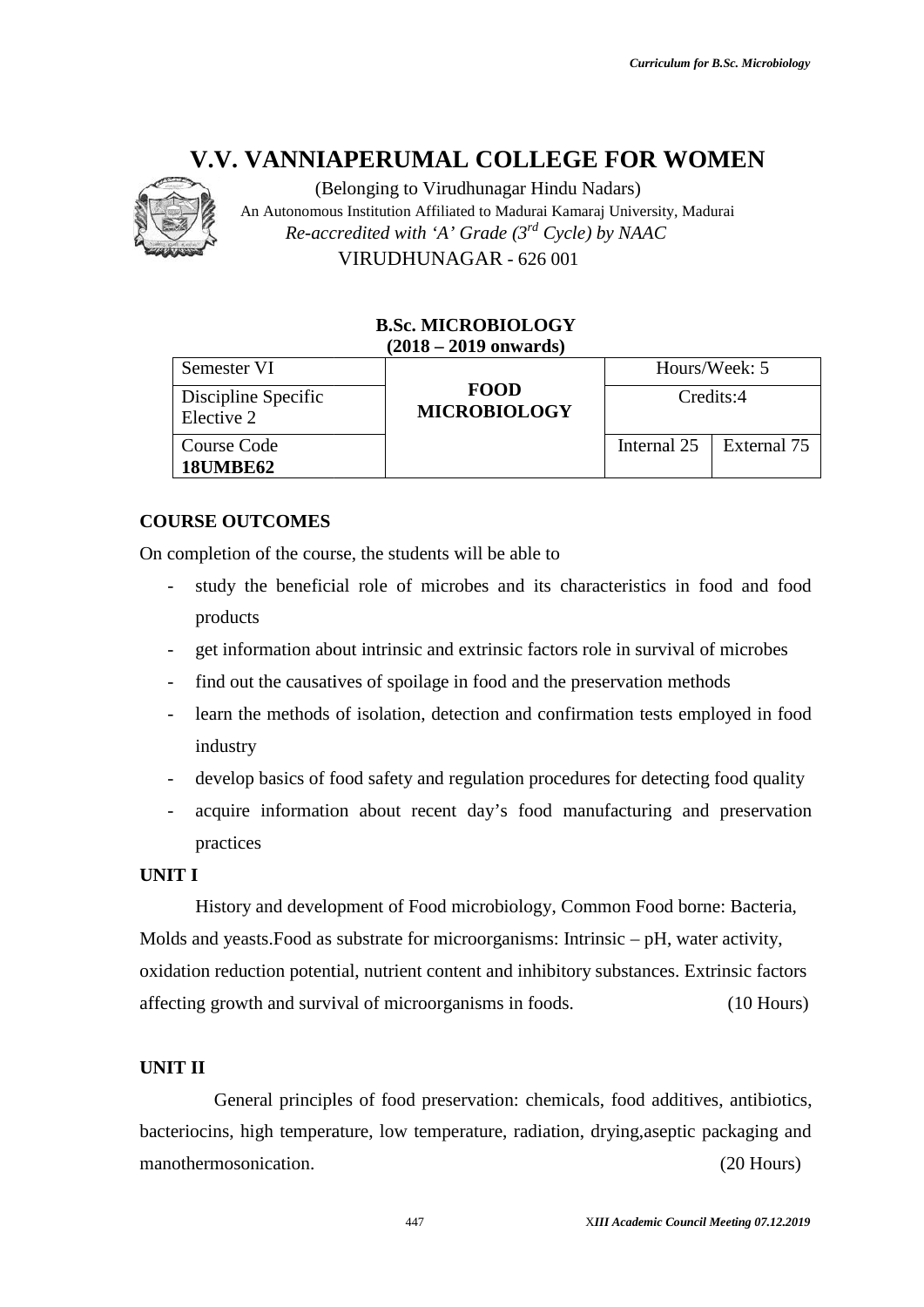#### **UNIT III**

Spoilage and preservation of vegetables, cereals, bread, egg, meat, milk. Food borne infection: Bacterial (Salmonellosis), Nonbacterial (trichinosis), Viral (hepatitis). Food borne intoxication: Bacterial (Botulism and Staphylococcal food poisoning), Mycotoxin (Patulin). (15 Hours)

#### **UNIT IV**

Microorganisms in Food fermentation (brief), Applications of Probiotics and prebiotics, Genetically Modified Foods: Bovine somatotropin, alpha lactalbumin & lactoferrin in milk, Edible vaccine (Cholera vaccine- potatoes & Hepatitis B vaccine maize). (15 Hours)

## **UNIT V**

Methods for detection of microorganisms in food: Physical, Chemical and Immunological assays. Biosensors in food. Microbiological quality standards in food: FDA, HACCP, ISI & FSSAI. (15 Hours)

# **TEXT BOOK**

Frazier, WC and Westhoff DC, (2012). *Food Microbiology*, 4/e, McGraw-Hill, NewYork.

# **REFERENCE BOOKS**

- 1. Adams. MR and Moss, MO. (2005). *Food Microbiology*, New age International Pvt Ltd publications.
- 2. Jay. JM, (2000). *Modern Food Microbiology*, 4/e, Aspen publishers.

M.Vijayalakshmi Course Designer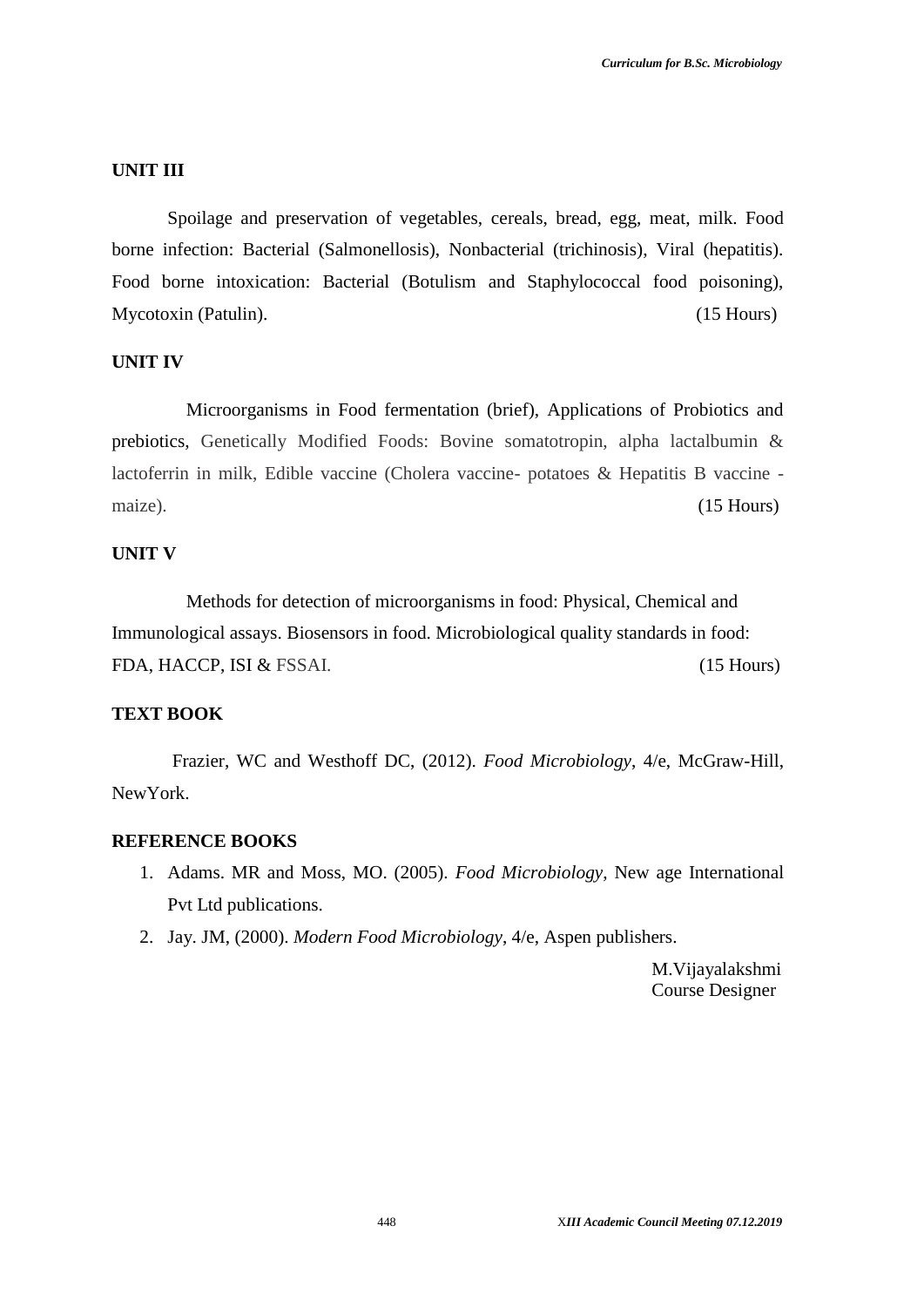

# **B.Sc. MICROBIOLOGY (2018 – 2019 onwards)**

| Semester VI                                                      | $(2018 - 2019$ onwards)                                                               |             |                           |
|------------------------------------------------------------------|---------------------------------------------------------------------------------------|-------------|---------------------------|
|                                                                  |                                                                                       |             | Hours/Week: 5             |
| DSEC - 2<br><b>Course Code</b>                                   | <b>BIOCONTROL</b>                                                                     | Internal 25 | Credits: 4<br>External 75 |
| 18UMBE63                                                         |                                                                                       |             |                           |
| <b>URSE OUTCOMES</b>                                             |                                                                                       |             |                           |
|                                                                  | completion of the course, the students will be able to                                |             |                           |
|                                                                  | explain the history, theory, practice and science of biological control.              |             |                           |
|                                                                  | evaluate the scientific studies and concepts related to biological control.           |             |                           |
|                                                                  | asses the current and future roles of biological control with in context of           |             |                           |
| agricultural and natural ecosystem.                              |                                                                                       |             |                           |
|                                                                  | understand the types of biocontrol and biological control agents of insects and       |             |                           |
| their biology.                                                   |                                                                                       |             |                           |
|                                                                  | apply the ecological principles of biological control of plant pests by parasitoids,  |             |                           |
|                                                                  | predators, pathogens and entomopathogenic nematodes to manage pest problems.          |             |                           |
|                                                                  |                                                                                       |             |                           |
|                                                                  |                                                                                       |             |                           |
|                                                                  |                                                                                       |             |                           |
|                                                                  | Introduction to biological control- Definition, need of biocontrol agents. Predators, |             |                           |
|                                                                  | asitods and Pathogens as biocontrol agents- Importation, Conservation and             |             | $(15$ Hours)              |
|                                                                  |                                                                                       |             |                           |
| <b>ITI</b><br>mentation. Economics of biocontrol.<br>$\Pi$ $\Pi$ |                                                                                       |             |                           |
|                                                                  | Biopesticides- Microbes used in biopesticides. Bacterial pesticides – Bacillus        |             |                           |
|                                                                  | ringiensisand Pseudomonas aeruginosa as biocontrol agents, benefits and limitations.  |             |                           |

# **COURSE OUTCOMES**

On completion of the course, the students will be able to

- explain the history, theory, practice and science of biological control.
- evaluate the scientific studies and concepts related to biological control.
- asses the current and future roles of biological control with in context of agricultural and natural ecosystem. completion of the course, the students will be able to<br>
explain the history, theory, practice and science of biological control.<br>
evaluate the scientific studies and concepts related to biological control.<br>
asses the curre
- their biology.
- apply the ecological principles of biological control of plant pests by parasitoids, predators, pathogens and entomopathogenic nematodes to manage pest problems.

# **UNIT I**

# **UNIT II**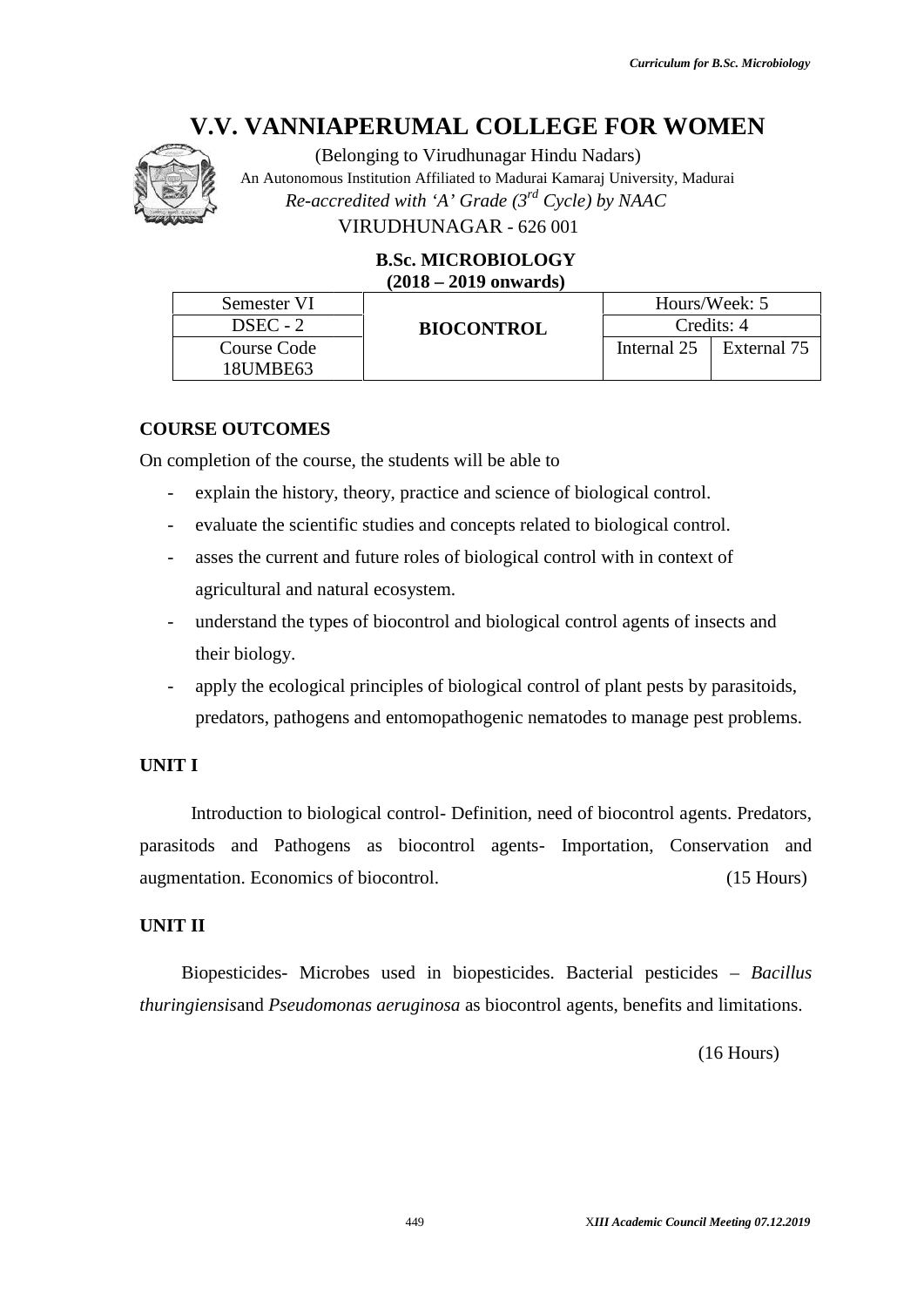#### **UNIT III**

Viral insecticides -NPV and CPV as biocontrol agents, benefits and limitations.Fungal pesticides – *Beauveria bassiana* and *Metarhiziumanisopliae* as biological control agents,potentials and limitations. (16 Hours)

# **UNIT IV**

Microsporidia –Nosema pyrausta as biocontrol agent, potentials and limitations. Insect parasitic nematodes – Steinernema and heterorhabditis as biopesticides ,benefits and limitations.Protozoa in insect control. Biological control of weeds – Bioherbicides.

(15 Hours)

#### **UNIT V**

Integrated pest management – Definition, Need for IPM, Methods of IPM, Components and benefits of IPM. Genetic engineering in biological control. (13 Hours)

#### **TEXTBOOK**

1.Chaube.H.S, Pundhir.V.S. (2005). Crop diseases and their management, 1/e. Prentice Hall of India Pvt. Ltd.New Delhi.

#### **REFERENCE BOOKS**

1. Roy G. Van Driesche and Bellows Jr. TS., (1996). Biological control – Guide to its applications, Springer.

2. Ronald Atlas.M, Richard Bartha. (1997). *Microbial Ecology, 4/e*, Benjamin/Cummings Science Publishing.

3. Sharma.PD, (2006), *Plant Pathology*, New Delhi: *1/e,* Narosa Publishing House Pvt. Ltd.

4. Helmut Fritz Van Embden and Service MW, (2004). *Pest and vector control*, Cambridge University Press.

> J.Jeya Course Designer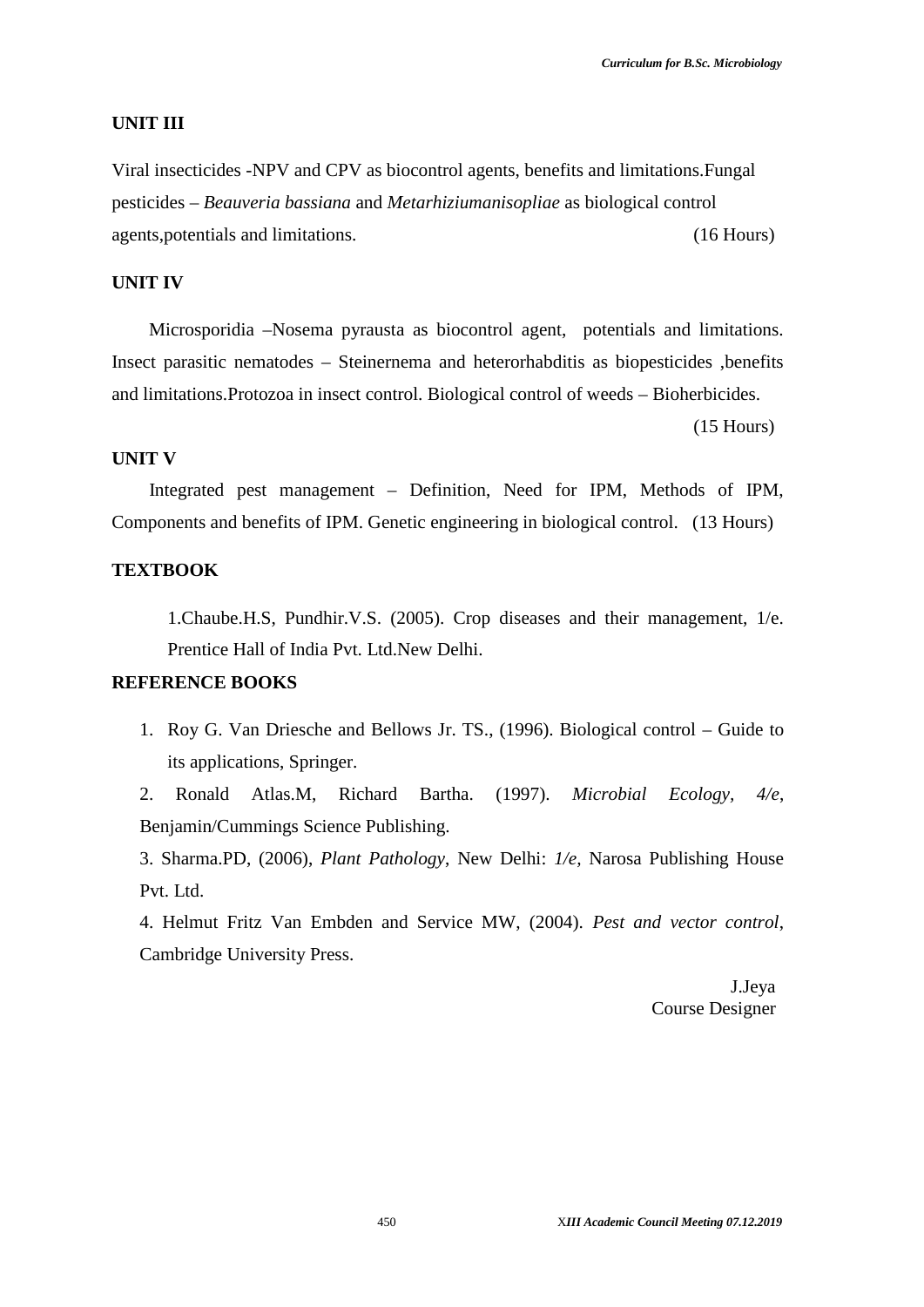

# **B.Sc. MICROBIOLOGY (2018 – 2019 onwards)**

| <b>B.Sc. MICROBIOLOGY</b><br>$(2018 - 2019$ onwards)                                                   |                 |                           |
|--------------------------------------------------------------------------------------------------------|-----------------|---------------------------|
| Semester VI                                                                                            |                 | Hours/Week: 2             |
| $SEC - 6$<br><b>NANOBIOTECHNOLOGY</b><br><b>Course Code</b>                                            | Internal 40     | Credits: 2<br>External 60 |
| 18UMBS61                                                                                               |                 |                           |
| <b>DURSE OUTCOMES</b>                                                                                  |                 |                           |
| completion of the course, the students will be able to                                                 |                 |                           |
| review the basics and applications of nanobiotechnological devices.<br>$\qquad \qquad -$               |                 |                           |
| characterize, classify and produce nanoparticles.<br>$\qquad \qquad -$                                 |                 |                           |
| analyze the applications of nanomaterials as nanomedicine in drug delivery<br>$\overline{\phantom{0}}$ |                 |                           |
| systems.                                                                                               |                 |                           |
| retrieve the mode of impact, toxic effects and environmental risks of                                  |                 |                           |
| nanomaterials.                                                                                         |                 |                           |
|                                                                                                        |                 |                           |
| understand the role of nanomedicine for treating diseases by novel aspects.                            |                 |                           |
| $\bf I\bf T\bf I$                                                                                      |                 |                           |
| Nanotechnology - Basics - Nanobiotechnological devices - Nanoparticles,                                |                 |                           |
| ndrimers, Nanorobots, Nubot and Nanoshell - Applications of Nanobiotechnology.                         |                 |                           |
|                                                                                                        |                 | $(6$ Hours)               |
|                                                                                                        |                 |                           |
| II TII                                                                                                 |                 |                           |
| Nanoparticles – Introduction, Morphology,                                                              | Classification, | Properties                |
| Icharacterization: Electrospinning and FTIR - Production methods of nanoparticles:                     |                 |                           |
|                                                                                                        |                 |                           |
| rbon nanotube and colloidal gold.                                                                      |                 | $(6$ Hours)               |
|                                                                                                        |                 |                           |

# **COURSE OUTCOMES**

On completion of the course, the students will be able to

- review the basics and applications of nanobiotechnological devices.
- characterize, classify and produce nanoparticles.
- analyze the applications of nanomaterials as nanomedicine in drug delivery systems.
- retrieve the mode of impact, toxic effects and environmental risks of nanomaterials.
- understand the role of nanomedicine for treating diseases by novel aspects.

# **UNIT I**

# **UNIT II**

# **UNIT III**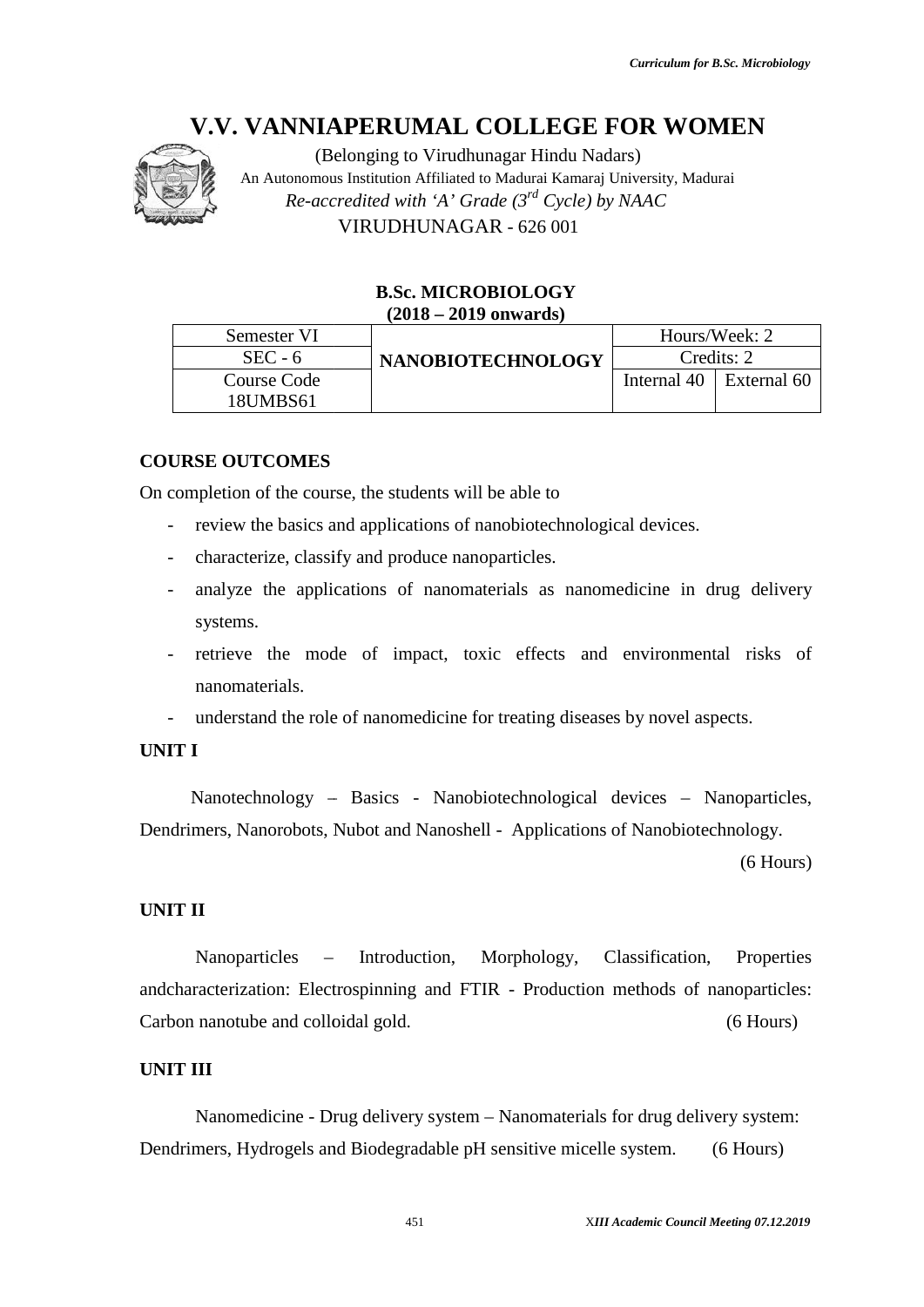#### **UNIT IV**

Nanotechnology in Biomedical applications: Biosensors in medicine, Quantum Dot Technology in cancer treatment and Cell repair machines. (6 Hours)

# **UNIT V**

Health and Environmental impacts of Nanotechnology: Routes of entry of Nanomaterials in the body - Toxic mechanisms - Toxicological Health Effects by nanoparticles – Integrated concept of risk assessment - Environmental implications of nanoparticles. (6 Hours)

# **TEXT BOOKS**

- 1. Subbiah Balaji. (2010).*Nanobiotechnology,* 1 st edition.New Delhi: MJP Publishers.
- 2. Manasi Karkare. (2017).*Nanotechnology,* 1 st edition.New Delhi: I.K.International Publishing House Pvt. Ltd.

#### **REFERENCE BOOKS**

- 2. Shanmugam, S. (2011).*Nanotechnology,* 1 st edition.New Delhi: MJP Publishers.
- 3. Pradeep, T. (2013). Nano: The essentials, 1<sup>st</sup>edition. New York: McGraw Hill Publications.

M.M.Fatima Mansoora Course Designer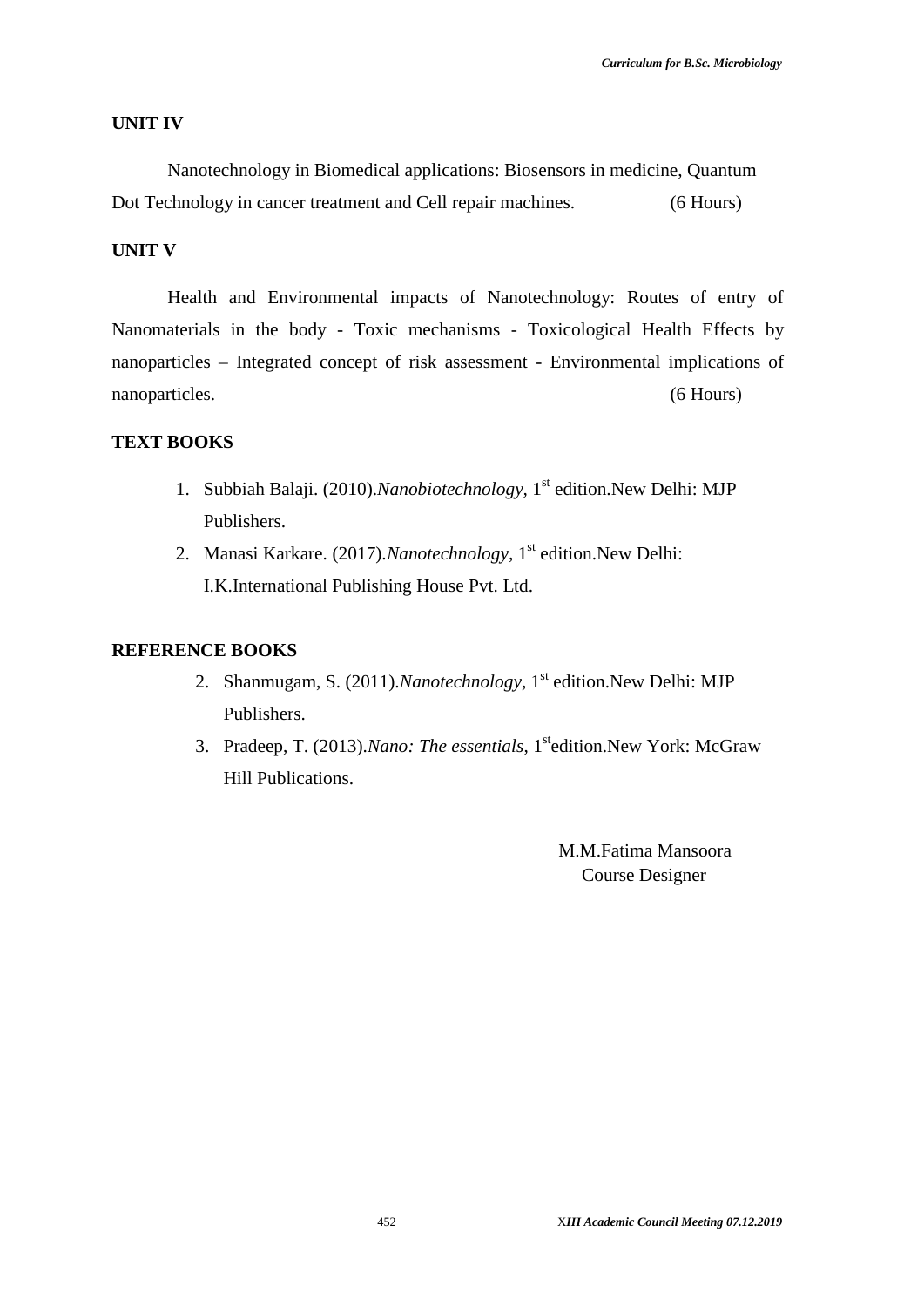

# **B.Sc. MICROBIOLOGY (2018 – 2019 onwards)**

| $(2018 - 2019$ onwards)<br>Hours/Week: 3<br>Semester - VI<br>Credits: 3<br>Core course - 12<br><b>MAJOR PRACTICAL - III</b><br>Internal 40<br>Course Code<br>18UMBC61P<br>1. Isolation of pathogenic bacteria from clinical specimens – Streptococcus, | External 60 |
|--------------------------------------------------------------------------------------------------------------------------------------------------------------------------------------------------------------------------------------------------------|-------------|
|                                                                                                                                                                                                                                                        |             |
|                                                                                                                                                                                                                                                        |             |
|                                                                                                                                                                                                                                                        |             |
|                                                                                                                                                                                                                                                        |             |
| Staphylococcus, Salmonella, Shigella and Vibrio.                                                                                                                                                                                                       |             |
| 2. Antibiotic susceptibility test: disc diffusion method.                                                                                                                                                                                              |             |
| 3. Measurement of minimal inhibitory concentration (MIC).                                                                                                                                                                                              |             |
| 4. Separation of serum and plasma.                                                                                                                                                                                                                     |             |
| 5. Erythrocyte sedimentation rate.                                                                                                                                                                                                                     |             |
| 6. Blood grouping: ABO $& Rh$ typing.                                                                                                                                                                                                                  |             |
| 7. Agglutination tests: Widal test.                                                                                                                                                                                                                    |             |
| 8. Precipitation: Ouchterlony double immunodiffusion.                                                                                                                                                                                                  |             |
| 9. Diagnosis of human viral diseases-Dot ELISA.                                                                                                                                                                                                        |             |
| 10. Demonstration of phage titre $-T_4$ phage.                                                                                                                                                                                                         |             |
| <b>FERENCE BOOKS</b>                                                                                                                                                                                                                                   |             |
| . Murugalatha, N. (2012). Microbiological Techniques, 1 <sup>st</sup> edition. New Delhi: MJP<br>Publishers.                                                                                                                                           |             |
| 2. Cappuccino, J.G., & Sherman, N. (2002.) Microbiology: A laboratory manual,<br>4 <sup>th</sup> edition. Boston: Additon Wesley.                                                                                                                      |             |
| 3. Aneja, K.R. (2003). Experiments in Microbiology, Plant pathology, Tissue culture                                                                                                                                                                    |             |
| Mushroom cultivation, 4 <sup>th</sup> edition. Bengaluru: New Age International<br>and                                                                                                                                                                 |             |
| Publishers.<br><b>Course Designer</b>                                                                                                                                                                                                                  | J.Jeya      |
| 453<br>XIII Academic Council Meeting 07.12.2019                                                                                                                                                                                                        |             |

- *Staphylococcus, Salmonella, Shigella* and *Vibrio. Staphylococcus, Salmonella,*
- 2. Antibiotic susceptibility test: disc diffusion method.
- 3. Measurement of minimal inhibitory concentration (MIC). Antibiotic susceptibility test: disc diffusion method.<br>
Measurement of minimal inhibitory concentration (MIC).<br>
Separation of serum and plasma.<br>
Erythrocyte sedimentation rate.<br>
Blood grouping: ABO & Rh typing.<br>
Agglutinat
- 4. Separation of serum and plasma.
- 5. Erythrocyte sedimentation rate.
- 6. Blood grouping: ABO & Rh typing.
- 7. Agglutination tests: Widal test.
- 8. Precipitation: Ouchterlony double immunodiffusion.
- 9. Diagnosis of human viral diseases-Dot ELISA.
- 9. Diagnosis of human viral diseases-Dot ELISA<br>10. Demonstration of phage titre  $T_4$  phage.

# **REFERENCE BOOKS**

- 1. Murugalatha, N. (2012).*Microbiological Techniques,* 1 st edition.New Delhi: MJP (2012).*Microbiological Techniques,*Publishers.
- 2. Cappuccino, J.G.,& Sherman,N. (2002.) *Microbiology: A laboratory manual,* 4 th edition. Boston: Additon Wesley.
- *3.* Aneja,K.R. (2003).*Experiments in Microbiology, Plant pathology, Tissue culture* Aneja,K.R. (2003). *Experiments in Microbiology, Plant pathology, Tissue culture*<br>*and Mushroom cultivation*, 4<sup>th</sup> edition. Bengaluru: New Age International Publishers.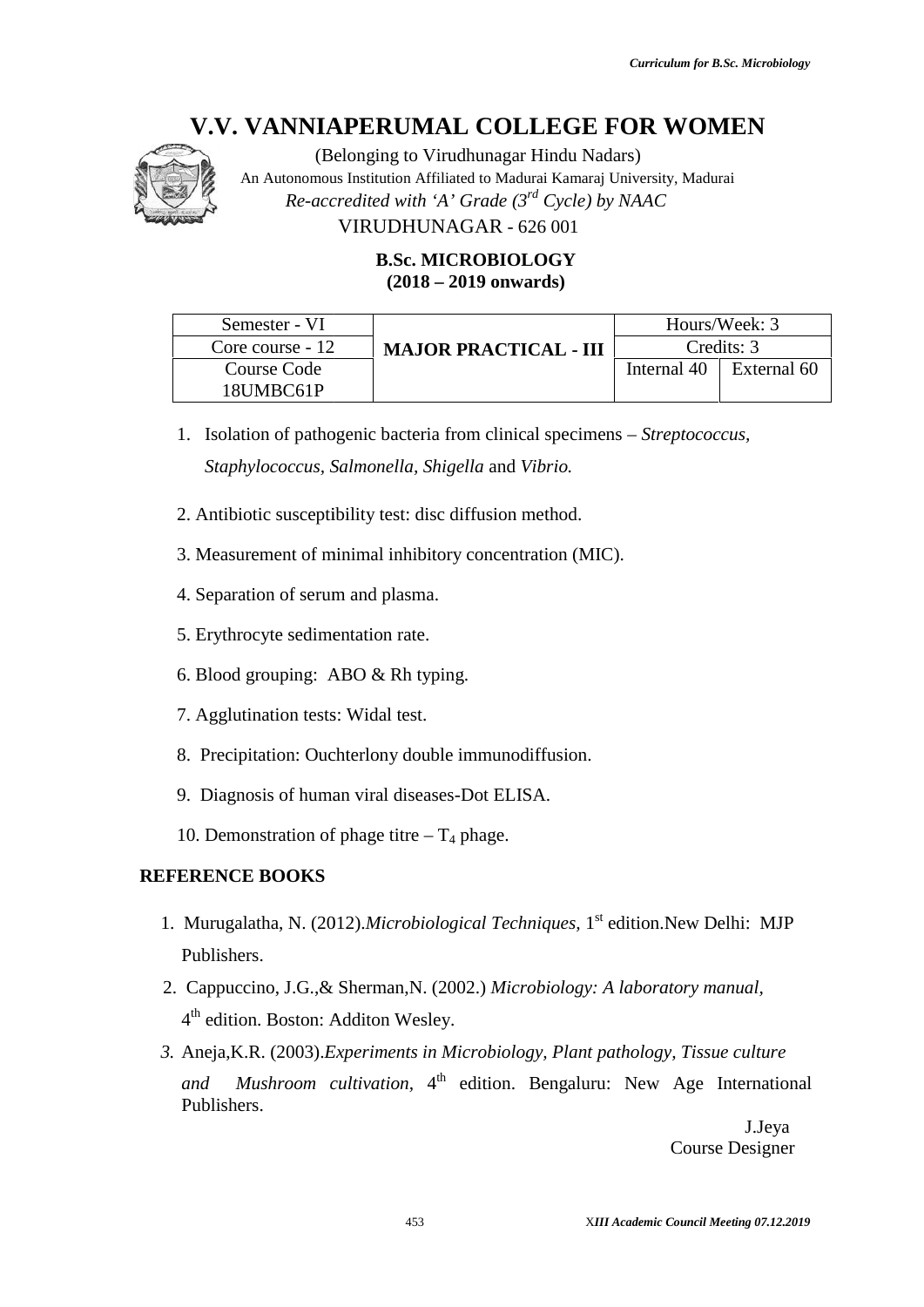

# **B.Sc. MICROBIOLOGY (2018 – 2019 onwards)**

| VIRUDHUNAGAR - 626 001<br><b>B.Sc. MICROBIOLOGY</b> |                                                                                     |                             |                                              |             |  |
|-----------------------------------------------------|-------------------------------------------------------------------------------------|-----------------------------|----------------------------------------------|-------------|--|
| $(2018 - 2019$ onwards)                             |                                                                                     |                             |                                              |             |  |
| Semester - VI<br>Core course - 12                   |                                                                                     |                             | Hours/Week: 3<br>Credits: 3                  |             |  |
| <b>Course Code</b><br>18UMBC62P                     |                                                                                     | <b>MAJOR PRACTICAL - IV</b> | Internal 40                                  | External 60 |  |
|                                                     | 1. Isolation of symbiotic nitrogen fixing bacteria from root nodules Rhizobium.     |                             |                                              |             |  |
|                                                     | 2. Isolation of phosphate solubilizing bacteria – <i>Pseudomonas</i> .              |                             |                                              |             |  |
|                                                     | 3. Examination of mycorrhizae – VAM.                                                |                             |                                              |             |  |
|                                                     | 4. Potability testing of water (MPN test).                                          |                             |                                              |             |  |
|                                                     | 5. Milk quality test - Methylene blue dye reduction test.                           |                             |                                              |             |  |
|                                                     | 6. Enumeration of microbial populations in ice cream & pickles.                     |                             |                                              |             |  |
|                                                     | 7. Isolation of amylase and protease producing bacteria.                            |                             |                                              |             |  |
|                                                     | 8. Crowded plate technique for antibiotics producing microbes.                      |                             |                                              |             |  |
| 9. Alcohol (ethanol) production.                    |                                                                                     |                             |                                              |             |  |
| 10. Immobilization of yeast.                        |                                                                                     |                             |                                              |             |  |
| <b>FERENCE BOOKS</b>                                |                                                                                     |                             |                                              |             |  |
| Publishers.                                         | . Murugalatha, N. (2012). Microbiological Techniques, $1st$ edition. New Delhi: MJP |                             |                                              |             |  |
| 4 <sup>th</sup> edition. Boston: Additon Wesley.    | 2. Cappuccino, J.G., & Sherman, N. (2002). Microbiology: A laboratory manual,       |                             |                                              |             |  |
| ١.                                                  | Aneja, K.R. (2003). Experiments in Microbiology, Plant pathology, Tissue culture    |                             |                                              |             |  |
|                                                     | and Mushroom cultivation, 4 <sup>th</sup> edition. Bengaluru: New Age international |                             |                                              |             |  |
| publishers.                                         |                                                                                     |                             |                                              |             |  |
|                                                     |                                                                                     |                             | M.M.FatimaMansoora<br><b>Course Designer</b> |             |  |
|                                                     | 454                                                                                 |                             | XIII Academic Council Meeting 07.12.2019     |             |  |

- 1. Isolation of symbiotic nitrogen fixing bacteria from root nodules *Rhizobium*.
- 2. Isolation of phosphate solubilizing bacteria *Pseudomonas.*
- 3. Examination of mycorrhizae VAM.
- 4. Potability testing of water (MPN test).
- 1. Isolation of phosphate solubilizing bacteria *Pseudomond*<br>
1. Examination of mycorrhizae VAM.<br>
1. Potability testing of water (MPN test).<br>
5. Milk quality test Methylene blue dye reduction test.
- 6. Enumeration of microbial populations in ice cream & pickles.
- 7. Isolation of amylase and protease producing bacteria.
- 7. Isolation of amylase and protease producing bacteria.<br>8. Crowded plate technique for antibiotics producing microbes.
- 9. Alcohol (ethanol) production.
- 10. Immobilization of yeast.

# **REFERENCE BOOKS**

- 1. Murugalatha, N. (2012).*Microbiological Techniques*, 1<sup>st</sup> edition.New Delhi: MJP Publishers.
- 2. Cappuccino,J.G., & Sherman,N. (2002).*Microbiology: A laboratory manual,*  $4<sup>th</sup>$  edition. Boston: Additon Wesley.
- 3. Aneja,K.R. (2003).*Experiments in Microbiology, Plant pathology, Tissue culture* (2003).*Experiments* and Mushroom cultivation, 4<sup>th</sup> edition. Bengaluru: New Age international<br>publishers.<br>M.M.FatimaMansoon<br>Course Designer publishers.